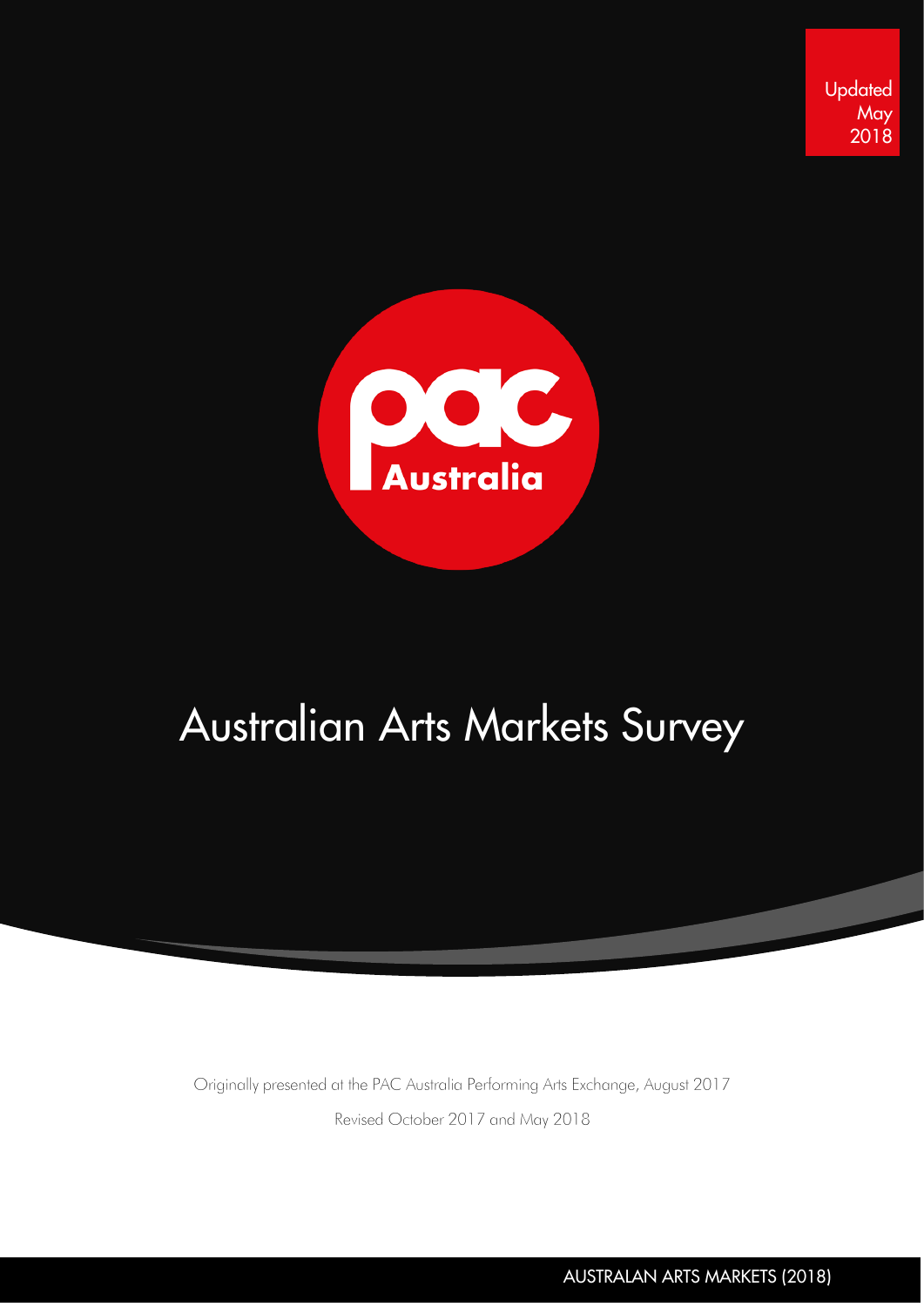# Contents

This document contains the summary data from the Arts Market Survey conducted by PAC Australia in June 2017 and again in April/May 2018. Due to the evolving requirements of arts markets and showcases, the data supplied is subject to change and should be used as a guide only. PAC Australia is not responsible for any inaccuracies or omissions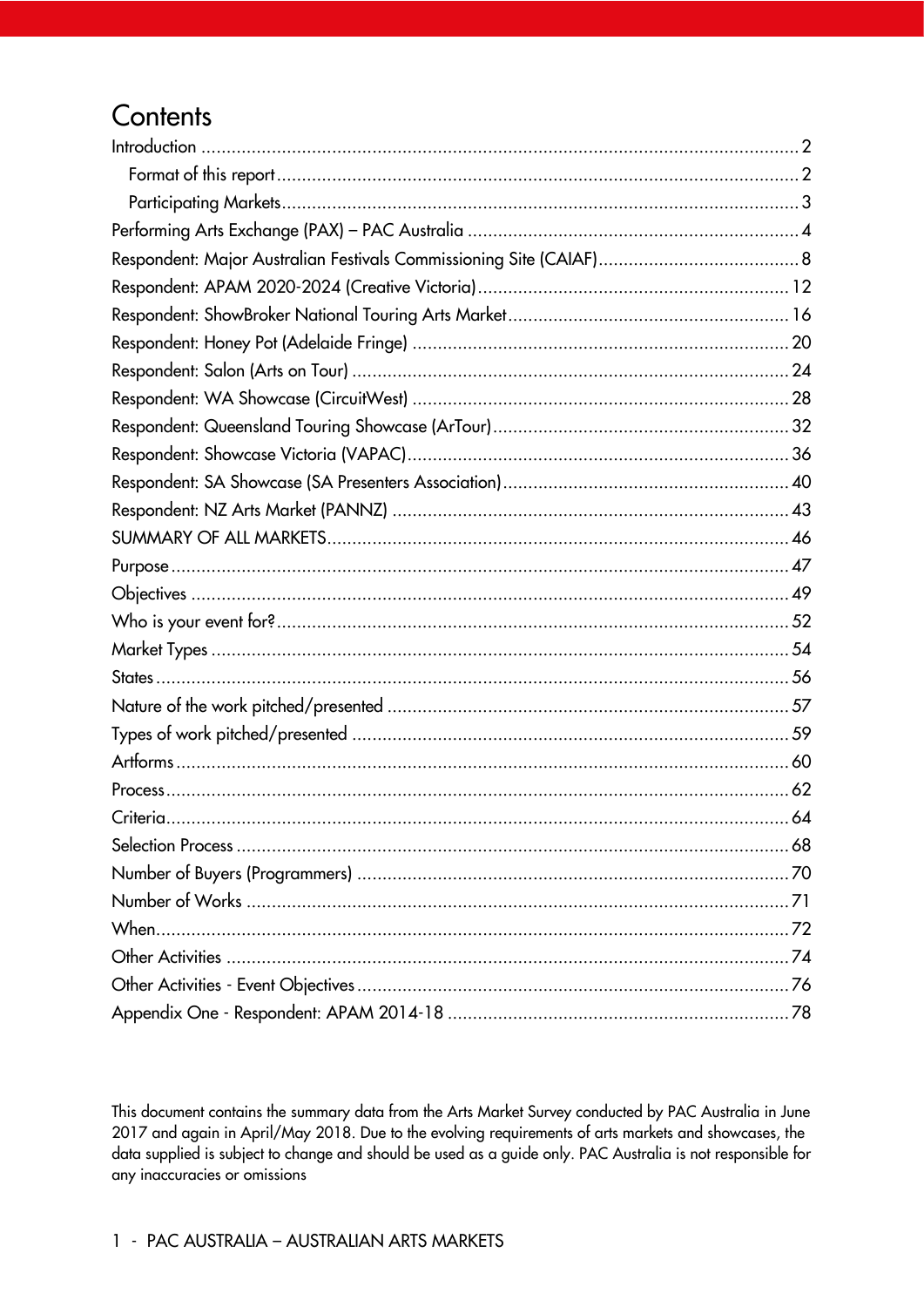# <span id="page-2-0"></span>**Introduction**

#### <span id="page-2-1"></span>Format of this report

The content of this report is compiled by PAC Australia, based on the responses to from each market to a survey initially completed in June 2017, with subsequent revisions in April and May 2018.

New respondents in this edition include NSW's Salon, Adelaide Fringe's Honey Pot and (in response to the renewed dialogue around Australia/New Zealand touring) PANNZ's Arts Market.

The original edition of this report provided a side-by-side comparison of each market to enable producers and presenters to easily identify which event most represented their particular needs and desired outcomes. This format is maintained in the second half of this edition, with an individual profile of each market making up the first half.

Further, since the original edition of this report, the new format of APAM was announced – the details provided for APAM in this report are based on the new 2020-2024 model, with the responses from Brisbane Powerhouse (in their role as producers of APAM 2014-18) now provided as Appendix 1.

PAC Australia will continue to release updates to this document – due to the evolving requirements of arts markets and showcases this document should be used as a guide only.

If you would like to participate in future editions of this report, please contact PAC Australia admin@paca.org.au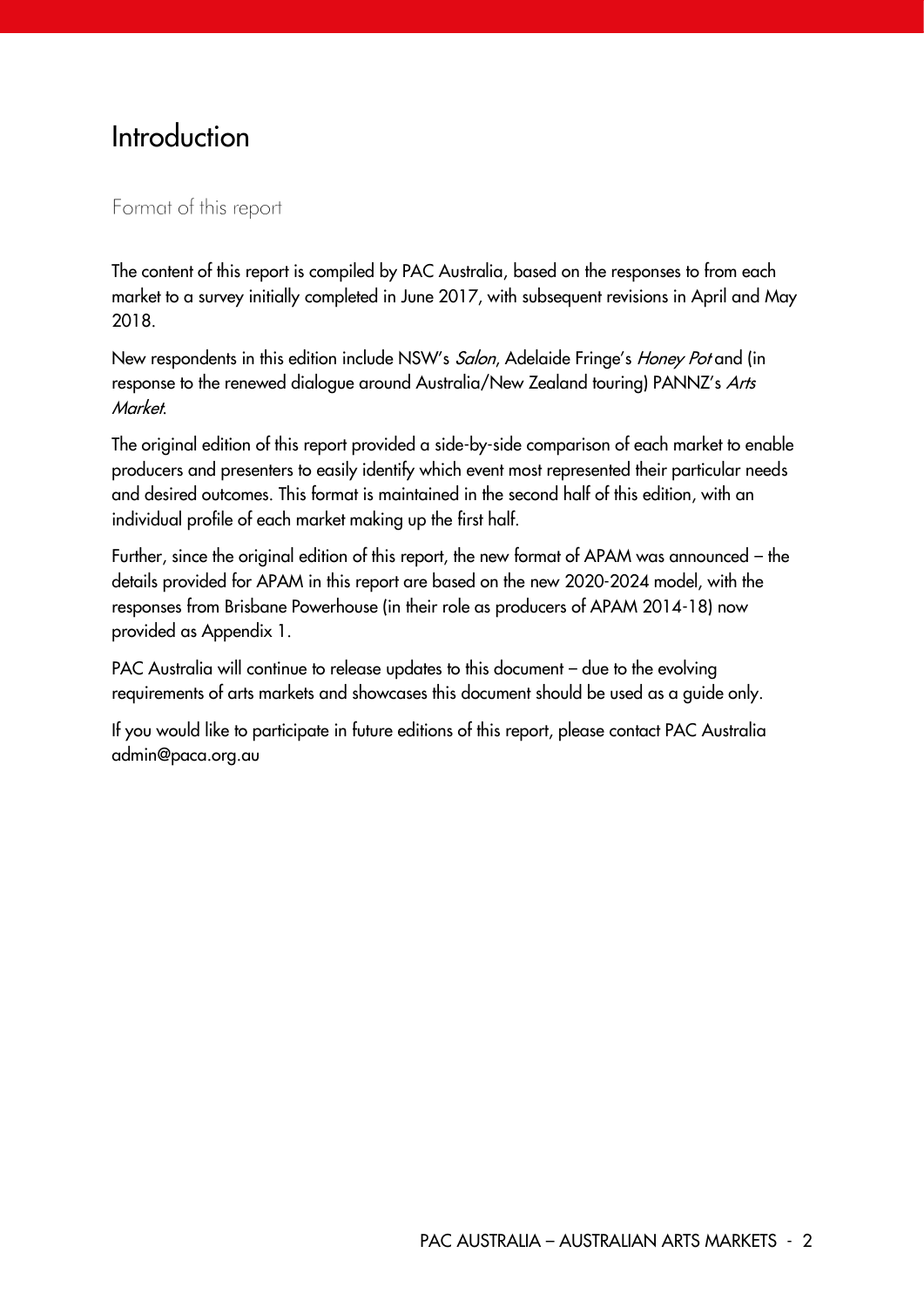#### <span id="page-3-0"></span>Participating Markets

#### Respondents:

| Organisation                                                        | Market/Showcase event                                    |
|---------------------------------------------------------------------|----------------------------------------------------------|
| Performing Arts Connections Australia                               | Performing Arts Exchange                                 |
| (PAC Australia)                                                     | (PAX)                                                    |
| Confederation of Australian International<br>Arts Festivals (CAIAF) | Major Australian Festivals Commissioning Site            |
| Creative Victoria                                                   | Australian Performing Arts Market (2020-2024)<br>(APAM*) |
|                                                                     |                                                          |
| Arts South Australia                                                | ShowBroker National Touring Arts Market                  |
| Adelaide Fringe                                                     | Honey Pot                                                |
| Arts on Tour (NSW)                                                  | Salon                                                    |
| <b>CircuitWest</b>                                                  | Showcase WA                                              |
| ArTour                                                              | Queensland Touring Showcase                              |
| Victorian Association of Performing Arts<br>Centres (VAPAC)         | Showcase Victoria                                        |
| <b>SA Presenters Association (SAPA)</b>                             | <b>SA Showcase</b>                                       |
| Performing Arts Network New Zealand<br>(PANNZ)                      | <b>The Arts Market</b>                                   |

\*Brisbane Powerhouse was a respondent to the previously released Arts Market Survey. The responses are provided as Appendix One to provide the historical context of APAM.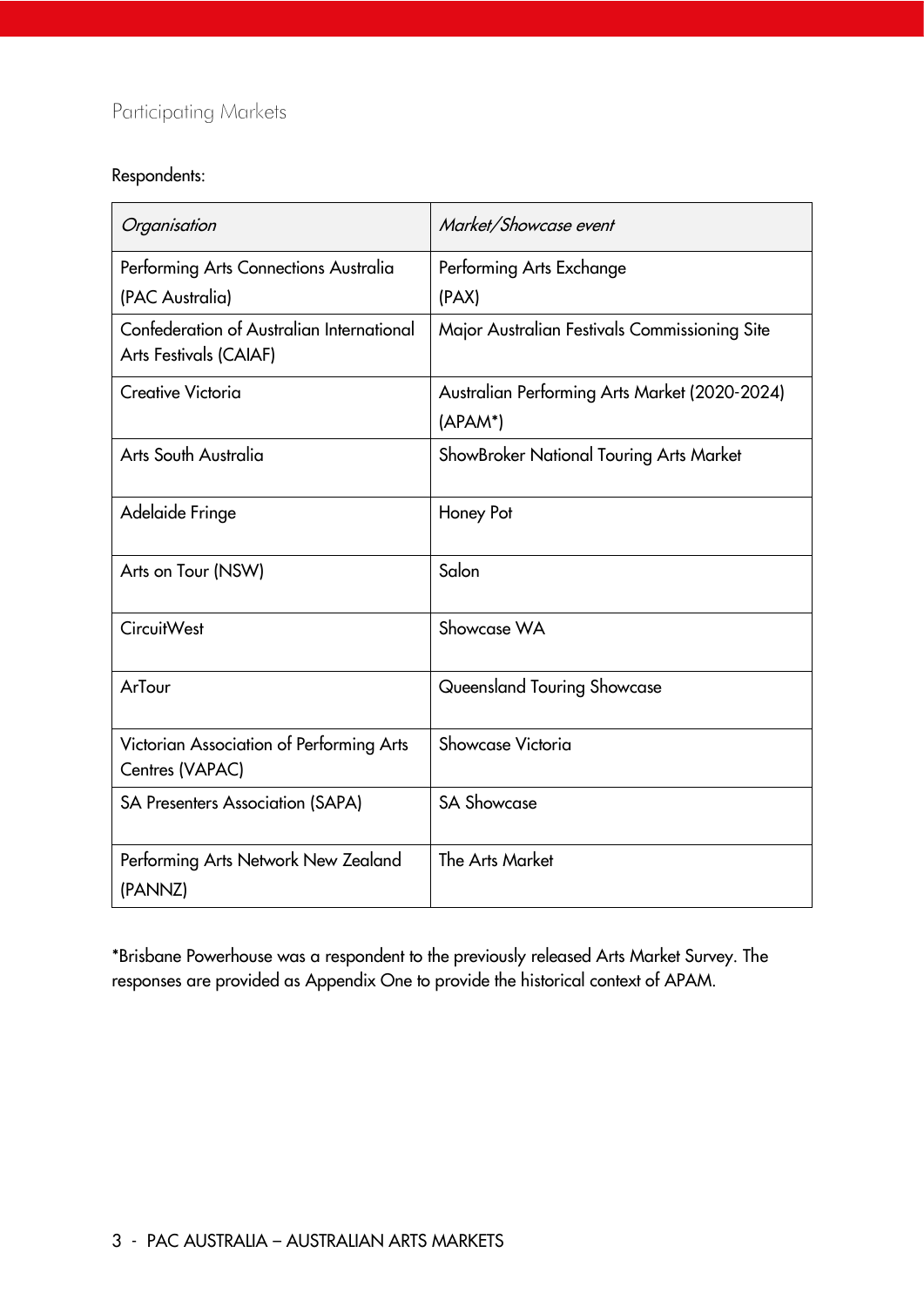# <span id="page-4-0"></span>Performing Arts Exchange (PAX) – PAC Australia

#### PURPOSE

PAX exists to bring together producers and presenters to engage in genuine and robust dialogue leading to dynamic programming choices that support our great performance-makers and offer a broad range of performing arts experiences for audiences throughout Australia.

#### **OBJECTIVES**

- Develop networks and partnerships provide opportunities for sector participants to develop supportive relationships with their colleagues & partnerships with like-minded organisations.
- Connect tour-ready work to potential buyers (programmers) & collaborators.
- Introduce emerging producers/artists, projects in development and project concepts to other interested parties for feedback and the identification of potential partners.
- > Deliver professional development opportunities for both presenters and producers that supports sector development.

#### WHO IS YOUR MARKET/SHOWCASE PRIMARILY FOR?

PAX is for anyone in the performing arts industry that wants to connect with potential partners and enable touring opportunities. This includes new and established producers of small and large-scale work as well as small and large-scale presenters including venue and festival programmers. The market focuses on Australian and New Zealand producers wish to tour in Australia.

#### WHICH ARE PRIMARY/SECONDARY MARKETS?

| International BUYERS (Venues and festivals from outside Australia)           | n/a                   |
|------------------------------------------------------------------------------|-----------------------|
| International SELLERS (Producers/Artists from outside Australia)             | Secondary Market      |
| National BUYERS (Outside of your home state - Australian venues & festivals) | <b>Primary Market</b> |
| National SELLERS (Outside of your home state - Australian Producers/Artists) | <b>Primary Market</b> |
| State BUYERS (Venues and festivals from your home state)                     | n/a                   |
| State SELLERS (Producers/Artists from your home state)                       | n/a                   |
| Major (capital city) Arts Centres                                            | <b>Primary Market</b> |
| Major (capital city) Festivals                                               | Secondary Market      |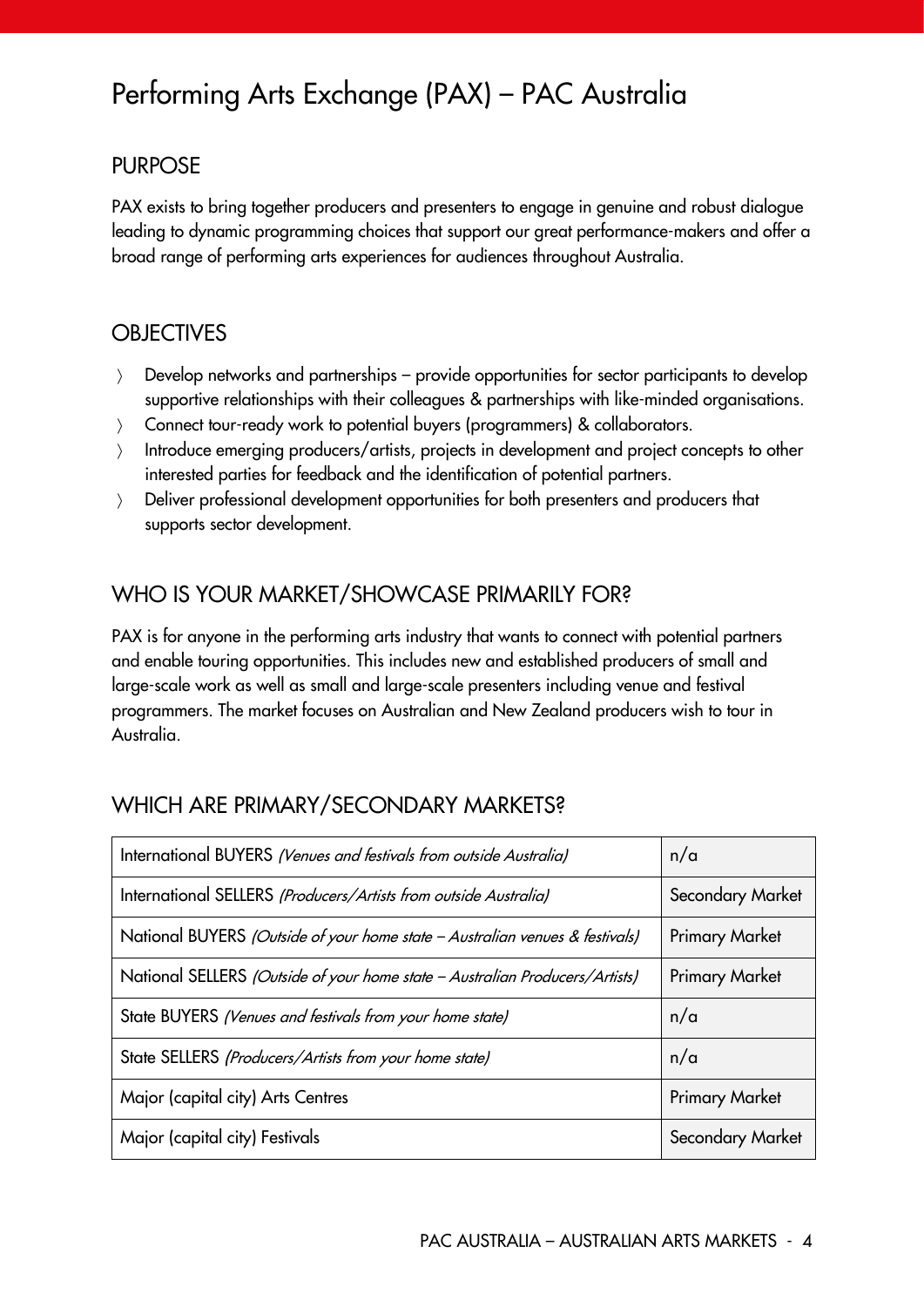#### STATE FOCUS

PAX has a national-focus.

#### NATURE OF THE WORK PRESENTED AT PAX

The nature of work presented at PAX ranges from the mainstream to contemporary and is open to all artforms. Most of the work pitched is not from the commercial sector and is not large in scale (more than 15 people on the road). Predominantly the work is aimed at presenters with soft seat arts centres from 300-1000 seats although is increasingly focusing on work that can happen in alternative space and involves working with community.

#### TYPES OF WORK PITCHED/PRESENTED

| <b>Tour Ready</b>             | Some     |
|-------------------------------|----------|
| Work in development           | Some     |
| Community engagement projects | Some     |
| Contemporary work             | Some     |
| Popular/mainstream            | A little |
| Subsidised                    | Mostly   |
| Commercial                    | A little |

#### ARTFORMS PITCHED/PRESENTED

| <b>Ballet</b>          | Occasionally |
|------------------------|--------------|
| Contemporary dance     | Often        |
| Physical theatre       | Sometimes    |
| Children & families    | Often        |
| Circus                 | Sometimes    |
| <b>Classical music</b> | Occasionally |
| Contemporary music     | Occasionally |
| New music              | Occasionally |
| World music            | Occasionally |
| Opera                  | Occasionally |
| Comedy (Stand up)      | Occasionally |
| Cabaret & Musicals     | Sometimes    |
| Theatre/Drama          | Often        |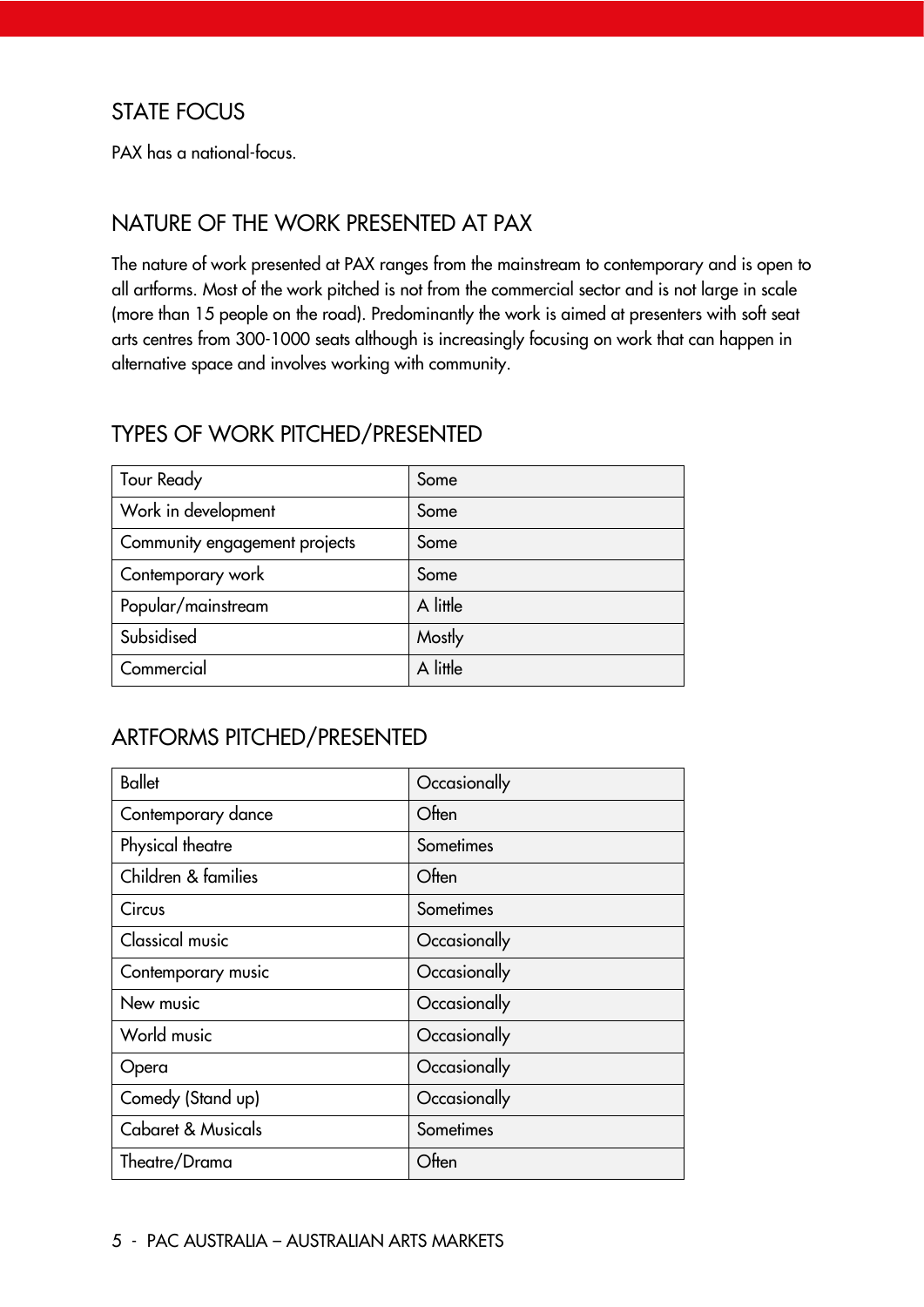# APPLICATION / EOI PROCESS

PAX presents a range of works from concepts to fully formed, tour-ready productions. Applications to pitch/present are invited approximately five months prior to the event. The program of works are selected via a curatorial process (also accounting for a balance of artform, location and diversity) – the panel includes presenters, producers and touring agencies.

#### SELECTION CRITERIA

- Artistic excellence; the quality, distinctiveness and significance of the work.
- The potential for a deeper, longer engagement and the capacity for audience development.
- > The appropriateness and readiness of the work for a national market place.

#### SELECTION PROCESS

The PAX curatorial panel is comprised of producers, presenters and tour coordinators. The balance of work pitched needs to be balanced with the needs of the members of the Association. Final decisions are based on logistics, availability, technical requirements of the presentation, balance of artform. While the selection is highly directed by the curatorial committee is ultimately decided by PAC Australia management.

#### NUMBER OF BUYERS (PROGRAMMERS) & WORKS PRESENTED

Two most recent events

| Event One   |          |                      | Event Two   |          |                      |
|-------------|----------|----------------------|-------------|----------|----------------------|
| Date        | # Buyers | # Works<br>presented | Date        | # Buyers | # Works<br>presented |
| August 2016 | l 1 1    | 60                   | August 2017 | 135      | 68                   |

#### TIMING AND FREQUENCY

The Performing Arts Exchange is held annually in August or September as this is the preferred timing for our members and to align with our annual conference.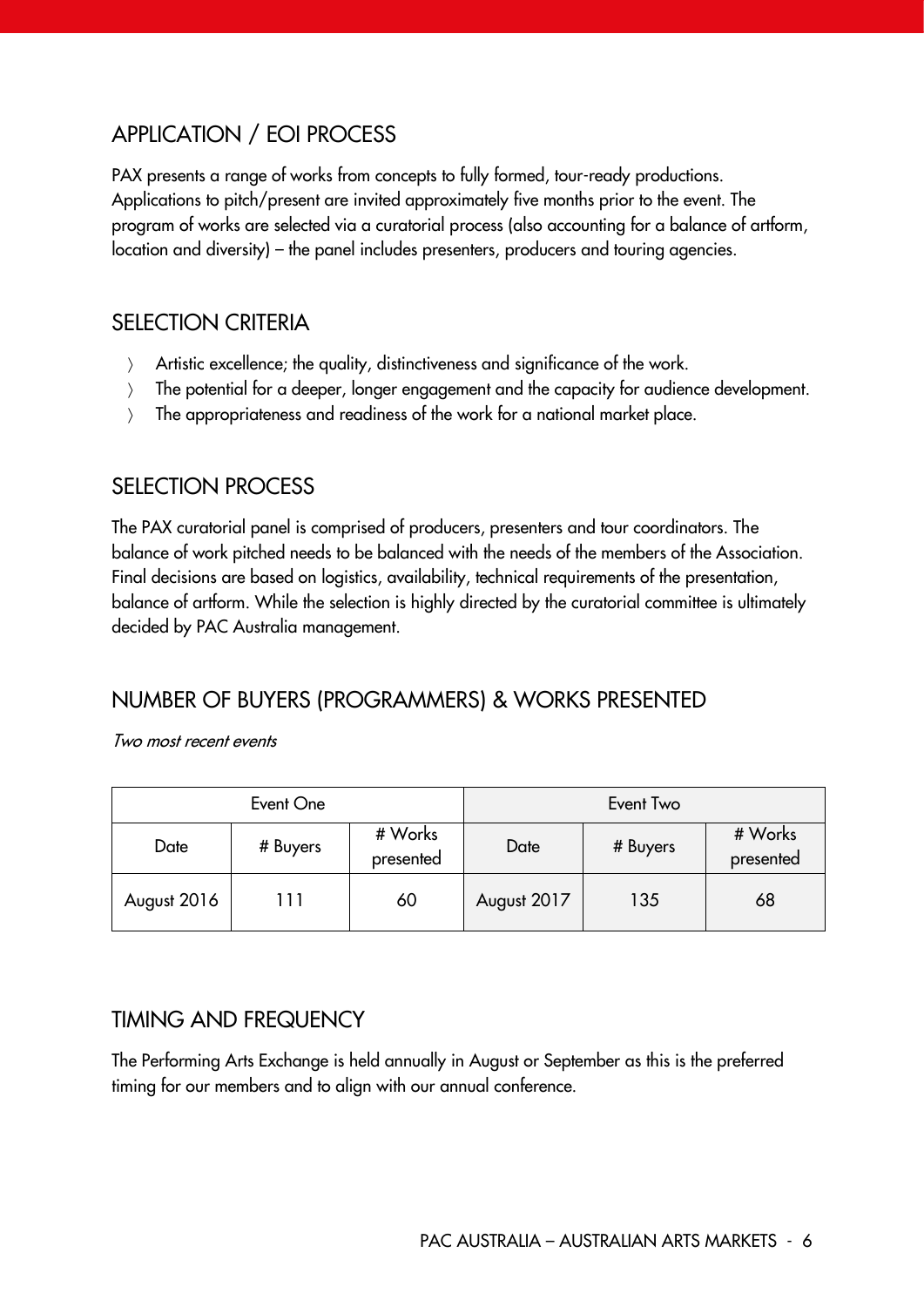# INCLUDED ACTIVITIES

| What other activities are included in the                                                                                           | How do these help achieve the objectives of                                                                                                                                                                                                                           |
|-------------------------------------------------------------------------------------------------------------------------------------|-----------------------------------------------------------------------------------------------------------------------------------------------------------------------------------------------------------------------------------------------------------------------|
| program?                                                                                                                            | the event?                                                                                                                                                                                                                                                            |
| <b>Encounter sessions</b><br>Pre-event professional development<br>Industry panels<br>Annual national performing arts<br>conference | Developing a shared understanding of<br>practice between presenters and<br>producers helps build trust and<br>relationships<br>Provides a space for emerging work and<br>producers<br>Develops touring skills and knowledge<br>Directly delivers on our PD objectives |

# **CONTACT**

Performing Arts Connections Australia (PAC Australia) www.paca.org.au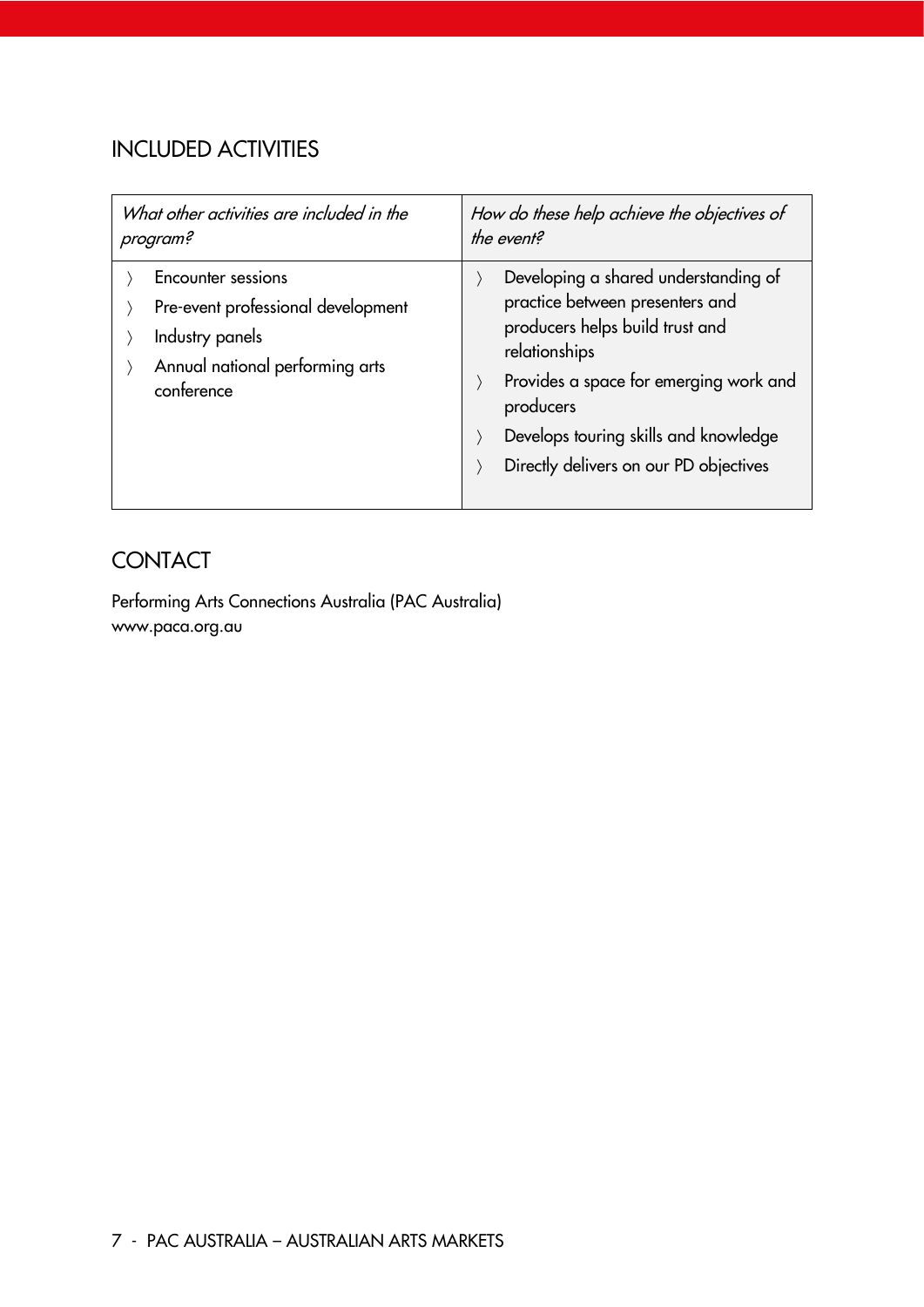# <span id="page-8-0"></span>Respondent: Major Australian Festivals Commissioning Site (CAIAF)

#### PURPOSE

The Major Australian Festivals' Commissioning Site is an opportunity for potential cocommissioners (festival directors, programmers, venues and presenters) from Australia and abroad to see a selection of leading Australian companies and artists pitch new works, and to take part in a unique model of collaborative co-commissioning.

Commissioning Site exists to showcase projects which have been supported by, or are seeking investment from, the Major Festivals Initiative (MFI) fund through the Confederation of Australian International Arts Festivals. Projects are commissioned by two Confederation Member Festivals and third co-commissioner. Projects which have previously received seed funding or creative development funds through MFI for the purpose of seeking further funding to pre-production. New projects are presented seeking creative development funding or pre-production funding through the MFI fund.

#### **OBJECTIVES**

The primary objectives of the Major Festivals Commissioning site are:

- To seek co-commissioning partners
- > To seek presenting partners

Secondary objectives include:

- To showcase works available for touring outside the World Premiere Season
- To promote international awareness of the quality of Australian performing artists and strengthen Australia's reputation as a sophisticated and artistic nation with a confident, outward-focussed arts sector.

#### WHO IS YOUR MARKET/SHOWCASE PRIMARILY FOR?

The Major Festivals Commissioning Site is designed for:

- Members of the Confederation of Australian International Arts Festivals Inc
- > Prospective co-commissioners
- > Prospective presenters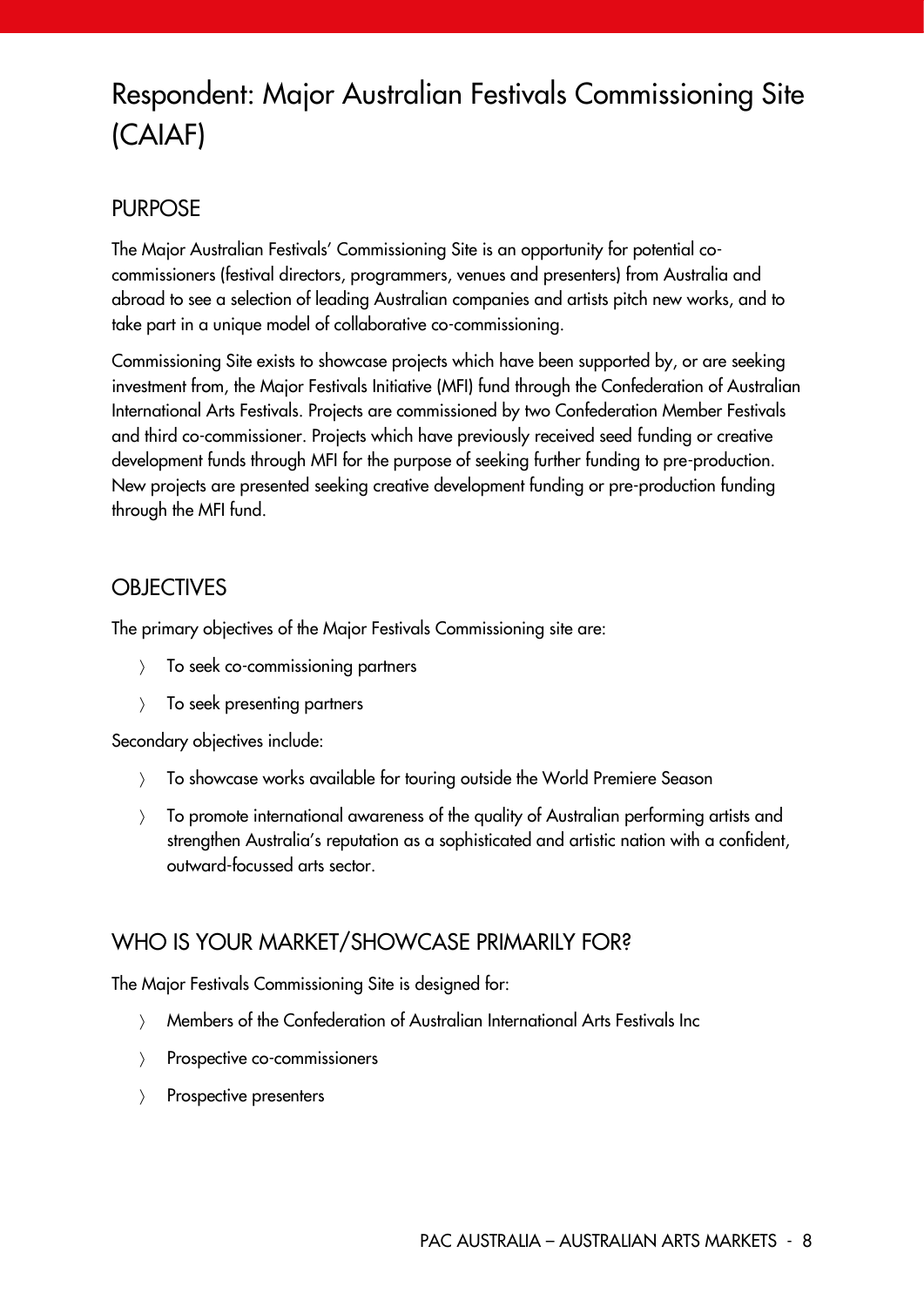#### WHICH ARE PRIMARY/SECONDARY MARKETS?

| International BUYERS (Venues and festivals from outside Australia)           | <b>Primary Market</b> |
|------------------------------------------------------------------------------|-----------------------|
| International SELLERS (Producers/Artists from outside Australia)             | n/a                   |
| National BUYERS (Outside of your home state - Australian venues & festivals) | <b>Primary Market</b> |
| National SELLERS (Outside of your home state - Australian Producers/Artists) | n/a                   |
| State BUYERS (Venues and festivals from your home state)                     | <b>Primary Market</b> |
| State SELLERS (Producers/Artists from your home state)                       | n/a                   |
| Major (capital city) Arts Centres                                            | <b>Primary Market</b> |
| Major (capital city) Festivals                                               | <b>Primary Market</b> |

# NATURE OF THE WORK PRESENTED ON THE COMMISSIONING SITE

The work presented at the Major Festivals Commissioning is new Australian work, predominantly performing arts, including theatre, opera, dance, music, circus and physical theatre. The works will have met the criteria for receiving funding though the MFI fund including:

Artistic:

-

- Be new and innovative; and
- Be distinctively Australian either in content, cast or crew, or by virtue of being driven or derived by Australian partners;
- Be artistically competitive within the context of international arts festivals and exhibit characteristics of rarity and specialness, demonstrating creative leadership<sup>1</sup>

# TYPES OF WORK PITCHED/PRESENTED

| <b>Tour Ready</b>             |        |
|-------------------------------|--------|
| Work in development           | Mostly |
| Community engagement projects | Some   |
| Contemporary work             | Mostly |
| Popular/mainstream            | Mostly |
| Subsidised                    |        |
| Commercial                    |        |

<sup>&</sup>lt;sup>1</sup> Response abridged within the context of the survey question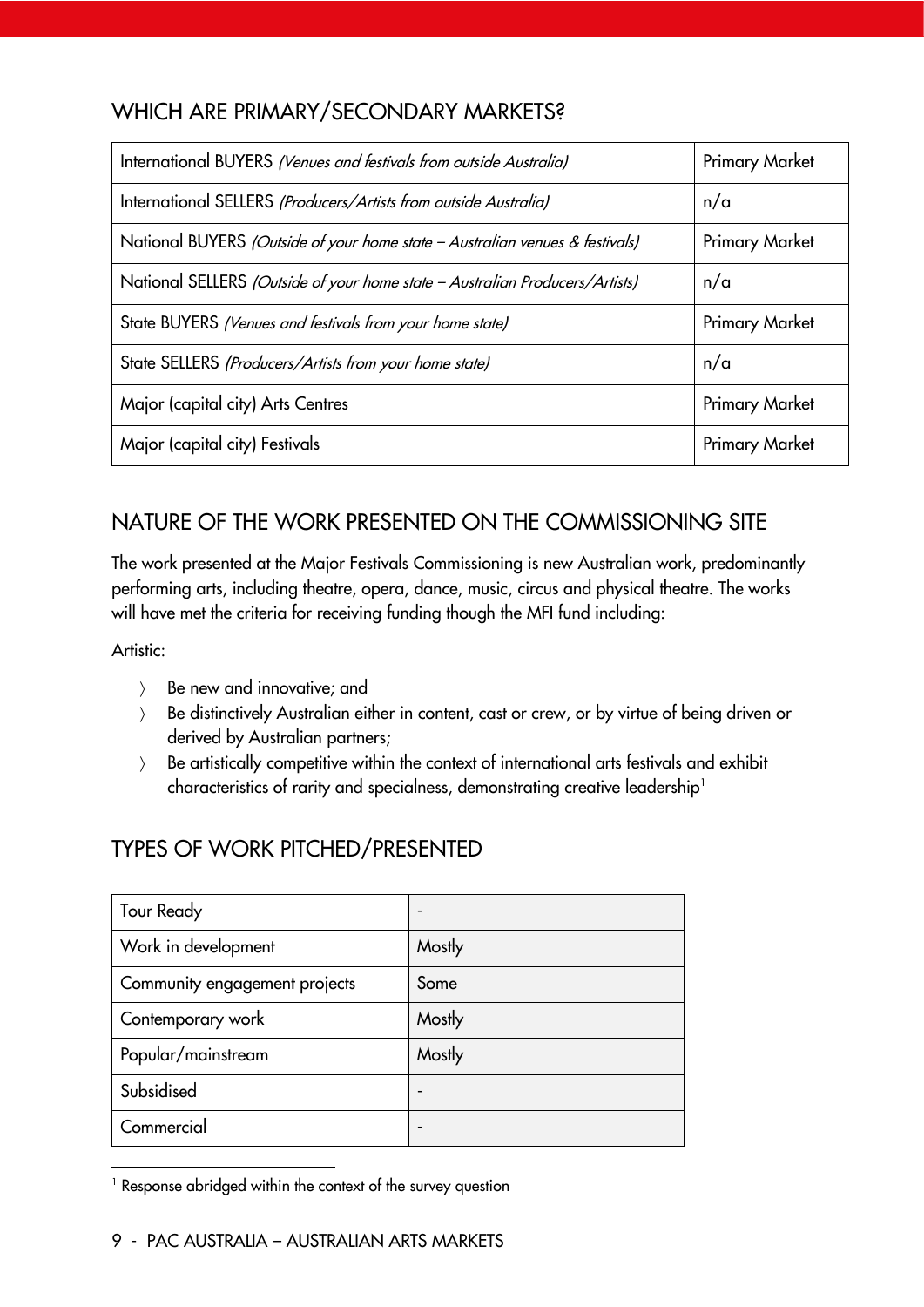# ARTFORMS PITCHED/PRESENTED

| <b>Ballet</b>                 | Sometimes    |
|-------------------------------|--------------|
| Contemporary dance            | Often        |
| Physical theatre              | Often        |
| Children & families           | Often        |
| Circus                        | Often        |
| <b>Classical music</b>        | Sometimes    |
| Contemporary music            | Sometimes    |
| New music                     | Occasionally |
| World music                   | Occasionally |
| Opera                         | Sometimes    |
| Comedy (Stand up)             |              |
| <b>Cabaret &amp; Musicals</b> | Occasionally |
| Theatre/Drama                 | Often        |

# APPLICATION / EOI PROCESS

All expressions of interest are to be channelled through the producer's home state Festival.

#### SELECTION CRITERIA

Artistic:

- $\angle$  Be new and innovative;
- Be distinctively Australian either in content, cast or crew, or by virtue of being driven or derived by Australian partners; and
- Be artistically competitive within the context of international arts festivals and exhibit characteristics of rarity and specialness, demonstrating creative leadership.

#### Presentation:

- Have a minimum of three (3) Commissioning Parties committed to the project: a confirmed presentation by the Administering Festival, at least one other Confederation Ordinary Member and one other presentation partner;
- Have a confirmed commitment by the Commissioning Parties to work in partnership to ensure the potential of the funded project is met;
- Be a polished finished product at its first festival presentation; and
- Be a viable touring proposition or have good financial and logistical prospects of being remounted.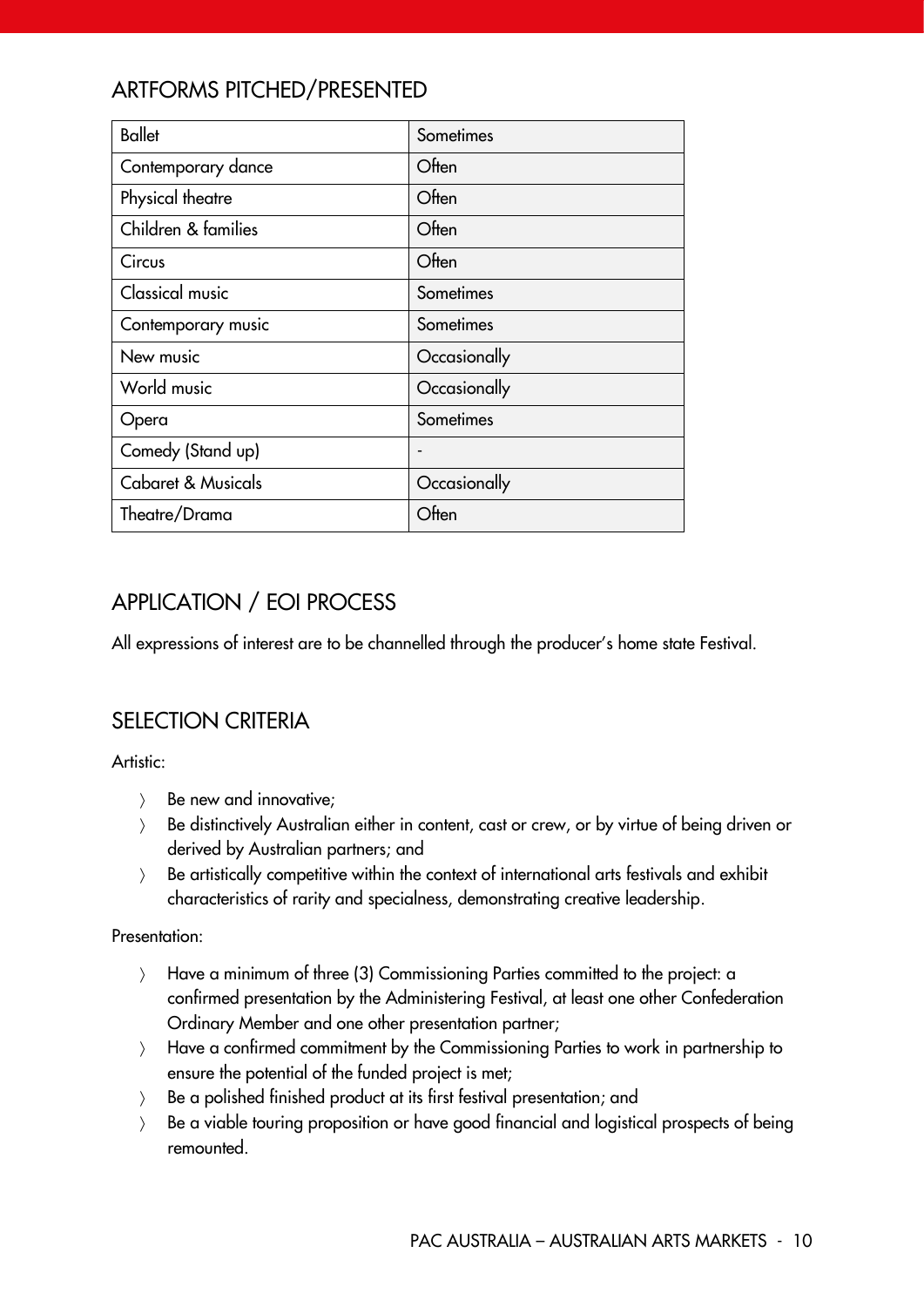Financial:

- Not request more than 50% of the total pre-production budget expenditure from the MFI fun;
- Have a minimum financial commitment of 30% in total across the Commissioning Parties towards the total pre-production budget expenditure, including commitments of a minimum of 10% from each Confederation member
- Have the remaining 20% of the total pre-production budget expenditure confirmed by the Producer and/or Administering Festival from other sources of have agreement with the Commissioning Parties to increase their commission contribution in order to make up the remaining 20%;
- Remount costs must be identified clearly within the pre-production budget

#### SELECTION PROCESS

Confederation members meet to decide on projects which will receive funding.

#### NUMBER OF BUYERS (PROGRAMMERS) & WORKS PRESENTED

Two most recent events

| Event One |          |                      | Event Two |          |                      |
|-----------|----------|----------------------|-----------|----------|----------------------|
| Date      | # Buyers | # Works<br>presented | Date      | # Buyers | # Works<br>presented |
| 2015      |          | 10                   | 2016      |          | 21                   |

#### TIMING AND FREQUENCY

Commissioning Site may be held at different times (every 12-18 months) and may line up with one of the state Festivals.

# **CONTACT**

Confederation of Australian International Arts Festivals www.caiaf.org.au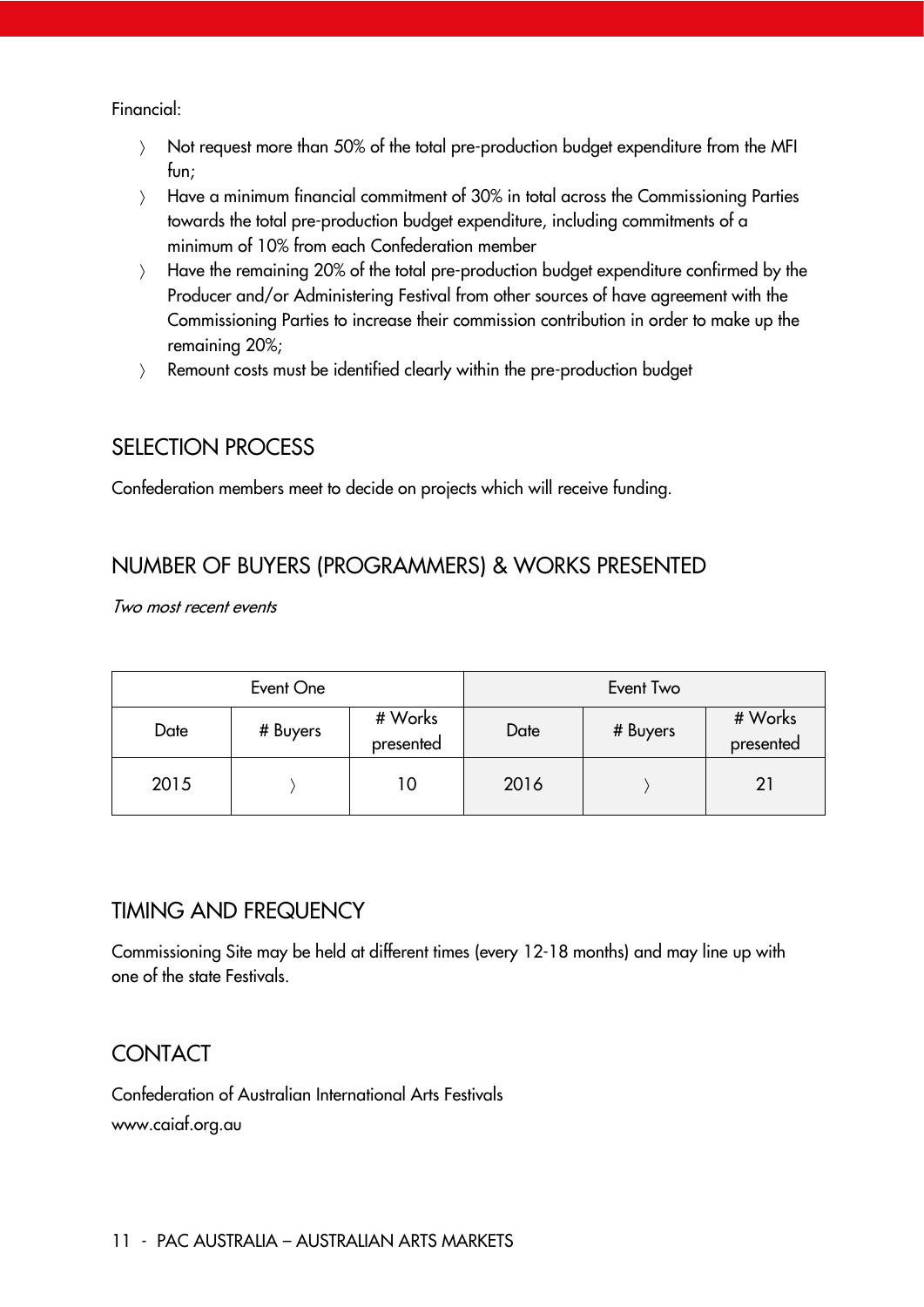# <span id="page-12-0"></span>Respondent: APAM 2020-2024 (Creative Victoria)

#### PURPOSE

The Australian Performing Arts Market (APAM) is an internationally focussed showcase of contemporary Australian performing arts. From 2020-24 Creative Victoria will deliver a new model for APAM in Melbourne.

With the focus of connecting Australian performing arts with national and international presenters, the new-look APAM will see the biennial event, bolstered and complemented by a year-round program of activity and platform events.

A dedicated APAM office will be established to deliver the program and actively broker international partnerships and touring opportunities for Australian artists and companies. The office will work in collaboration with key national events and festivals and the Australian performing arts sector more broadly.

#### **OBJECTIVES**

- Facilitate selling of Australian work to national and international presenters
- > Broker relationships between artists, producers, agents and presenters
- Support and promote First Nations artists, producers, presenters and organisations
- Match product to market through targeted programming and visiting presenter programs
- Support critical dialogue and exchange
- Support skills exchange and capability building in market and audience development
- Highlight Australia as a diverse, inclusive and open artistic environment
- Nurture relationships with peers in the Asia Pacific region

#### WHO IS YOUR MARKET/SHOWCASE PRIMARILY FOR?

In additional to having a biennial industry event, the new APAM will operate all year round to connect Australian performing arts organisations with national and international presenters.

A series of tailored programs will be designed around existing festivals and events each year, including networking opportunities, meetings, conference activity and pitch sessions.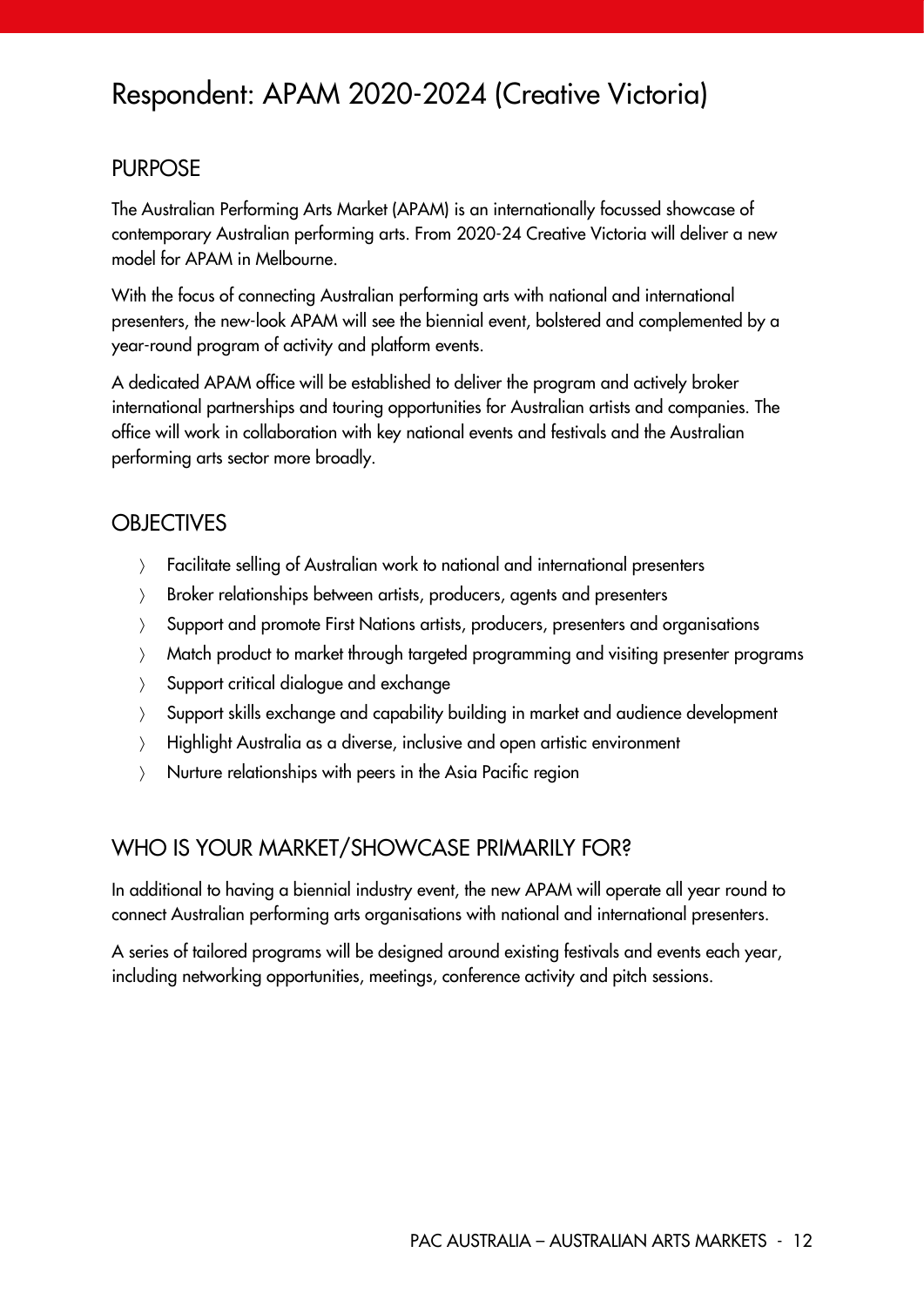### WHICH ARE PRIMARY/SECONDARY MARKETS?

| International BUYERS (Venues and festivals from outside Australia)           | <b>Primary Market</b> |
|------------------------------------------------------------------------------|-----------------------|
| International SELLERS (Producers/Artists from outside Australia)             | Secondary Market      |
| National BUYERS (Outside of your home state - Australian venues & festivals) | Secondary Market      |
| National SELLERS (Outside of your home state - Australian Producers/Artists) | Secondary Market      |
| State BUYERS (Venues and festivals from your home state)                     | Secondary Market      |
| State SELLERS (Producers/Artists from your home state)                       | Secondary Market      |
| Major (capital city) Arts Centres                                            | Secondary Market      |
| Major (capital city) Festivals                                               | Secondary Market      |

# NATURE OF THE WORK PRESENTED AT APAM

Contemporary performing arts of all types and forms ranging from finished work to work in development.

### TYPES OF WORK PITCHED/PRESENTED

| <b>Tour Ready</b>             | Mostly |
|-------------------------------|--------|
| Work in development           | Some   |
| Community engagement projects | Some   |
| Contemporary work             | Mostly |
| Popular/mainstream            | Some   |
| Subsidised                    | Some   |
| Commercial                    | Some   |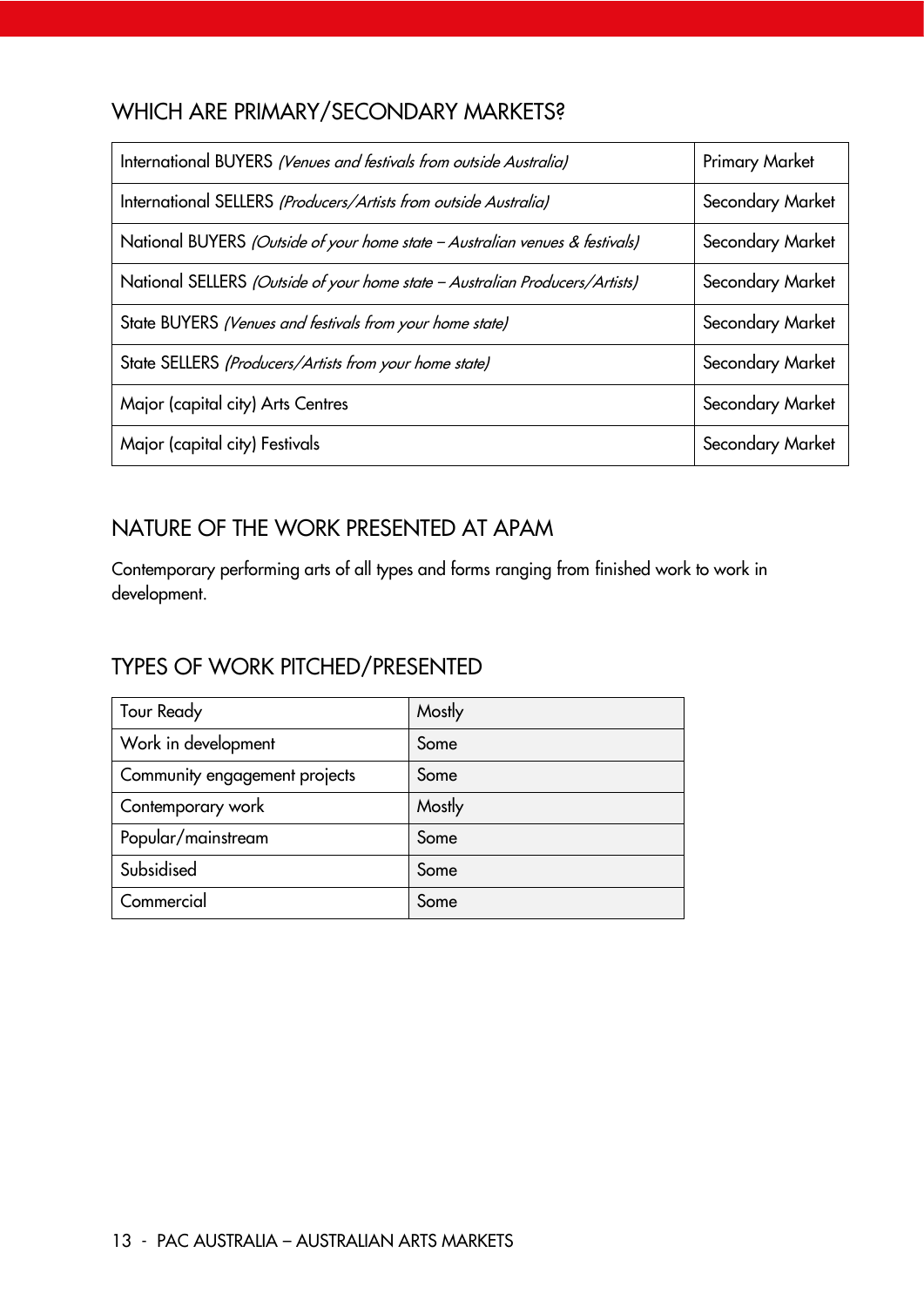# ARTFORMS PITCHED/PRESENTED

| <b>Ballet</b>                 | Occasionally |
|-------------------------------|--------------|
| Contemporary dance            | Often        |
| Physical theatre              | Often        |
| Children & families           | Often        |
| Circus                        | Often        |
| <b>Classical music</b>        | Occasionally |
| Contemporary music            | Often        |
| New music                     | Sometimes    |
| World music                   | Sometimes    |
| Opera                         | Sometimes    |
| Comedy (Stand up)             | Occasionally |
| <b>Cabaret &amp; Musicals</b> | Sometimes    |
| Theatre/Drama                 | Often        |

# APPLICATION / EOI PROCESS

The APAM office will work with designated platform events to identify tour-ready Australian content. In addition, the office will develop associated market development programs, including pitch sessions, professional development and networking functions and meetings. The EOI process is still to be finalised (April 2018).

#### SELECTION CRITERIA

- Artistic excellence; the perceived quality, distinctiveness and significance of the work
- Deeper, longer engagement and the capacity for audience development

#### SELECTION PROCESS

The final selection process is still to be finalised (as at April 2018).

# NUMBER OF BUYERS (PROGRAMMERS) & WORKS PRESENTED

Two most recent events

|      | Event One |                      |      | Event Two |                      |
|------|-----------|----------------------|------|-----------|----------------------|
| Date | # Buyers  | # Works<br>presented | Date | # Buyers  | # Works<br>presented |
| 2016 | 197       | 43                   | 2018 | TBC       | 48                   |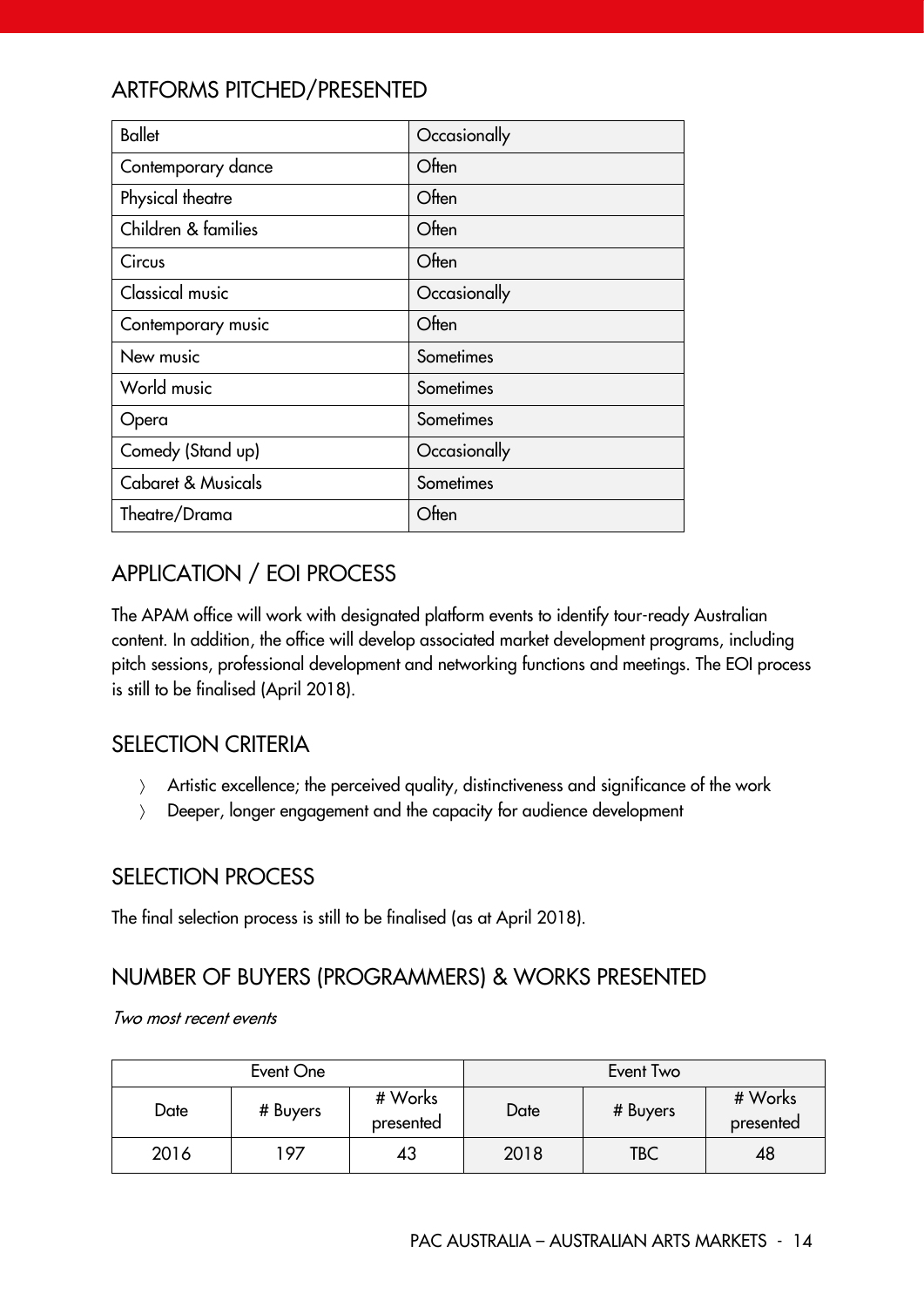#### TIMING AND FREQUENCY

The new APAM office will operate all year round to connect Australian performing arts organisations with national and international presenters, brokering relationships between artists and companies, and programmers, producers and presenters – before, during and after key events.

The new APAM will be year round with platform events designated each year and a major gathering every second year.

#### INCLUDED ACTIVITIES

| What other activities are included in the                                                                                                                                                                                                                                                                                                                                                                                                                                                                                                                                                                                                                                                                                                                                       | How do these help achieve the objectives of                                                                                                                                                                                                                                                                                                                                                                                                                                                                                                                                                                                                                                                                                                                                                                        |
|---------------------------------------------------------------------------------------------------------------------------------------------------------------------------------------------------------------------------------------------------------------------------------------------------------------------------------------------------------------------------------------------------------------------------------------------------------------------------------------------------------------------------------------------------------------------------------------------------------------------------------------------------------------------------------------------------------------------------------------------------------------------------------|--------------------------------------------------------------------------------------------------------------------------------------------------------------------------------------------------------------------------------------------------------------------------------------------------------------------------------------------------------------------------------------------------------------------------------------------------------------------------------------------------------------------------------------------------------------------------------------------------------------------------------------------------------------------------------------------------------------------------------------------------------------------------------------------------------------------|
| program?                                                                                                                                                                                                                                                                                                                                                                                                                                                                                                                                                                                                                                                                                                                                                                        | the event?                                                                                                                                                                                                                                                                                                                                                                                                                                                                                                                                                                                                                                                                                                                                                                                                         |
| The APAM office will:<br>Develop the annual program of platform<br>$\rangle$<br>events<br>Attract national and international<br>$\left\langle \right\rangle$<br>programmers, producers and presenters<br>and coordinate their attendance and<br>activities<br>Embed First Nations programming and<br>$\left\langle \right\rangle$<br>leadership in the new APAM model<br>Broker relationships between artists and<br>$\rangle$<br>companies, and programmers, producers<br>and presenters - before, during and after<br>key events<br>Manage an online presence, including<br>$\left\langle \right\rangle$<br>creating and maintaining a database of<br>national and international programmers,<br>producers and presenters, and Australian<br>performing artists and companies | A mobile, flexible marketplace which is<br>active and online all year round and<br>integrated with the Australian performing<br>arts calendar, dedicated to:<br>Facilitate selling of Australian work to<br>$\rangle$<br>national and international presenters<br>Broker relationships between artists,<br>$\left\langle \right\rangle$<br>producers, agents and presenters<br>Match product to market through<br>$\rangle$<br>targeted programming and visiting<br>presenter programs<br>Support critical dialogue and<br>exchange<br>Supports skills exchange and<br>$\rangle$<br>capability building in market and<br>audience development<br>Highlight Australia as a diverse,<br>$\rangle$<br>inclusive and open artistic<br>environment<br>Nurture relationships in the Asia<br>$\rangle$<br>Pacific region. |

#### **CONTACT**

www.creative.vic.gov.au www.performingartsmarket.com.au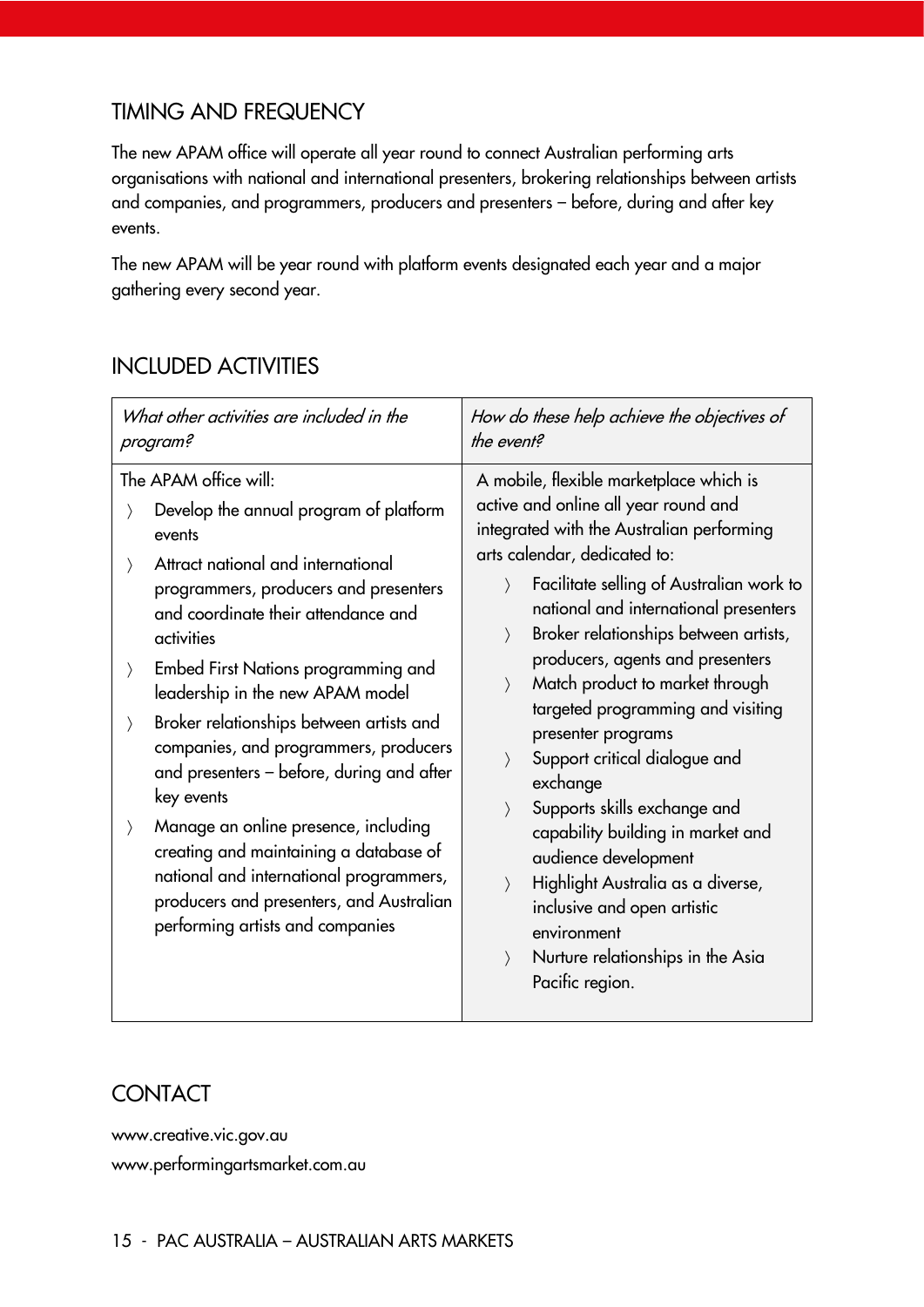# <span id="page-16-0"></span>Respondent: ShowBroker National Touring Arts Market

#### PURPOSE

ShowBroker National Touring Arts Market is a national, face-to-face, performing arts market, which has a specific focus on transactional outcomes (i.e. tour bookings).

#### **OBJECTIVES**

- Meet the needs of presenters, producers and tour coordinators in relation to developing and booking tours.
- Encourage participation from a wide range of producers and presenters nationally, including those in regional and remote locations.
- Provide a diverse range of tour-ready productions for presenters to book.
- Provide producers and presenters with timely and appropriate pre-market information and opportunities for post-market follow up, to confirm tour bookings.
- Complement the existing activity of national and State-based markets and showcases.

# WHO IS YOUR MARKET/SHOWCASE PRIMARILY FOR?

ShowBroker is designed to encourage participation from a wide range of producers and presenters nationally, including established and emerging companies, producers and independent artists (working across genres and at various scales), and presenters in metropolitan, regional and remote locations.

# WHICH ARE PRIMARY/SECONDARY MARKETS?

| International BUYERS (Venues and festivals from outside Australia)           | n/a                   |
|------------------------------------------------------------------------------|-----------------------|
| International SELLERS (Producers/Artists from outside Australia)             | n/a                   |
| National BUYERS (Outside of your home state - Australian venues & festivals) | <b>Primary Market</b> |
| National SELLERS (Outside of your home state - Australian Producers/Artists) | <b>Primary Market</b> |
| State BUYERS (Venues and festivals from your home state)                     | <b>Primary Market</b> |
| State SELLERS (Producers/Artists from your home state)                       | <b>Primary Market</b> |
| Major (capital city) Arts Centres                                            | <b>Primary Market</b> |
| Major (capital city) Festivals                                               | <b>Primary Market</b> |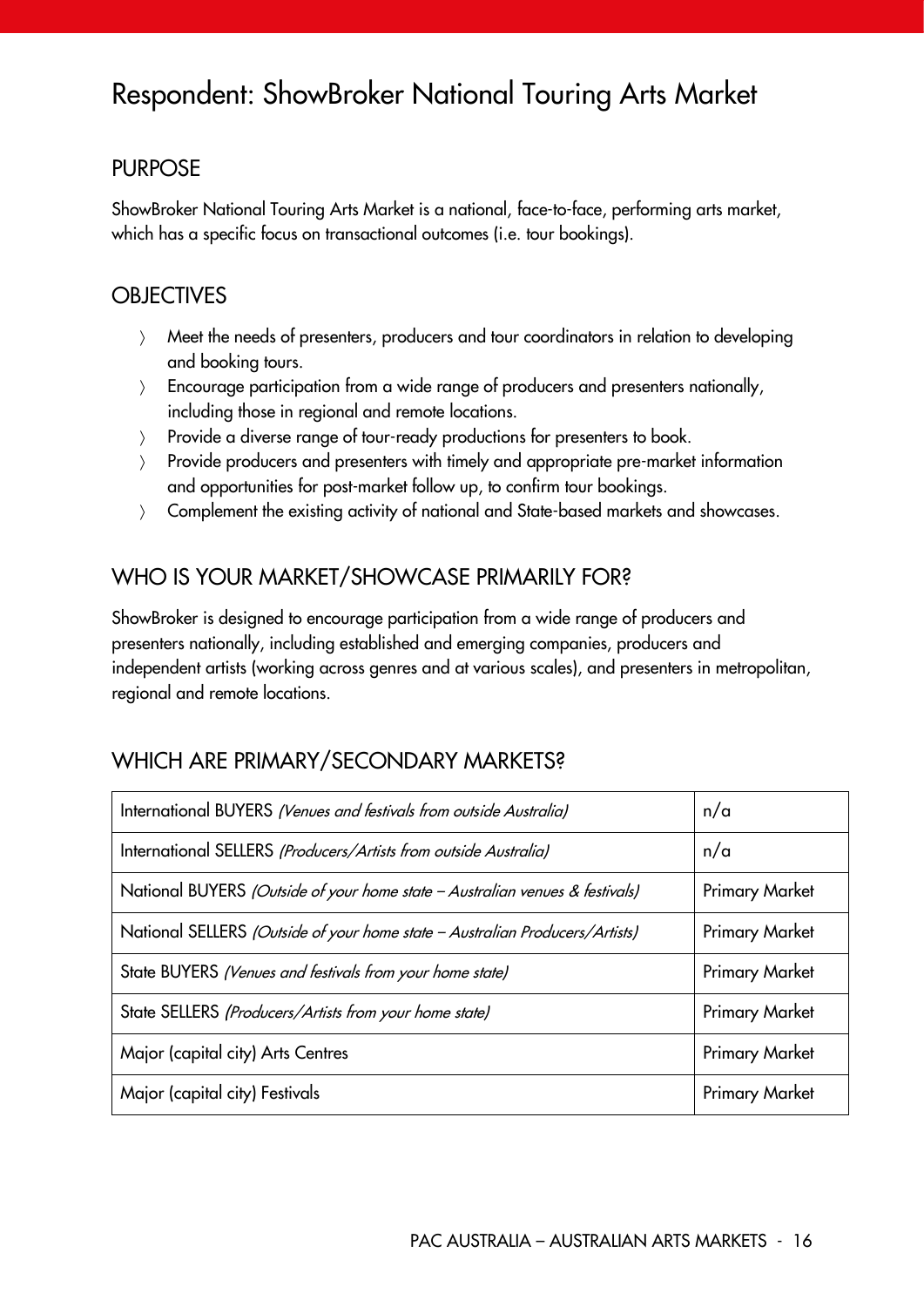### STATE FOCUS

ShowBroker has a national focus.

#### NATURE OF THE WORK PRESENTED AT SHOWBROKER

The program was selected/curated to ensure a diverse range of high quality, tour-ready work that was pitched/showcased to cater for all types of presenters.

#### TYPES OF WORK PITCHED/PRESENTED

| <b>Tour Ready</b>             | Mostly |
|-------------------------------|--------|
| Work in development           |        |
| Community engagement projects |        |
| Contemporary work             | Mostly |
| Popular/mainstream            | Some   |
| Subsidised                    | Mostly |
| Commercial                    | Some   |

# ARTFORMS PITCHED/PRESENTED

| <b>Ballet</b>                 |              |
|-------------------------------|--------------|
| Contemporary dance            | Sometimes    |
| Physical theatre              | Often        |
| Children & families           | Often        |
| Circus                        | Occasionally |
| <b>Classical music</b>        |              |
| Contemporary music            | Often        |
| New music                     | Often        |
| World music                   | Often        |
| Opera                         | Occasionally |
| Comedy (Stand up)             | Sometimes    |
| <b>Cabaret &amp; Musicals</b> | Sometimes    |
| Theatre/Drama                 | Often        |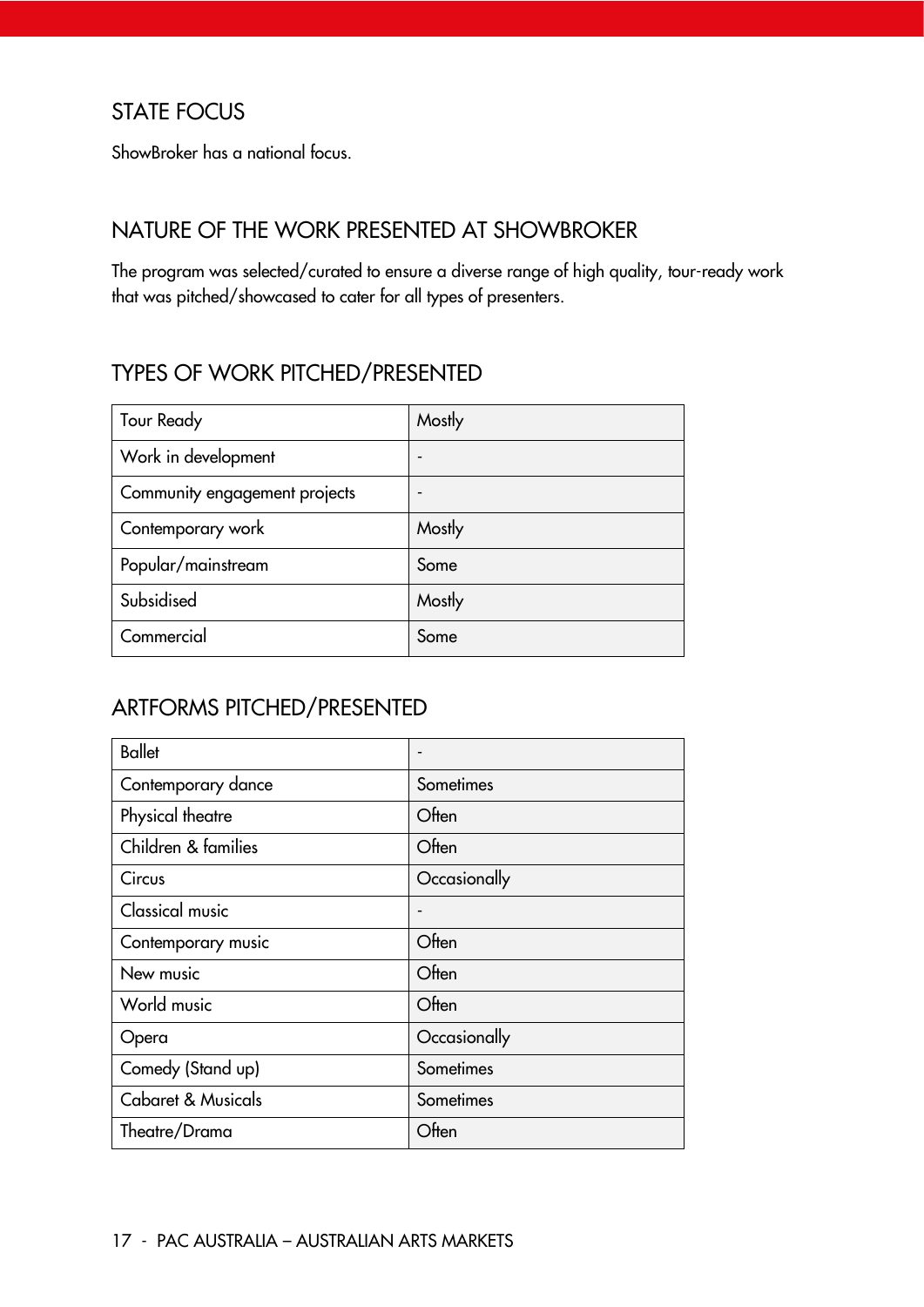# APPLICATION / EOI PROCESS

In 2017, following a national call via the National Touring Selector (NTS) database, 199 applications were received to participate in ShowBroker. A national Selection Panel, comprised of presenters and producers from around Australia, assessed the applications according to published guiding criteria and selected 39 shows for inclusion in the program.

#### SELECTION CRITERIA

Quality:

- $\angle$  Is the production of high quality and artistic merit?
- Does the producer have previous tour and/or production experience?

Feasibility:

- > How 'tour ready' is this production?
- Will this tour happen anyway without this market (commerciality)?
- Will it appeal to regional and remote presenters and audiences?

Diversity:

- What's the place of origin? (regionalism and/or at least one show from each state)
- What level of diversity is there representing Australia? (e.g. culture, language, ethnicity, age, mixed ability, etc)
- $\angle$  Is there a fair spread of work across genre & artform?
- What's the mix of 'new' Producer/artist applicants to more established players?

Presenters interest:

) Is there previous or current tour interest shown by presenters at other forums in either this production or the producer?

#### SELECTION PROCESS

A list of members of the Selection Panel is available on request. The Selection Panel assessed and voted on applications via the NTS and met to discuss their recommendations and endorse the program. The program was curated to ensure a diverse range of pitches and performances that met the objectives of ShowBroker and PATA's requirements. The ShowBroker Delivery Group endorsed the final program.

#### NUMBER OF BUYERS (PROGRAMMERS) & WORKS PRESENTED

|      | Event One |                      |      | Event Two                |                          |
|------|-----------|----------------------|------|--------------------------|--------------------------|
| Date | # Buyers  | # Works<br>presented | Date | # Buyers                 | # Works<br>presented     |
| 2017 | 69        | 39                   | -    | $\overline{\phantom{a}}$ | $\overline{\phantom{a}}$ |

#### Two most recent events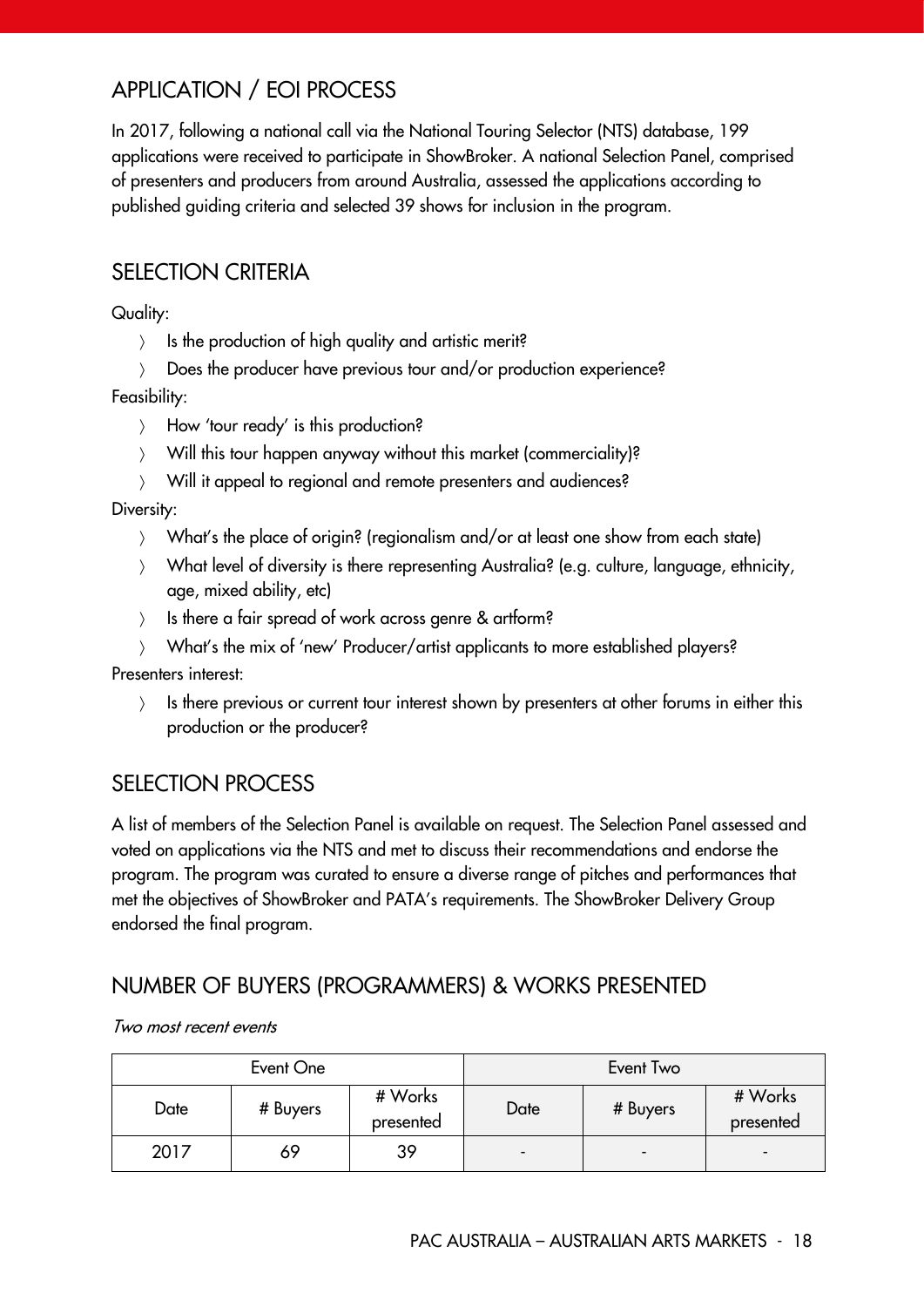#### TIMING AND FREQUENCY

The ShowBroker Market was presented in February 2017, at the height of the Fringe and leading into the Festival of Arts, to enable delegates to experience a varied and extensive range of Australian work in a short period of time – alongside festival audiences and industry peers. The Market was also timed to enable presenter interest to be determined in time for applications to the June round of Playing Australia.

#### INCLUDED ACTIVITIES

| What other activities are included in the                                                                                                                                                                                      | How do these help achieve the objectives of                                                                                                                                                                                                                                                                                                                                                                                  |
|--------------------------------------------------------------------------------------------------------------------------------------------------------------------------------------------------------------------------------|------------------------------------------------------------------------------------------------------------------------------------------------------------------------------------------------------------------------------------------------------------------------------------------------------------------------------------------------------------------------------------------------------------------------------|
| program?                                                                                                                                                                                                                       | the event?                                                                                                                                                                                                                                                                                                                                                                                                                   |
| Round Table Discussion sessions,<br>facilitated by industry leaders<br>Networking cocktail function<br>Evening Program of eligible Adelaide<br>Fringe shows and selected Adelaide<br>Festival performances and special events. | The facilitated Discussion Sessions<br>covered topics of particular relevance to<br>producers and presenters engaged in<br>touring, and particularly focused on the<br>emerging issues and areas for<br>development (e.g. contemporary/live<br>music, Indigenous performance).<br>The Evening Program gave delegates<br>opportunities to experience full-length<br>performances of tour-ready work in the<br>Fringe program. |

# **CONTACT**

www.touringselector.com/conference/showbroker/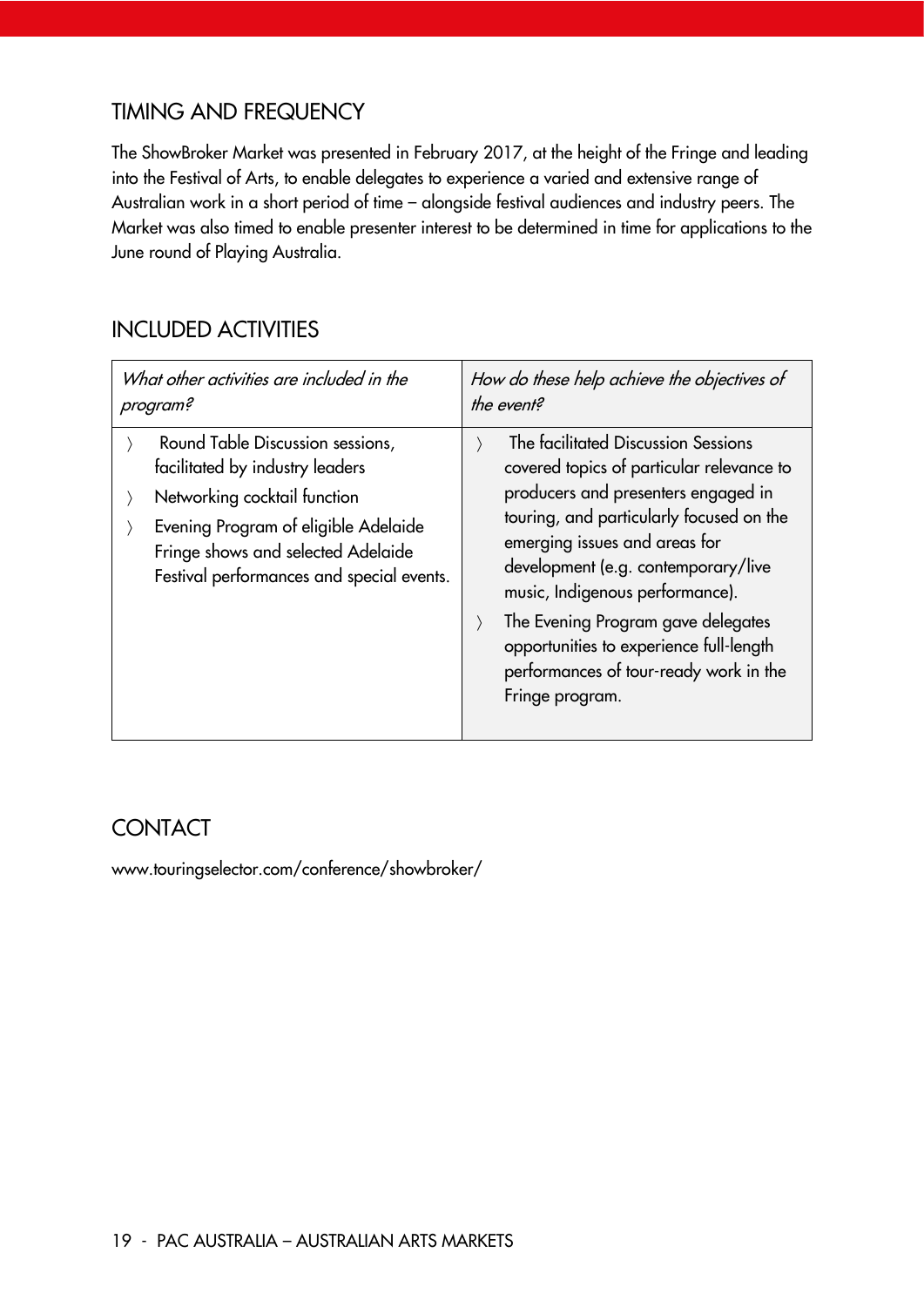# <span id="page-20-0"></span>Respondent: Honey Pot (Adelaide Fringe)

#### PURPOSE

Adelaide Fringe's Honey Pot is designed to forge relationships between Fringe artists and arts delegates: presenters, programmers and producers of festivals and venues from around the world.

#### **OBJECTIVES**

As one of the only Fringes in the world to provide this kind of program, it provides unique opportunities for registered artists to travel overseas and present their shows, engage new audience and build international partnerships.

Strategies employed to meet our objectives have included educating artists through professional development opportunities towards showing and selling their work; tailoring each Honey Pot experience to connect artists with presenters; providing complimentary tickets; and one-on-one networking sessions with artists and producers etc.

# WHO IS YOUR MARKET/SHOWCASE PRIMARILY FOR?

Honey Pot is designed for both tour-ready Adelaide Fringe registered artists and presenters of venues and festivals from all over the world. Adelaide Fringe targets these delegates representing such innovation to attend the marketplace – principally because of their profound benefit to Australian independent artists. These presenters are seeking collaborations with exciting creative teams and are on the lookout for ground-breaking new work, and while they're in the position to program and fund the international works, they are not currently in the position to travel overseas and discover such works.

#### WHICH ARE PRIMARY/SECONDARY MARKETS?

| International BUYERS (Venues and festivals from outside Australia)           | Primary   |
|------------------------------------------------------------------------------|-----------|
| International SELLERS (Producers/Artists from outside Australia)             | Secondary |
| National BUYERS (Outside of your home state - Australian venues & festivals) | Primary   |
| National SELLERS (Outside of your home state - Australian Producers/Artists) | Primary   |
| State BUYERS (Venues and festivals from your home state)                     | Primary   |
| State SELLERS (Producers/Artists from your home state)                       | Primary   |
| Major (capital city) Arts Centres                                            | Primary   |
| Major (capital city) Festivals                                               | Primary   |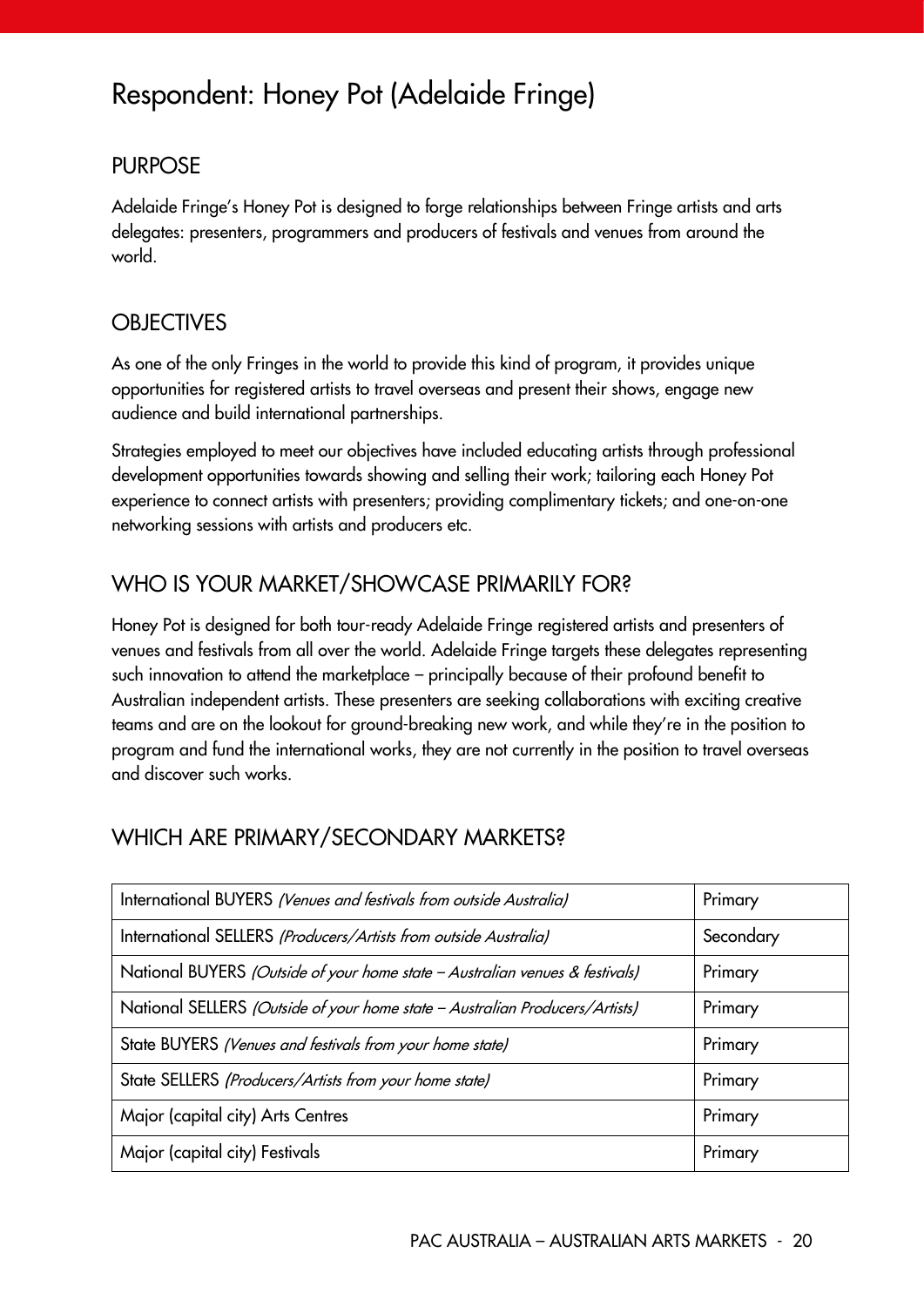#### STATE FOCUS

| BUYERS - Arts Centres in a<br>particular State | SELLERS - Producers from a<br>given State seeking to tour<br>WITHIN their state | SELLERS - Producers from a<br>given state seeking to tour<br>OUTSIDE of their state? |
|------------------------------------------------|---------------------------------------------------------------------------------|--------------------------------------------------------------------------------------|
| n/a                                            | <b>SA</b>                                                                       | n/a                                                                                  |

#### NATURE OF THE WORK PRESENTED AT HONEY POT

Over the last five years, Adelaide Fringe has seen a resurgence in independent and small companies bringing dynamic new works to the Fringe. Artists from all over Australia see Adelaide Fringe – amongst other things – as a testing ground for new works; as a place to premiere tour-ready contemporary productions; and via the Honey Pot marketplace, as a crucial hub to connect with a significant range of presenters. While Honey Pot artists are part of an open-access and non-curated event, by being a part of the market they're able to showcase their work in its entirety – the way it was intended, and in front of a festival-going audience.

# TYPES OF WORK PITCHED/PRESENTED

| <b>Tour Ready</b>             | Some     |
|-------------------------------|----------|
| Work in development           | Some     |
| Community engagement projects | A little |
| Contemporary work             | Mostly   |
| Popular/mainstream            | Mostly   |
| Subsidised                    | A little |
| Commercial                    | Some     |

#### ARTFORMS PITCHED/PRESENTED

| <b>Ballet</b>       | Occasionally |
|---------------------|--------------|
| Contemporary dance  | Often        |
| Physical theatre    | Often        |
| Children & families | Often        |
| Circus              | Often        |
| Classical music     | Occasionally |
| Contemporary music  | Sometimes    |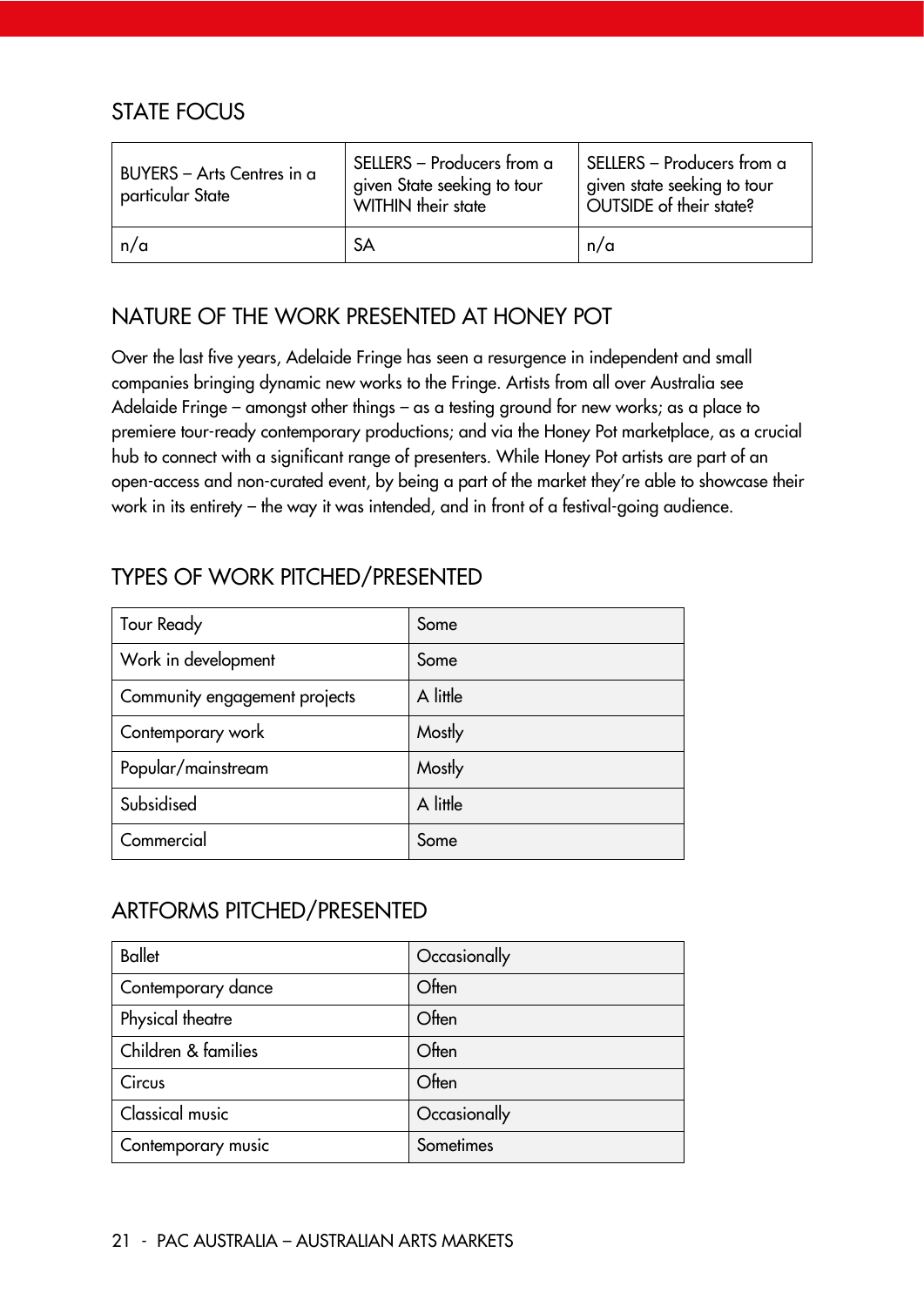# ARTFORMS PITCHED/PRESENTED cont'd

| New music          | Occasionally |
|--------------------|--------------|
| World music        | Occasionally |
| Opera              | Occasionally |
| Comedy (Stand up)  | Sometimes    |
| Cabaret & Musicals | Sometimes    |
| Theatre/Drama      | Often        |

# APPLICATION / EOI PROCESS

Honey Pot is non-curated and artists' self-assess their tour readiness. They apply via a form, as part of our AVR online registration system.

#### SELECTION CRITERIA

n/a – Honey Pot is non-curated.

#### SELECTION PROCESS

n/a – Honey Pot is non-curated.

#### NUMBER OF BUYERS (PROGRAMMERS) & WORKS PRESENTED

Two most recent events

|      | Event One |                      |      | Event Two |                      |
|------|-----------|----------------------|------|-----------|----------------------|
| Date | # Buyers  | # Works<br>presented | Date | # Buyers  | # Works<br>presented |
| 2017 | 178       | 500                  | 2018 | 203       | 300                  |

#### TIMING AND FREQUENCY

Honey Pot is held annually in March to coincide with Adelaide Fringe.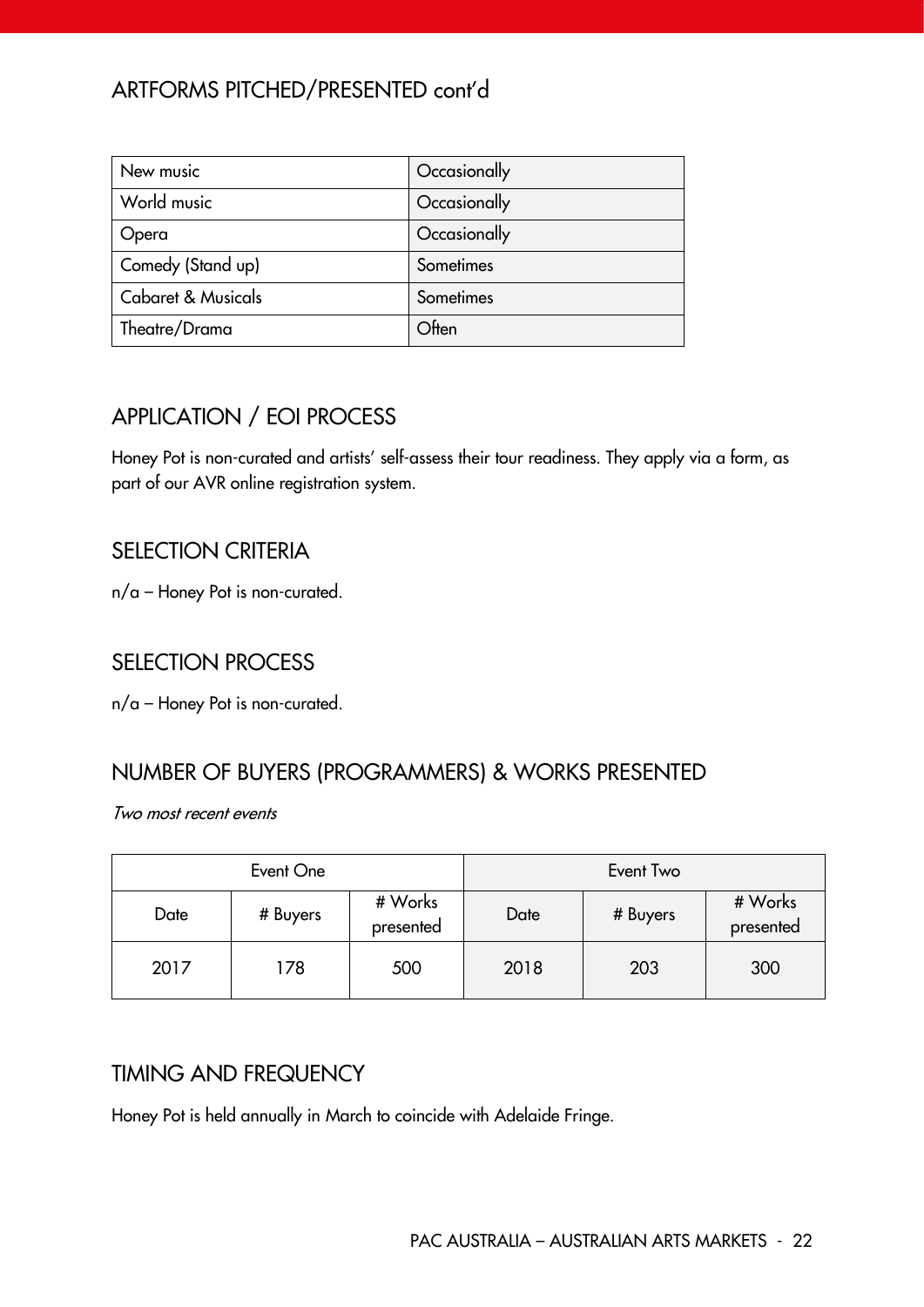# INCLUDED ACTIVITIES

| What other activities are included in the                                                                                                                                                                                                                                                                                                            | How do these help achieve the objectives of                                                                                                                                                                                                                                                                                                                                                       |
|------------------------------------------------------------------------------------------------------------------------------------------------------------------------------------------------------------------------------------------------------------------------------------------------------------------------------------------------------|---------------------------------------------------------------------------------------------------------------------------------------------------------------------------------------------------------------------------------------------------------------------------------------------------------------------------------------------------------------------------------------------------|
| program?                                                                                                                                                                                                                                                                                                                                             | the event?                                                                                                                                                                                                                                                                                                                                                                                        |
| Professional development panels;<br>Weekly 'hives' (a facilitated speed dating<br>session enabling presenters to meet<br>artists);<br>Weekly delegate only brunches;<br>Creative Surgeries (30 minute one-on-<br>one session between surgeons (delegates)<br>and patients (artists);<br>A special delegate day out to the beach<br>and winery region | It gives artists and presenters a rare face-<br>to-face opportunity to come together and<br>forge and develop relationships. It's also<br>an outstanding showcasing opportunity<br>for presenters to see work in its entirety<br>and in front of a general, festival-going<br>audience, all the while taking meetings,<br>networking and running a range of<br>professional development sessions. |

# **CONTACT**

Adelaide Fringe www.adelaidefringe.com.au/delegates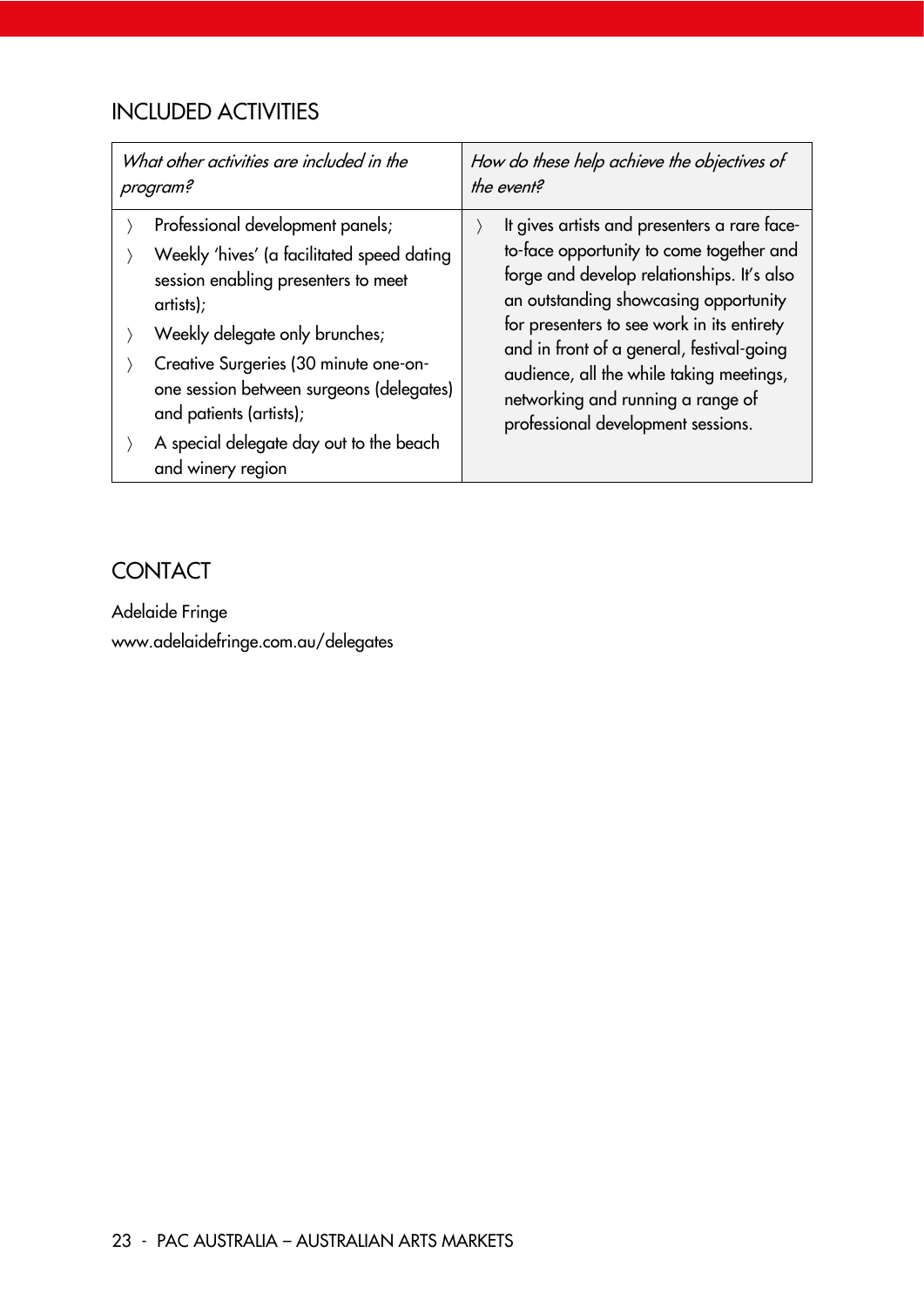# <span id="page-24-0"></span>Respondent: Salon (Arts on Tour)

#### PURPOSE

SALON is a meeting place for NSW-based artists, producers and presenters to connect and collaborate on the development and presentation of contemporary Australian work. It is designed to be intimate and 'lo-fi', with short pitches from both artists/producers and presenters to facilitate the process of finding collaboration opportunities.

#### **OBJECTIVES**

To provide an environment for deepening relationships between producers and presenters to facilitate:

- More opportunities for metro-regional collaborations in both directions regionally-made work touring to city venues, as well as vice versa;
- Increasing presenters' knowledge and awareness of the diverse work being made to broaden programming choices;
- A move away from the transactional, buy/sell approach to the presentation of work and an increase in other models of exchange, including residencies and artist exchanges
- More opportunities for presenters and producers to collaborate in the development of new works.

#### WHO IS YOUR MARKET/SHOWCASE PRIMARILY FOR?

NSW-based artists, producing companies, producers, venue managers and venue programmers from regional and metropolitan NSW.

#### WHICH ARE PRIMARY/SECONDARY MARKETS?

| International BUYERS (Venues and festivals from outside Australia)           | n/a                   |
|------------------------------------------------------------------------------|-----------------------|
| International SELLERS (Producers/Artists from outside Australia)             | n/a                   |
| National BUYERS (Outside of your home state - Australian venues & festivals) | n/a                   |
| National SELLERS (Outside of your home state - Australian Producers/Artists) | n/a                   |
| State BUYERS (Venues and festivals from your home state)                     | <b>Primary Market</b> |
| State SELLERS (Producers/Artists from your home state)                       | <b>Primary Market</b> |
| Major (capital city) Arts Centres                                            | Secondary Market      |
| Major (capital city) Festivals                                               | n/a                   |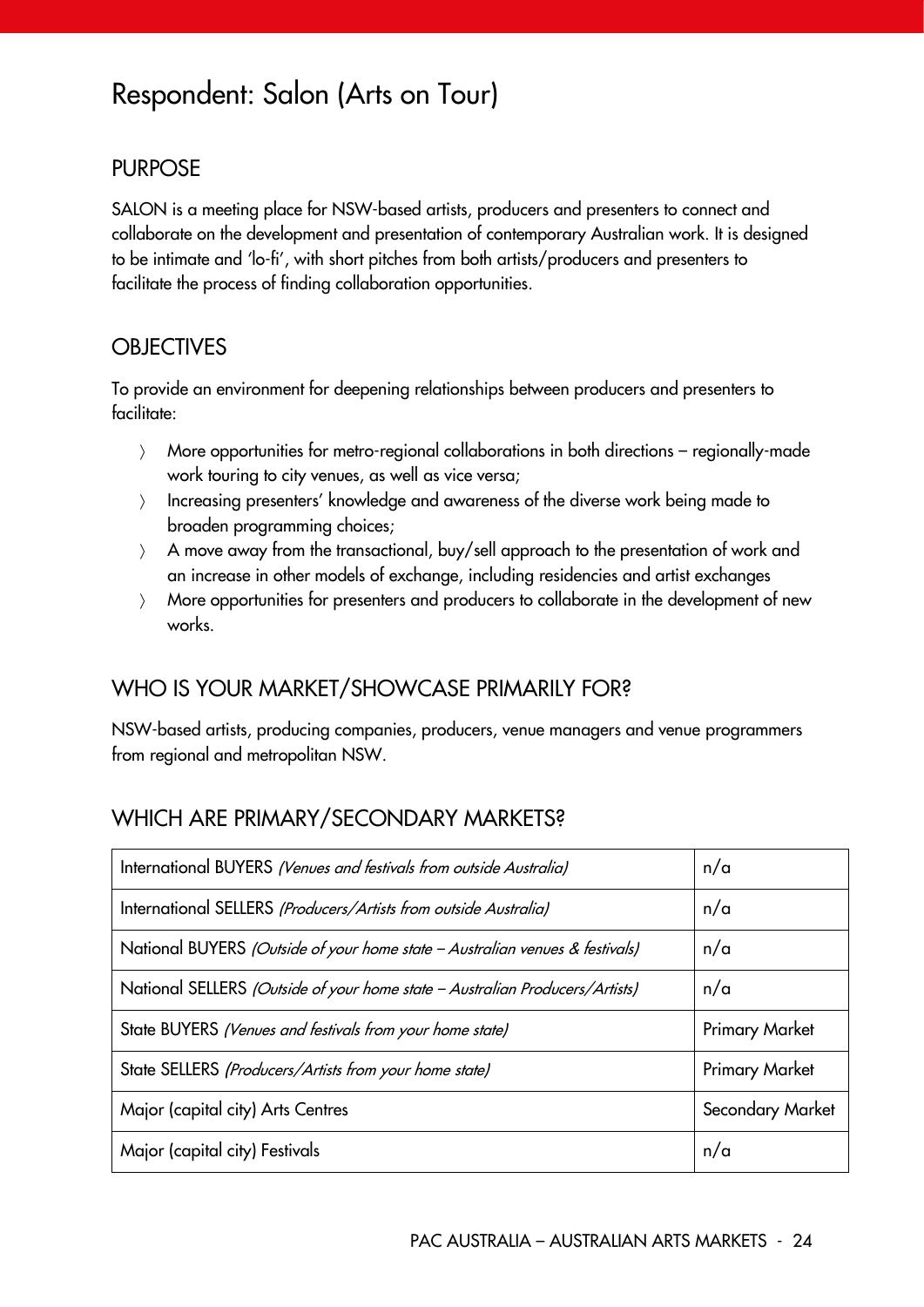#### STATE FOCUS

| BUYERS - Arts Centres in a<br>particular State | SELLERS - Producers from a<br>given State seeking to tour<br>WITHIN their state | SELLERS - Producers from a<br>given state seeking to tour<br>OUTSIDE of their state? |
|------------------------------------------------|---------------------------------------------------------------------------------|--------------------------------------------------------------------------------------|
| <b>NSW</b>                                     | <b>NSW</b>                                                                      | <b>NSW</b>                                                                           |

#### NATURE OF THE WORK PRESENTED AT SALON

All performing arts genres, with more of a focus on work by independent artists and small to medium companies that presenters don't already know, and who aren't already pitching at other showcases.

#### TYPES OF WORK PITCHED/PRESENTED

| <b>Tour Ready</b>             | Mostly   |
|-------------------------------|----------|
| Work in development           | Mostly   |
| Community engagement projects | Some     |
| Contemporary work             | Mostly   |
| Popular/mainstream            | Mostly   |
| Subsidised                    | Mostly   |
| Commercial                    | A little |

#### ARTFORMS PITCHED/PRESENTED

| <b>Ballet</b>                 | Occasionally |
|-------------------------------|--------------|
| Contemporary dance            | Often        |
| Physical theatre              | Often        |
| Children & families           | Often        |
| Circus                        | Often        |
| <b>Classical music</b>        | Occasionally |
| Contemporary music            | Occasionally |
| New music                     | Sometimes    |
| World music                   | Occasionally |
| Opera                         | Sometimes    |
| Comedy (Stand up)             | Occasionally |
| <b>Cabaret &amp; Musicals</b> | Often        |
| Theatre/Drama                 | Often        |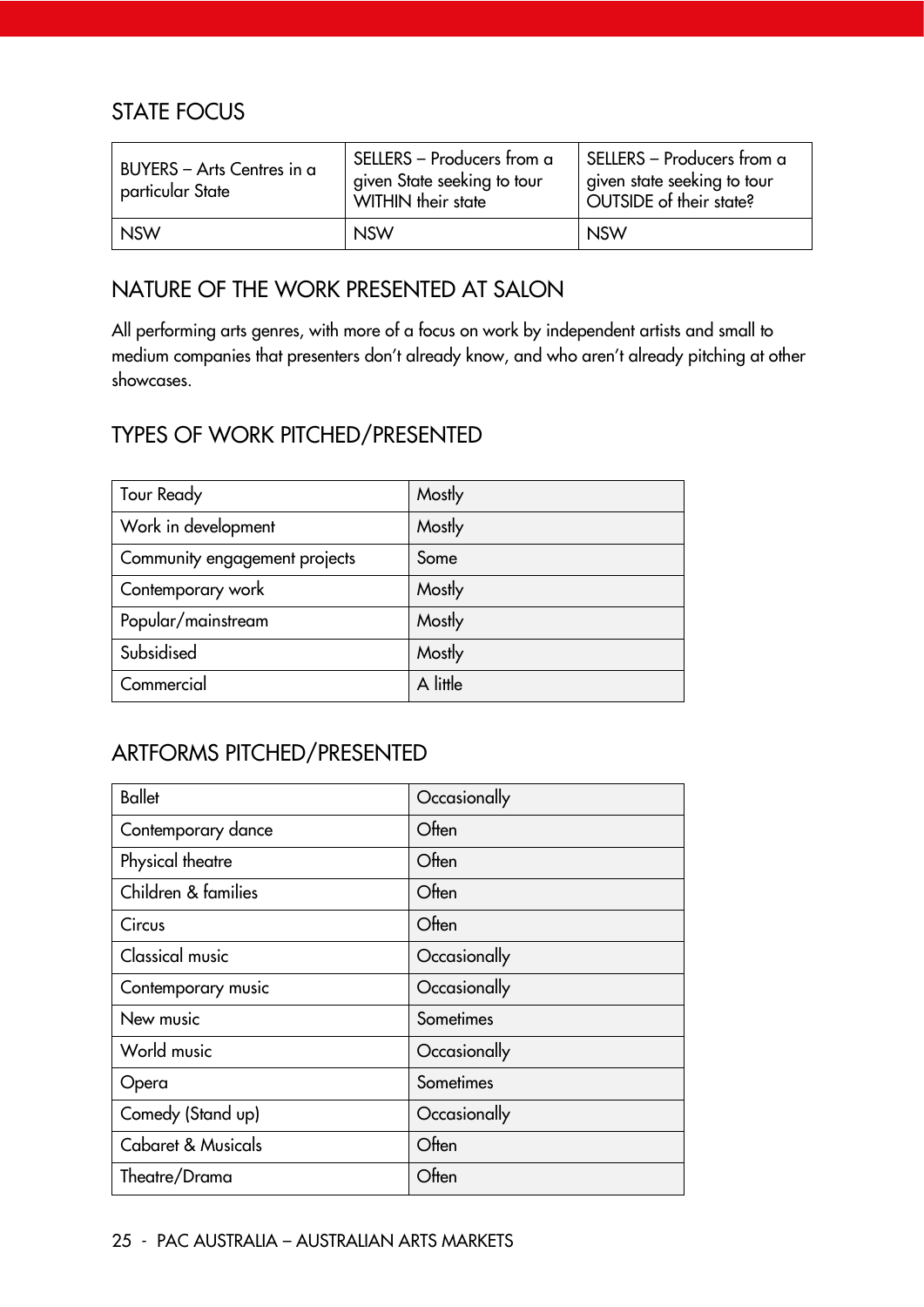# APPLICATION / EOI PROCESS

Call out to producers and presenters for expressions of interest to pitch. Producer pitches are assessed by a panel as per the specified criteria.

#### SELECTION CRITERIA

- > Artistic quality
- Community and audience engagement opportunities and long-term legacy
- $\sum$  Experience of the makers and viability of the project
- > Potential impact of the opportunity for the project/artists
- Whether the project is being pitched elsewhere (indication of need)
- Ensuring there is a balance of work presented in terms of scale, genre, cultural and gender diversity and audience appeal, as well as diversity of form and stage of development.

#### SELECTION PROCESS

Assessment panel of NSW-based producers and presenters to review each application and the overall balance of works being pitched.

#### NUMBER OF BUYERS (PROGRAMMERS) & WORKS PRESENTED

Two most recent events

|      | Event One |                      |      | Event Two |                      |
|------|-----------|----------------------|------|-----------|----------------------|
| Date | # Buyers  | # Works<br>presented | Date | # Buyers  | # Works<br>presented |
| 2017 | 15        | 10                   | n/a  |           |                      |

#### TIMING AND FREQUENCY

In 2018 there will be two events – one in Sydney in June and one in regional NSW to coincide with Artstate in November. Events will be held annually.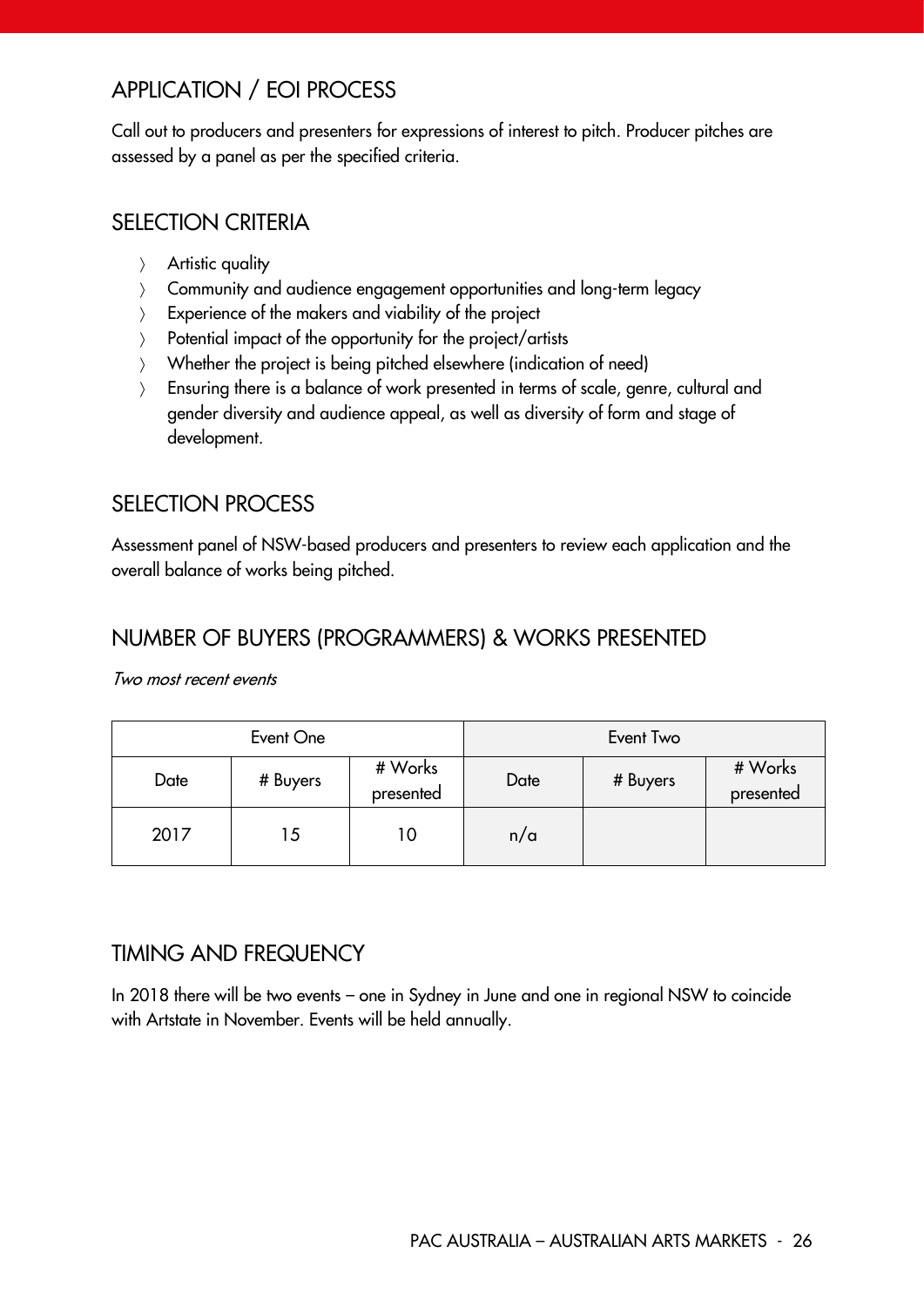# INCLUDED ACTIVITIES

| What other activities are included in the        | How do these help achieve the objectives of                                                       |
|--------------------------------------------------|---------------------------------------------------------------------------------------------------|
| program?                                         | the event?                                                                                        |
| Facilitated conversations and networking<br>time | Finding connections and deepening<br>relationships to identify opportunities for<br>collaboration |

# **CONTACT**

Arts on Tour www.artsontour.com.au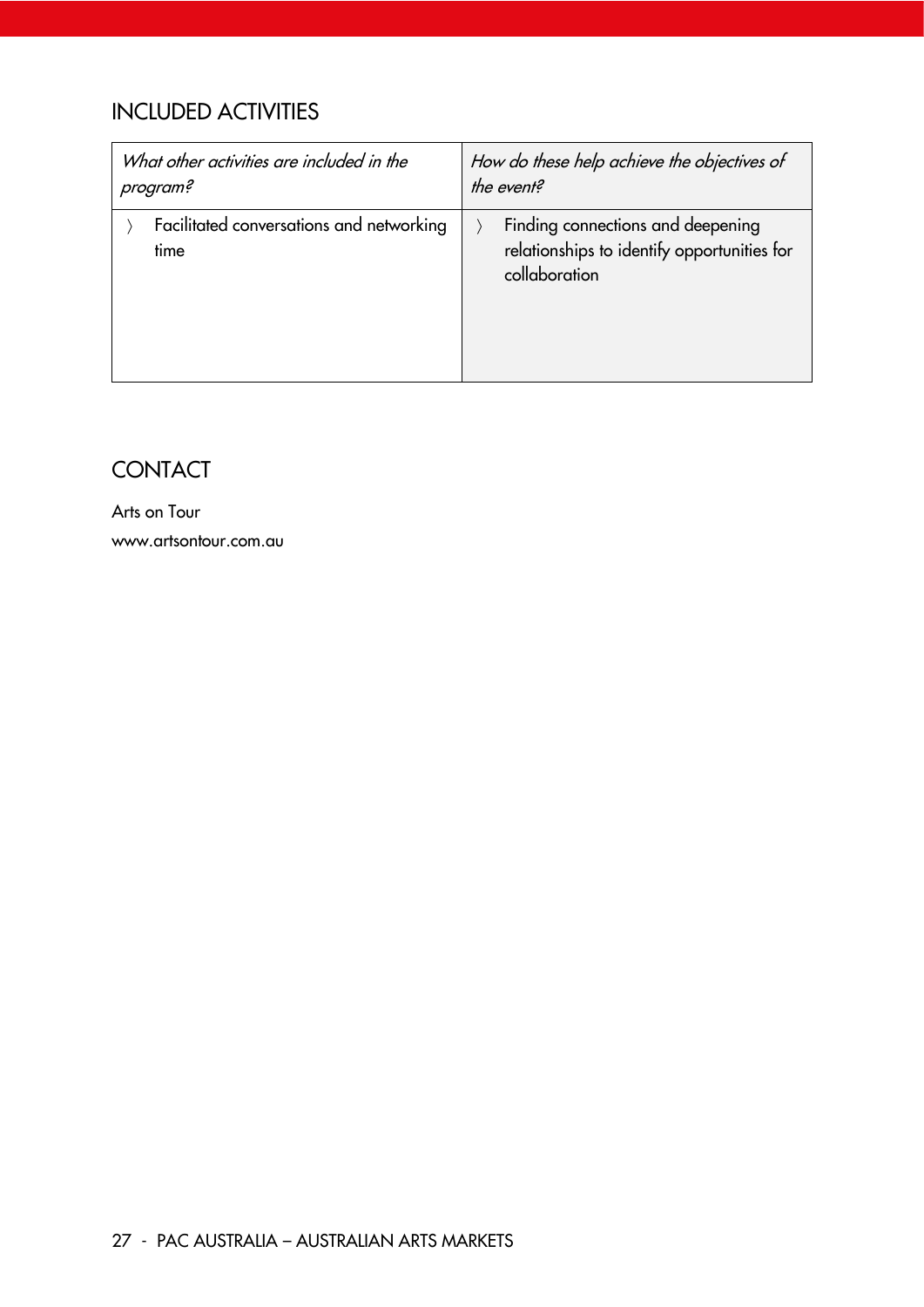# <span id="page-28-0"></span>Respondent: WA Showcase (CircuitWest)

#### PURPOSE

Produced by CircuitWest, WA Showcase is an annual performing arts industry presentation event where presenters and producers from around the nation get to see and hear about the excellent work being made in Western Australia and consider options for presenting those shows.

#### **OBJECTIVES**

Connect – Broker relationships and bring people and organisations together where there is potential for mutual benefit. Connect WA work with state-wide and nation-wide presenters.

Enable – Through the connection between stakeholders (primarily presenters and producers) enable shared understanding and a culture of collaboration.

Develop – Through collaboration and shared understanding, develop creative projects and new ways of working.

#### WHO IS YOUR MARKET/SHOWCASE PRIMARILY FOR?

CircuitWest's WA Showcase is designed exclusively for the presentation of West Australian work to a local and national market. The event also targets producers, presenters and artists wanting to undertake professional development in programming, audience development and community engagement.

#### WHICH ARE PRIMARY/SECONDARY MARKETS?

| International BUYERS (Venues and festivals from outside Australia)           | n/a                   |
|------------------------------------------------------------------------------|-----------------------|
| International SELLERS (Producers/Artists from outside Australia)             | n/a                   |
| National BUYERS (Outside of your home state - Australian venues & festivals) | <b>Primary Market</b> |
| National SELLERS (Outside of your home state - Australian Producers/Artists) | n/a                   |
| State BUYERS (Venues and festivals from your home state)                     | <b>Primary Market</b> |
| State SELLERS (Producers/Artists from your home state)                       | <b>Primary Market</b> |
| Major (capital city) Arts Centres                                            | Secondary Market      |
| Major (capital city) Festivals                                               | Secondary Market      |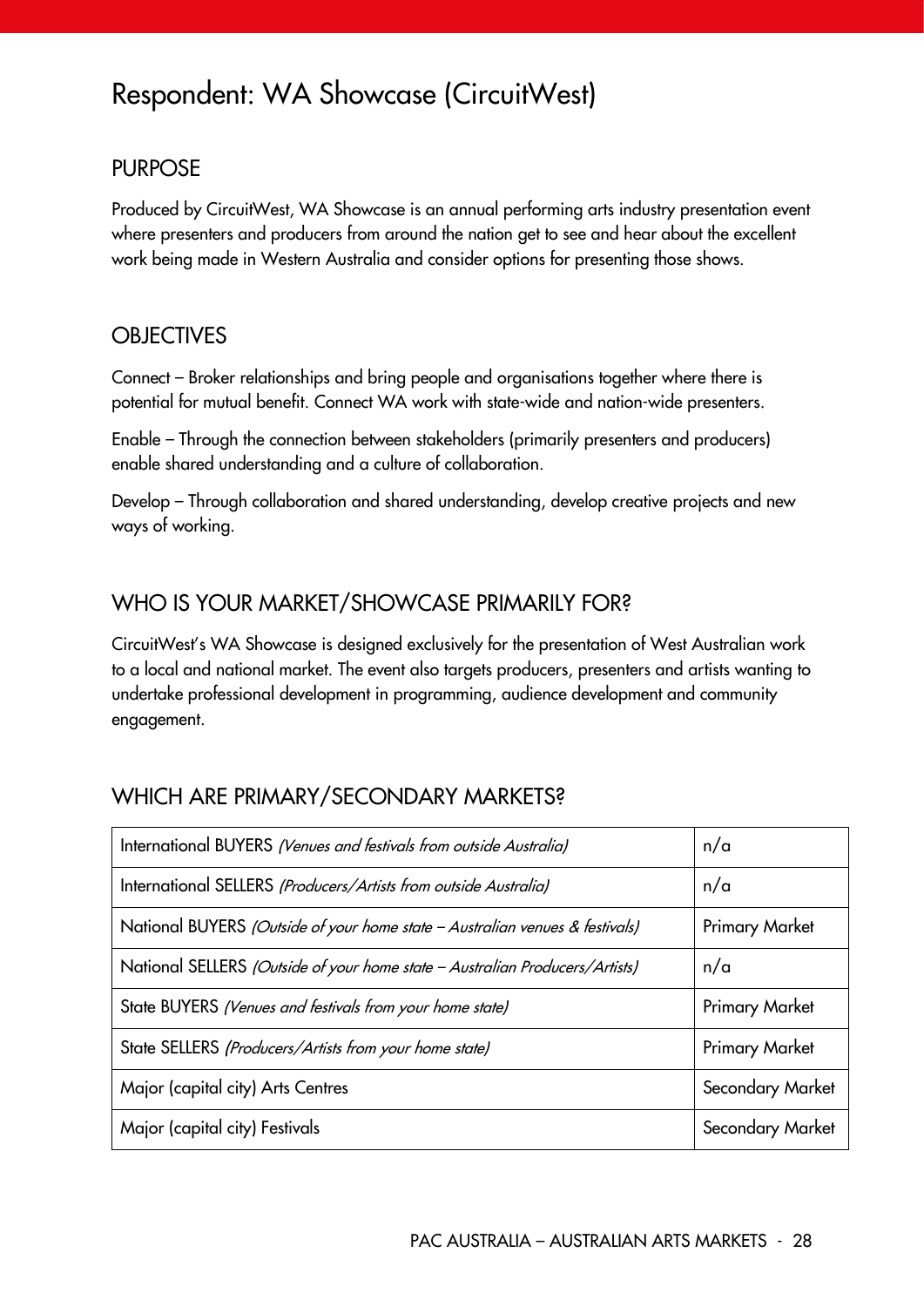#### STATE FOCUS

| BUYERS - Arts Centres in a<br>particular State | SELLERS - Producers from a<br>given State seeking to tour<br>WITHIN their state | SELLERS - Producers from a<br>given state seeking to tour<br>OUTSIDE of their state? |
|------------------------------------------------|---------------------------------------------------------------------------------|--------------------------------------------------------------------------------------|
| Open to all                                    | WA                                                                              | n/a                                                                                  |

#### NATURE OF THE WORK PRESENTED AT WA SHOWCASE

There is a diverse range of works presented at WA Showcase from mainstream to contemporary and is open to all genres and sizes of producers. The work that is showcased can also be a process that tours and does not necessarily have to be a traditional performance. The work is a range of pieces from majors to small to mediums and independents.

### TYPES OF WORK PITCHED/PRESENTED

| Tour Ready                    | Mostly |
|-------------------------------|--------|
| Work in development           | Mostly |
| Community engagement projects | Some   |
| Contemporary work             | Mostly |
| Popular/mainstream            | Some   |
| Subsidised                    | Mostly |
| Commercial                    | Some   |

#### ARTFORMS PITCHED/PRESENTED

| <b>Ballet</b>                 | Occasionally |
|-------------------------------|--------------|
| Contemporary dance            | Often        |
| Physical theatre              | Sometimes    |
| Children & families           | Often        |
| Circus                        | Sometimes    |
| Classical music               | Occasionally |
| Contemporary music            | Sometimes    |
| New music                     | Sometimes    |
| World music                   | Sometimes    |
| Opera                         | Occasionally |
| Comedy (Stand up)             | Occasionally |
| <b>Cabaret &amp; Musicals</b> | Sometimes    |
| Theatre/Drama                 | Often        |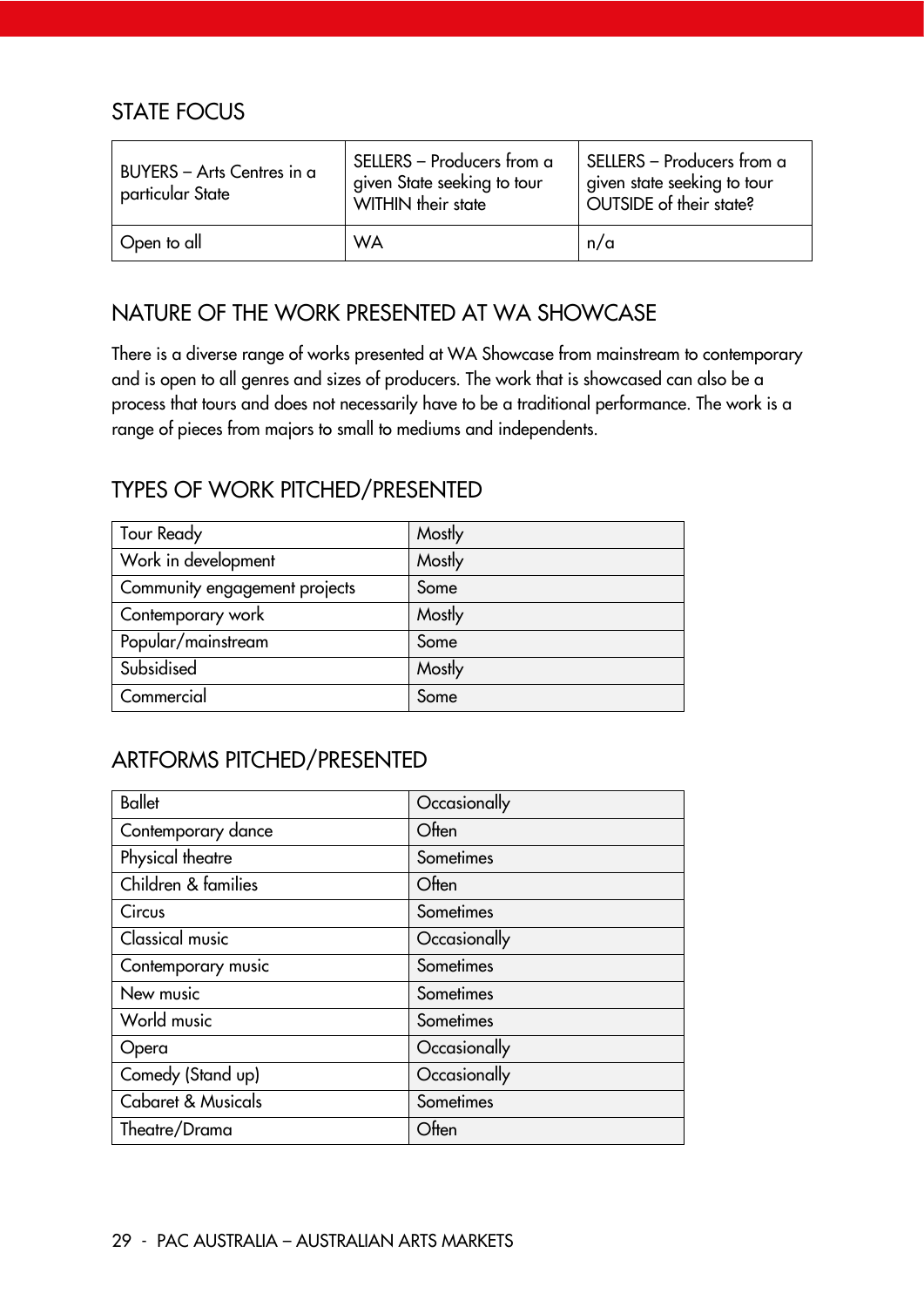# APPLICATION / EOI PROCESS

Work is submitted via an online form to the CircuitWest ED who then collates the information to present to a curatorial panel. The Showcase accepts work in four formats:

- HELLO: A five minute slot with no tech which is an update or an introduction to artist, venue or organisation.
- CALL ME: A ten minute 'pitch' session for experienced companies. This work must be tour-ready.
- GET TOGETHER: Fifteen minute slot of moderated conversation about works that are in development, or inexperienced companies who have tour ready work.
- MORE THAN WORDS: Fifteen minute performance excerpts.

#### SELECTION CRITERIA

The panel looks at EOI's in relation to its quality, diversity and feasibility of the submission.

#### SELECTION PROCESS

All submissions presented to the curatorial panel which is made of venues and producers. The work is then scored and ranked and then this ranking is discussed at a meeting of the curatorial panel and final decisions made on what will be pitched.

#### NUMBER OF BUYERS (PROGRAMMERS) & WORKS PRESENTED

Two most recent events

|      | Event One |                      |      | Event Two |                      |
|------|-----------|----------------------|------|-----------|----------------------|
| Date | # Buyers  | # Works<br>presented | Date | # Buyers  | # Works<br>presented |
| 2017 | 46        | 28                   | 2018 | 37        | 38                   |

#### TIMING AND FREQUENCY

WA Showcase is held annually in May to avoid clashing with the national showcase and to avoid a number of major events in WA.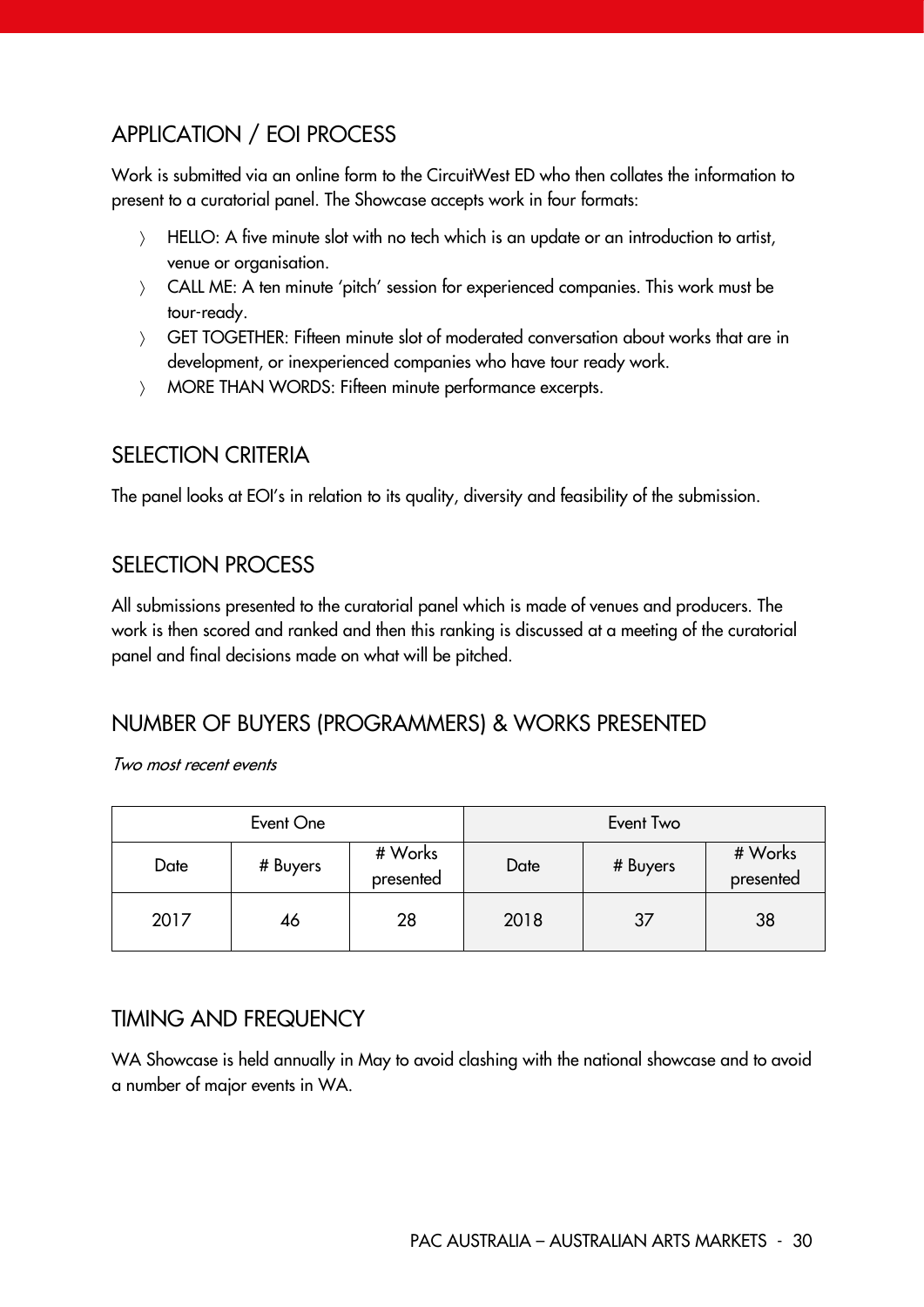# INCLUDED ACTIVITIES

| What other activities are included in the | How do these help achieve the objectives of                                                                  |
|-------------------------------------------|--------------------------------------------------------------------------------------------------------------|
| program?                                  | the event?                                                                                                   |
| Professional development<br>Workshops     | Provides avenues for development and<br>collaboration and enables a fuller<br>performing arts ecology in WA. |

# **CONTACT**

**CircuitWest** 

www.circuitwest.com.au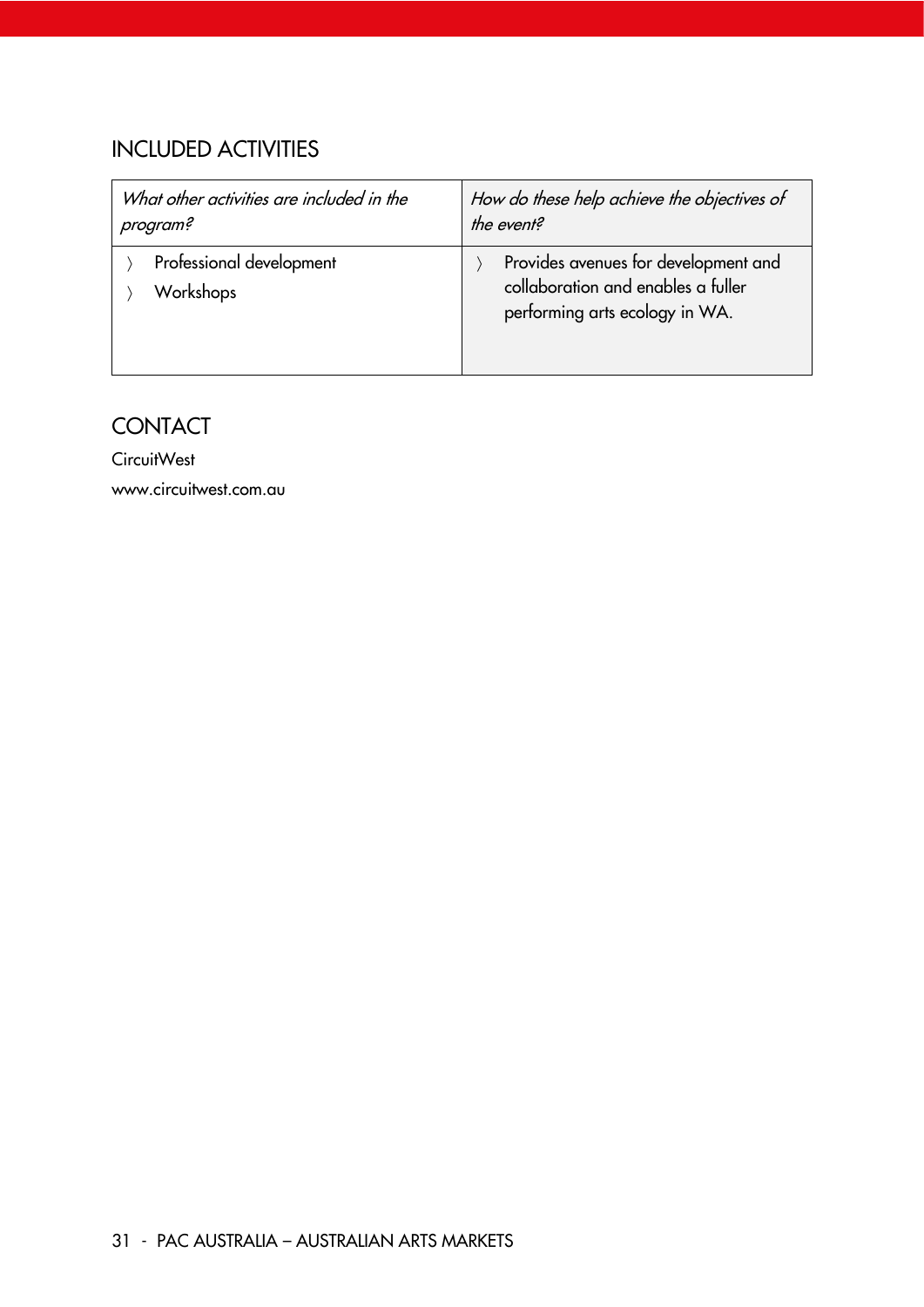# <span id="page-32-0"></span>Respondent: Queensland Touring Showcase (ArTour)

#### PURPOSE

Queensland Touring Showcase is an important annual event for lice performance artists, producers, presenters, venues and key industry players across the Queensland touring network to come together and exchange ideas, discuss new opportunities, plan and collaborate.

#### **OBJECTIVES**

- Develop and support touring networks between presenters and producers across Queensland
- Opportunity for producers to pitch their work to presenters for consideration in regional venue programs
- Provide professional development for producers covering all aspects of touring in current environment
- Encourage presenters to share programming expertise and audience development successes
- Connect Queensland touring network to other key stakeholders including funding bodies and support agencies
- Create an accessible platform for Queensland producers and presenters who are unable to participate in national marketplaces.

#### WHO IS YOUR MARKET/SHOWCASE PRIMARILY FOR?

Queensland Showcase is for presenters from managed venues and festivals across Queensland with entrepreneurial programming budgets and for producers with professional, high quality touring productions of all scales from across Australia (and last year New Zealand) who are interested in touring within Queensland.

#### WHICH ARE PRIMARY/SECONDARY MARKETS?

| International BUYERS (Venues and festivals from outside Australia)           | n/a                   |
|------------------------------------------------------------------------------|-----------------------|
| International SELLERS (Producers/Artists from outside Australia)             | n/a                   |
| National BUYERS (Outside of your home state - Australian venues & festivals) | n/a                   |
| National SELLERS (Outside of your home state - Australian Producers/Artists) | Secondary Market      |
| State BUYERS (Venues and festivals from your home state)                     | <b>Primary Market</b> |
| State SELLERS (Producers/Artists from your home state)                       | <b>Primary Market</b> |
| Major (capital city) Arts Centres                                            | Secondary Market      |
| Major (capital city) Festivals                                               | Secondary Market      |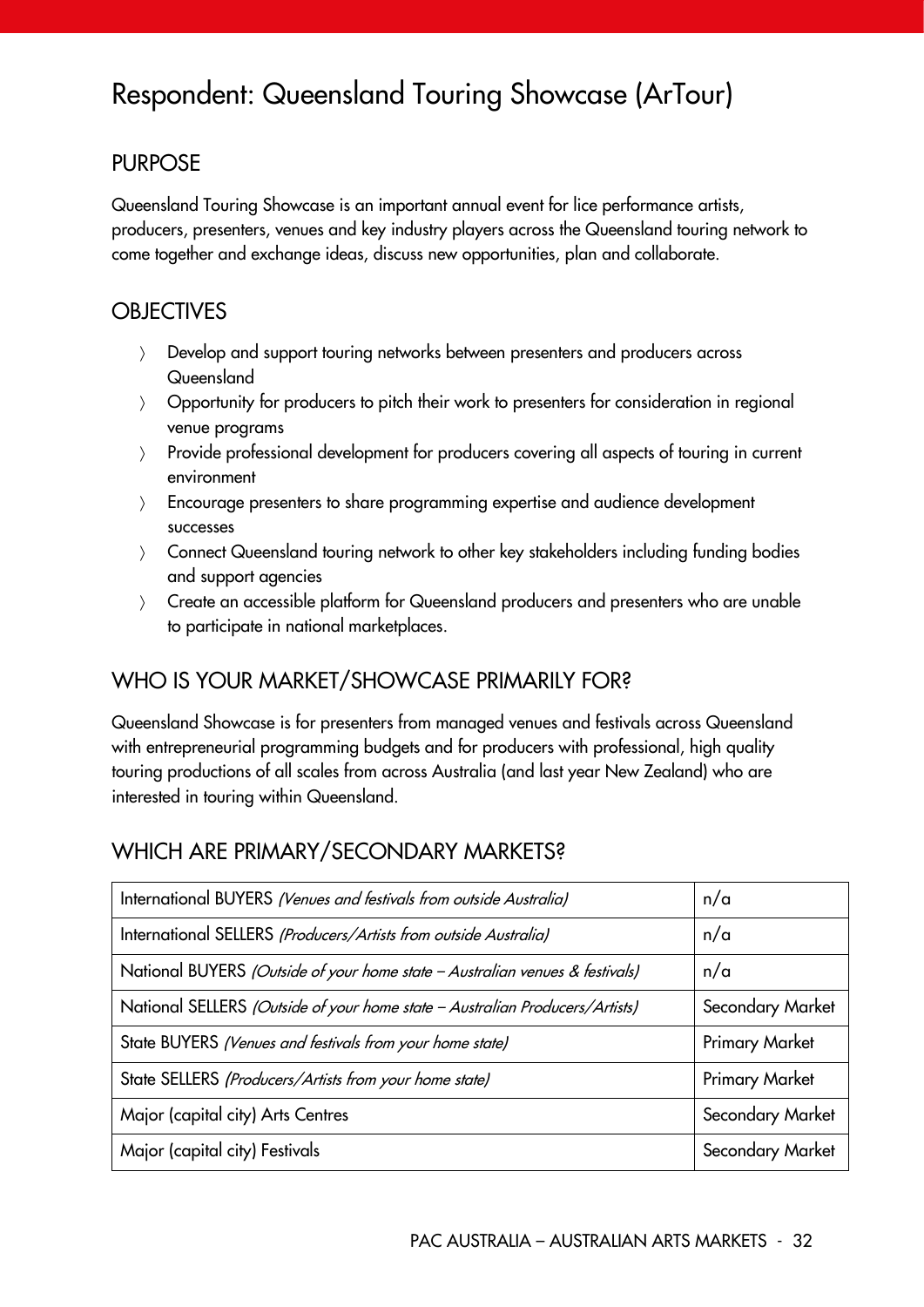#### STATE FOCUS

| BUYERS - Arts Centres in a<br>particular State | SELLERS - Producers from a<br>given State seeking to tour<br>WITHIN their state | SELLERS - Producers from a<br>given state seeking to tour<br>OUTSIDE of their state? |
|------------------------------------------------|---------------------------------------------------------------------------------|--------------------------------------------------------------------------------------|
| <b>QLD</b>                                     | QID                                                                             | n/a                                                                                  |

#### NATURE OF THE WORK PRESENTED AT QUEENSLAND SHOWCASE

Queensland Showcase includes all live performing art forms including: Theatre, classical and contemporary dance, comedy, opera, circus and physical theatre, cabaret, immersive art experiences, music and work for children and families. We generally have very limited (if any) contemporary popular music (bands). The work ranges from small touring productions (2-6 people touring parties) for 200-400 seat venues, large touring work (6-12 people) for 400-1500 seat venues and festival programming.

#### TYPES OF WORK PITCHED/PRESENTED

| Tour Ready                    | Mostly   |
|-------------------------------|----------|
| Work in development           | A little |
| Community engagement projects | Some     |
| Contemporary work             | Mostly   |
| Popular/mainstream            | Mostly   |
| Subsidised                    | Some     |
| Commercial                    | A little |

# ARTFORMS PITCHED/PRESENTED

| <b>Ballet</b>                 | Often        |
|-------------------------------|--------------|
| Contemporary dance            | Often        |
| Physical theatre              | Often        |
| Children & families           | Often        |
| Circus                        | Often        |
| Classical music               | Sometimes    |
| Contemporary music            | Occasionally |
| New music                     | Occasionally |
| World music                   | Occasionally |
| Opera                         | Occasionally |
| Comedy (Stand up)             | Sometimes    |
| <b>Cabaret &amp; Musicals</b> | Often        |
| Theatre/Drama                 | Often        |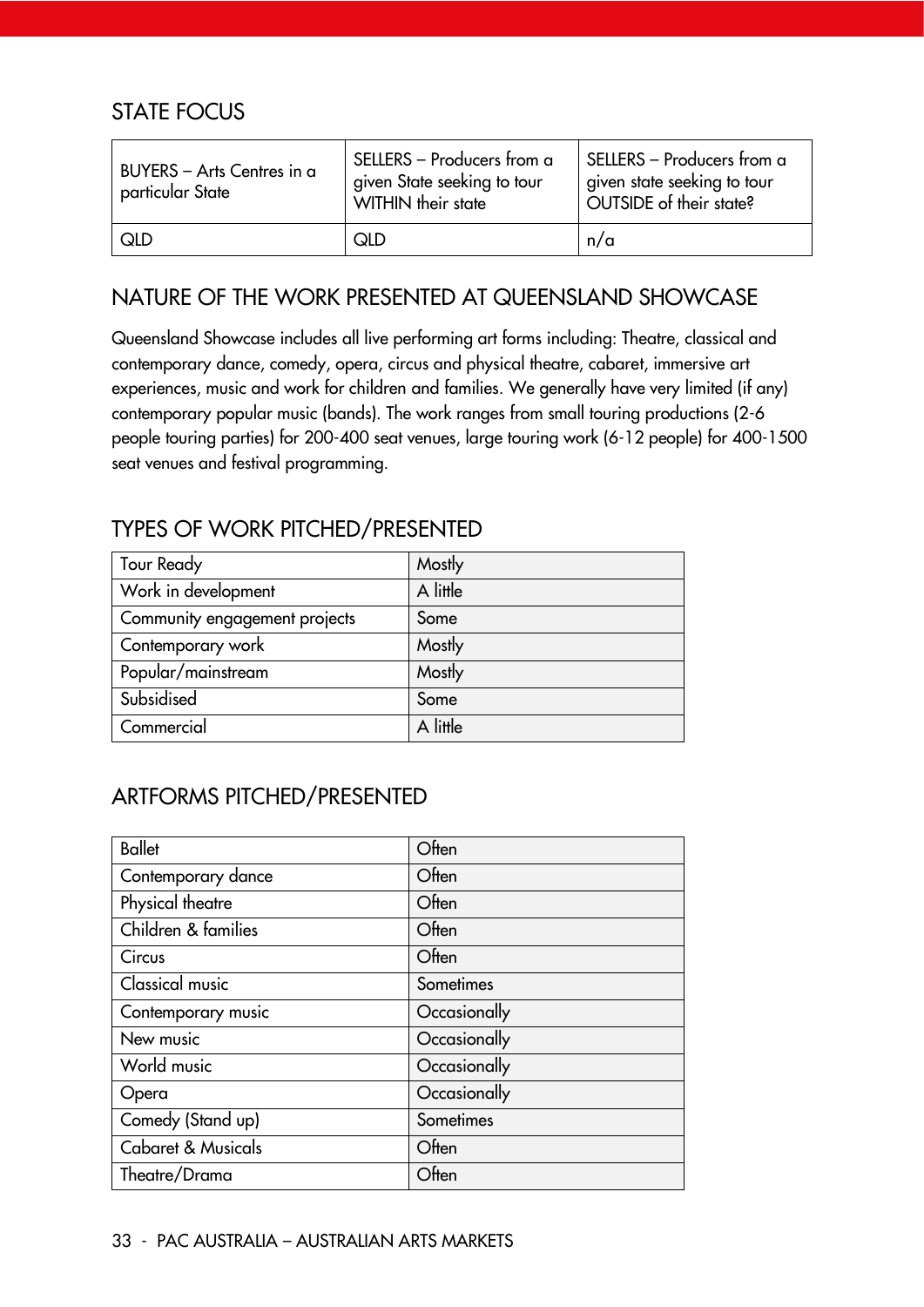# APPLICATION / EOI PROCESS

Showcase has an open call out to Producers across Australia for submissions. Producers must list their work on the arTour website (free of charge) and answer Showcase-specific questions. A selection panel of Queensland presenters scores each work based on criteria supplied by arTour and then a moderation meeting is held to determine final program.

#### SELECTION CRITERIA

Selection criteria are aligned with Arts Queensland's Playing Queensland Fund:

- Rigour / Quality the production is well conceived and put together and the production/producer is among the best of its type in Australia
- $\angle$  Distinctiveness the production is interesting and different to other shows
- $\angle$  Appeal the production will have strong appeal to audiences
- Value the production is reasonably priced and represents a sound programming investment.

#### SELECTION PROCESS

The moderation meeting between arTour and the selection panel sets the final list of productions offered a place in the program. Changes to this are at arTour's discretion but we rarely add any productions to the program that haven't been vetted by the panel.

# NUMBER OF BUYERS (PROGRAMMERS) & WORKS PRESENTED

#### Two most recent events

|                   | Event One |                      |                   | Event Two |                      |
|-------------------|-----------|----------------------|-------------------|-----------|----------------------|
| Date              | # Buyers  | # Works<br>presented | Date              | # Buyers  | # Works<br>presented |
| <b>March 2016</b> | 36        | 33                   | <b>March 2017</b> | 38        | 40                   |

#### TIMING AND FREQUENCY

Queensland Showcase will move to October in 2018 – previously held in March, the annual event timing had been inherited from previous incarnations of arTour because it aligns with Stage Queensland's Managers Conference and helps ensure a good representation from presenters.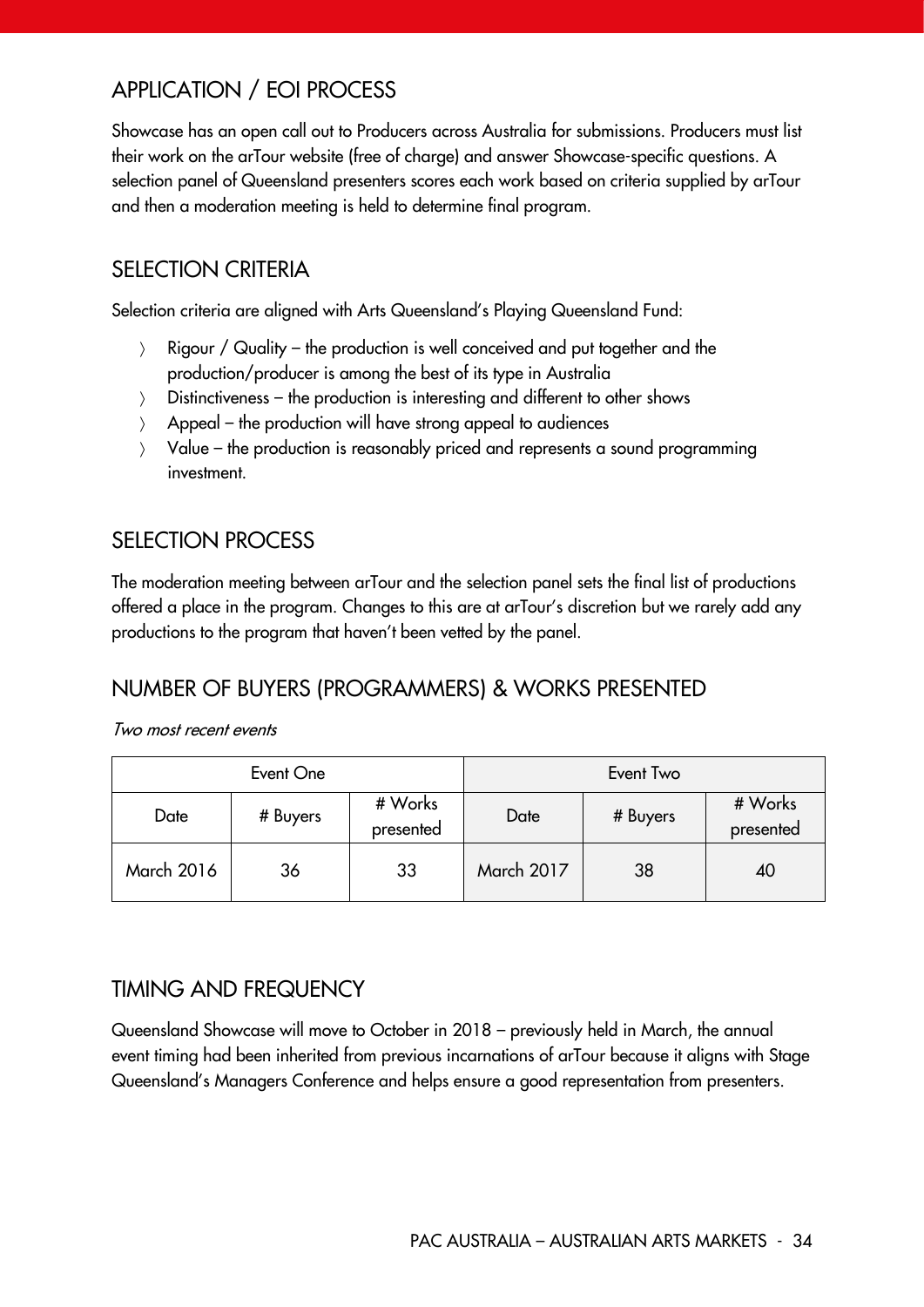# INCLUDED ACTIVITIES

| What other activities are included in the                                                                                                                                                                                                                                                                                                                                                                                                                                                                                                                           | How do these help achieve the objectives of                                                                                                                                                                                                                                                                                                                                  |  |
|---------------------------------------------------------------------------------------------------------------------------------------------------------------------------------------------------------------------------------------------------------------------------------------------------------------------------------------------------------------------------------------------------------------------------------------------------------------------------------------------------------------------------------------------------------------------|------------------------------------------------------------------------------------------------------------------------------------------------------------------------------------------------------------------------------------------------------------------------------------------------------------------------------------------------------------------------------|--|
| program?                                                                                                                                                                                                                                                                                                                                                                                                                                                                                                                                                            | the event?                                                                                                                                                                                                                                                                                                                                                                   |  |
| Conversation circles – small group<br>discussions about new work or projects<br>with significant engagement<br>opportunities.<br>Professional development sessions -<br>$\left\langle \right\rangle$<br>primarily for Producers covering touring-<br>related topics.<br>Touring Conversations - larger topics<br>involving producers and presenters which<br>encourage collaboration and new<br>initiatives<br>Networking time – unstructured periods<br>within the program for conversation to<br>happen but not necessarily coinciding<br>with a lunch/tea break. | These activities try to find the balance<br>$\rangle$<br>between the transactional needs of<br>presenters and producers to build tours<br>and the relational needs of strengthening<br>our touring network in Queensland. We<br>try to achieve some mutual<br>understanding of the pressures faced by<br>various stakeholders whilst remaining<br>constructive and positive. |  |

### **CONTACT**

ArTour www.artour.com.au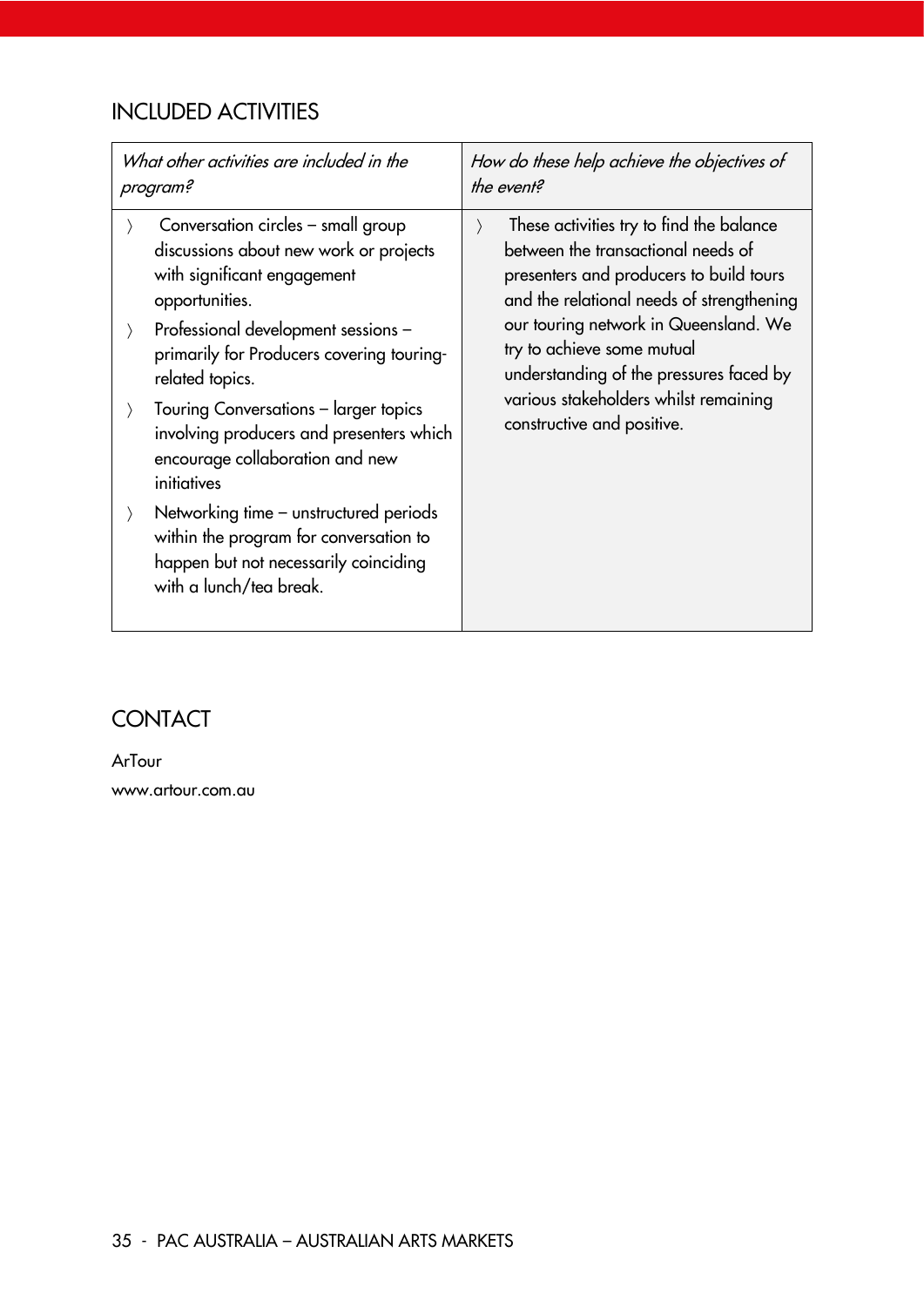# Respondent: Showcase Victoria (VAPAC)

#### PURPOSE

To build relationships principally between Victorian venue managers and producers, which will lead to greater access for all productions available to tour to or within Victoria.

#### **OBJECTIVES**

Showcase Victoria is structured to provide easy and effective access for venue managers and producers to share their views and build capacity for touring in Victoria. It is a one stop shop for many regional venues who do not have the capacity to attend other market places in Australia. Through the Touring Forum which is conducted as part of this two day event we also aim to provide an opportunity for the industry to share and discuss key issues. We encourage new producers to attend before applying to participate, so they can get a better understanding of the process, and the timeframes involved in touring, plus to build the relationships which are so critical to success in offering productions for touring.

#### WHO IS YOUR MARKET/SHOWCASE PRIMARILY FOR?

As our event is supported by Creative Victoria, the primary stakeholders we are servicing are Victorian venues and producers, but we do not exclude interstate applications and registrants, particularly if the productions fulfil genres or scale of productions not on offer from our state.

#### WHICH ARE PRIMARY/SECONDARY MARKETS?

| International BUYERS (Venues and festivals from outside Australia)           | n/a                   |
|------------------------------------------------------------------------------|-----------------------|
| International SELLERS (Producers/Artists from outside Australia)             | n/a                   |
| National BUYERS (Outside of your home state - Australian venues & festivals) | Secondary Market      |
| National SELLERS (Outside of your home state - Australian Producers/Artists) | Secondary Market      |
| State BUYERS (Venues and festivals from your home state)                     | <b>Primary Market</b> |
| State SELLERS (Producers/Artists from your home state)                       | <b>Primary Market</b> |
| Major (capital city) Arts Centres                                            | Secondary Market      |
| Major (capital city) Festivals                                               | Secondary Market      |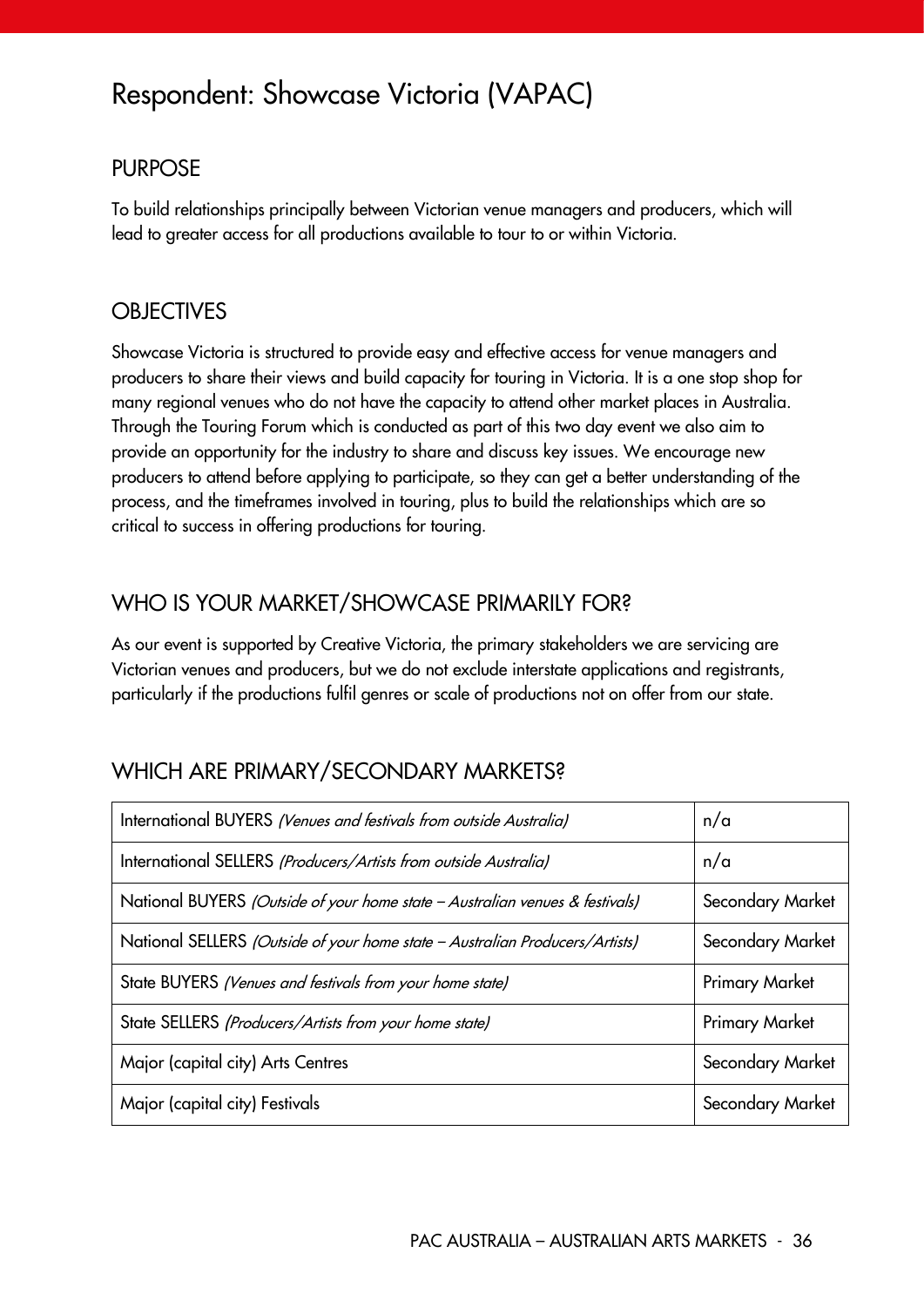#### STATE FOCUS

| BUYERS - Arts Centres in a<br>particular State | SELLERS - Producers from a<br>given State seeking to tour<br>WITHIN their state | SELLERS - Producers from a<br>given state seeking to tour<br>OUTSIDE of their state? |
|------------------------------------------------|---------------------------------------------------------------------------------|--------------------------------------------------------------------------------------|
| <b>VIC</b>                                     | <b>VIC</b>                                                                      | n/a                                                                                  |

### NATURE OF THE WORK PRESENTED SHOWCASE VICTORIA

We endeavour to ensure that a good balance of genres and scales of productions are offered we do tend to have more smaller works suitable for 300-500 seat theatres than larger scale works from the state major performing arts companies who tend to go to the venues directly e.g. MSO, Australian Ballet etc. In 2017 we have consciously tried to increase the range of music touring options available to meet a recognised demand.

### TYPES OF WORK PITCHED/PRESENTED

| Tour Ready                    | Mostly   |
|-------------------------------|----------|
| Work in development           | A little |
| Community engagement projects | Some     |
| Contemporary work             | Mostly   |
| Popular/mainstream            | Some     |
| Subsidised                    | A little |
| Commercial                    | A little |

## ARTFORMS PITCHED/PRESENTED

| <b>Ballet</b>                 | Sometimes    |
|-------------------------------|--------------|
| Contemporary dance            | Sometimes    |
| Physical theatre              | Often        |
| Children & families           | Often        |
| Circus                        | Often        |
| <b>Classical music</b>        | Sometimes    |
| Contemporary music            | Sometimes    |
| New music                     |              |
| World music                   | Occasionally |
| Opera                         |              |
| Comedy (Stand up)             | Sometimes    |
| <b>Cabaret &amp; Musicals</b> | Sometimes    |
| Theatre/Drama                 | Often        |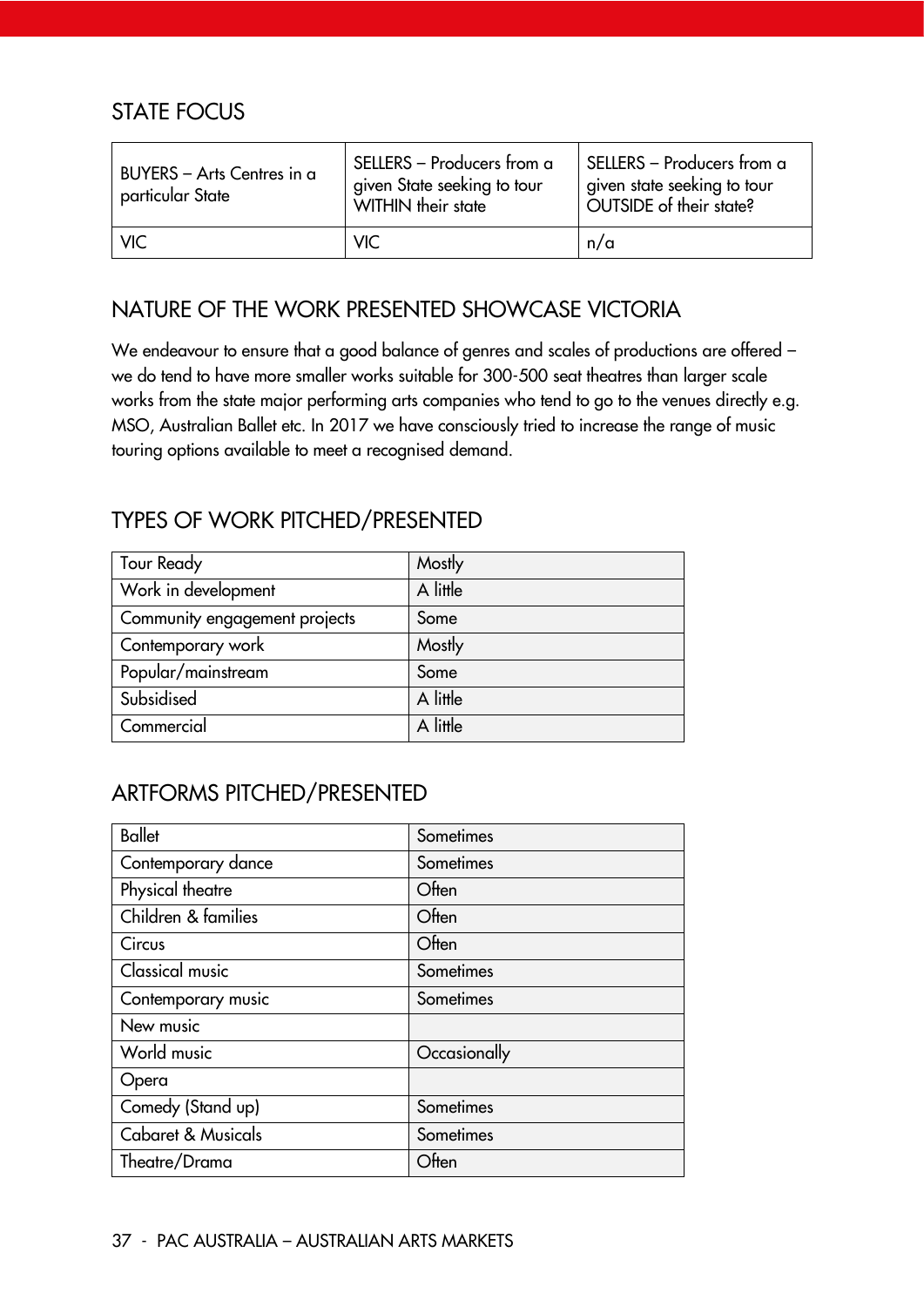# APPLICATION / EOI PROCESS

Applications are made via an online form approximately 4 months prior to the event. Applicants are supported through the process via online Q&A sessions and at the Victorian Touring Workshop which is usually held to coincide with the application process.

#### SELECTION CRITERIA

Applications are assessed with reference to the following guidelines:

Artistic quality and innovation:

- $\angle$  Is the work of high artistic calibre?
- ) Is the work particularly innovative in terms of form, content or genre?
- > Does the application involve a new Australian work?

Viability:

- Does the application include a complete and relevant technical plan or does the panel feel the applicant has the capacity to develop one?
- Does the panel feel the project budget would be appropriate and is in accordance with standard conditions?

Diversity and Accessibility:

- Does the application involve artists/arts professionals, and/or appeal to audiences from culturally diverse backgrounds?
- Does the application involve artists/arts professionals, and/or contribute to the development of audiences, who are of mixed abilities?

Audience Appeal and Community Engagement:

- Does the application include a complete and relevant marketing plan and materials, or does the panel feel the applicant has the capacity to develop one?
- Has the applications clearly identified relevant audiences and target markets?
- Does the application contribute to the development of new and/or existing audiences?

#### SELECTION PROCESS

Applications are assessed by a Selection Panel made up of different industry representatives (including diverse member venues, community presenters and tour coordinators) each year. The Selection Panel ensures a strong balance of genres, scale of productions and cultural diversity. Successful applicants are allocated pitches, live excerpts, expo stalls or installations depending on what format panel members feel will best represent the work. The program itself is then curated by the Showcase Victoria EP.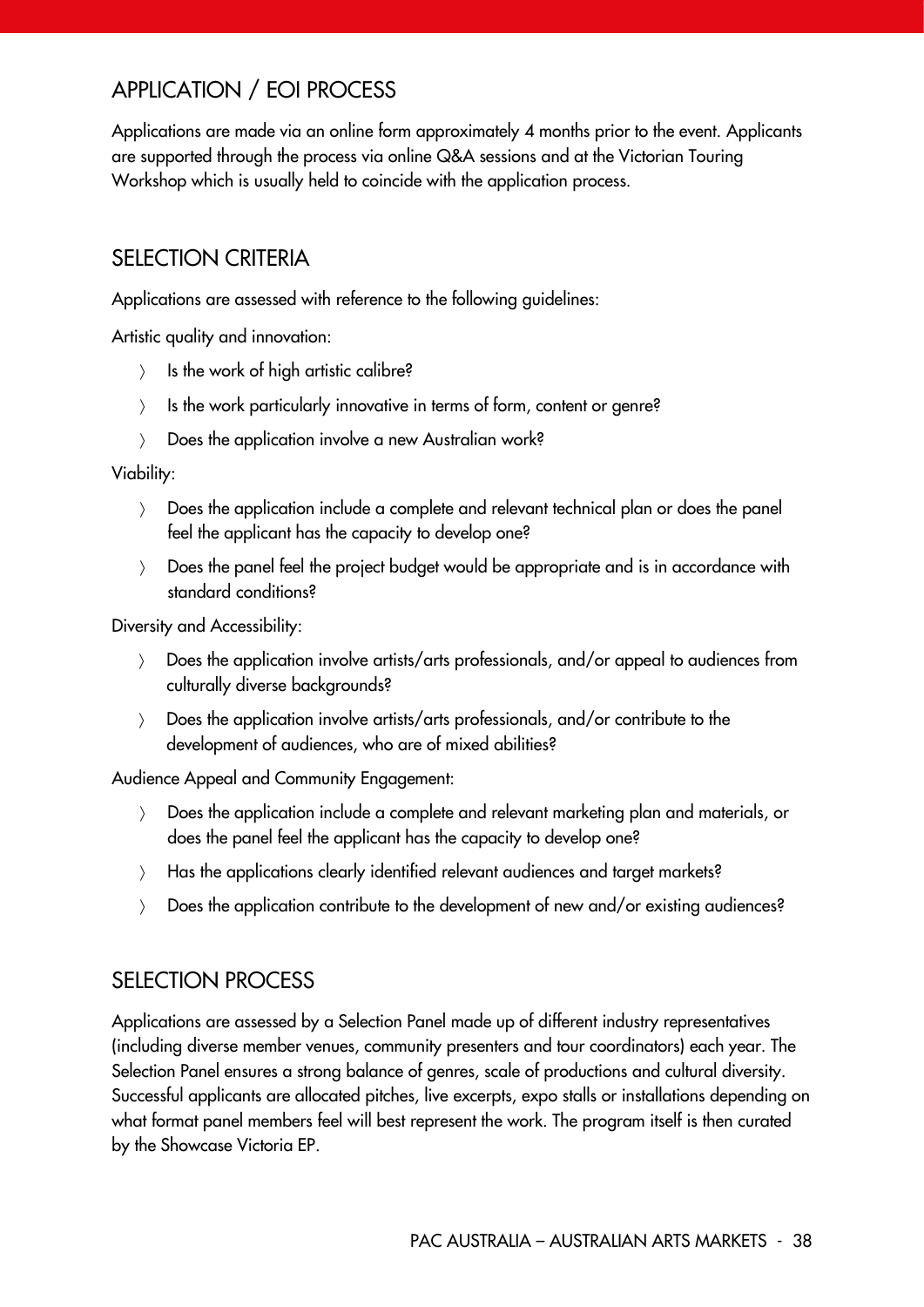#### NUMBER OF BUYERS (PROGRAMMERS) & WORKS PRESENTED

Two most recent events

|          | Event One |                      |            | Event Two |                      |
|----------|-----------|----------------------|------------|-----------|----------------------|
| Date     | # Buyers  | # Works<br>presented | Date       | # Buyers  | # Works<br>presented |
| May 2017 | 71        | 72                   | April 2018 | 81        | 69                   |

#### TIMING AND FREQUENCY

Showcase Victoria is held annually in April/May to ensure tour development can be completed before the Playing Australia funding deadline.

#### INCLUDED ACTIVITIES

| What other activities are included in the                                                                                                                                                  | How do these help achieve the objectives of                                                                                                                                                                                                                                                                                                                                                                                                          |
|--------------------------------------------------------------------------------------------------------------------------------------------------------------------------------------------|------------------------------------------------------------------------------------------------------------------------------------------------------------------------------------------------------------------------------------------------------------------------------------------------------------------------------------------------------------------------------------------------------------------------------------------------------|
| program?                                                                                                                                                                                   | the event?                                                                                                                                                                                                                                                                                                                                                                                                                                           |
| Victorian Touring Forum (discussion of<br>industry issues)<br>Speed-networking event<br>"First-timer" networking and support<br>Community Presenter morning tea<br>Unstructured networking | The Forum provides a mechanism to have<br>all the key players in the room for an<br>overall industry conversation. We<br>provide the Touring Workshop prior to<br>Showcase to inform and discuss the<br>processes and mechanism used in the<br>industry to provide access to a greater<br>variety of productions for touring.<br>The speed-dating provides structured<br>relationship building opportunities, as<br>does the "First-Timers" program. |

#### **CONTACT**

VAPAC www.vapac.org.au www.showcasevictoria.com.au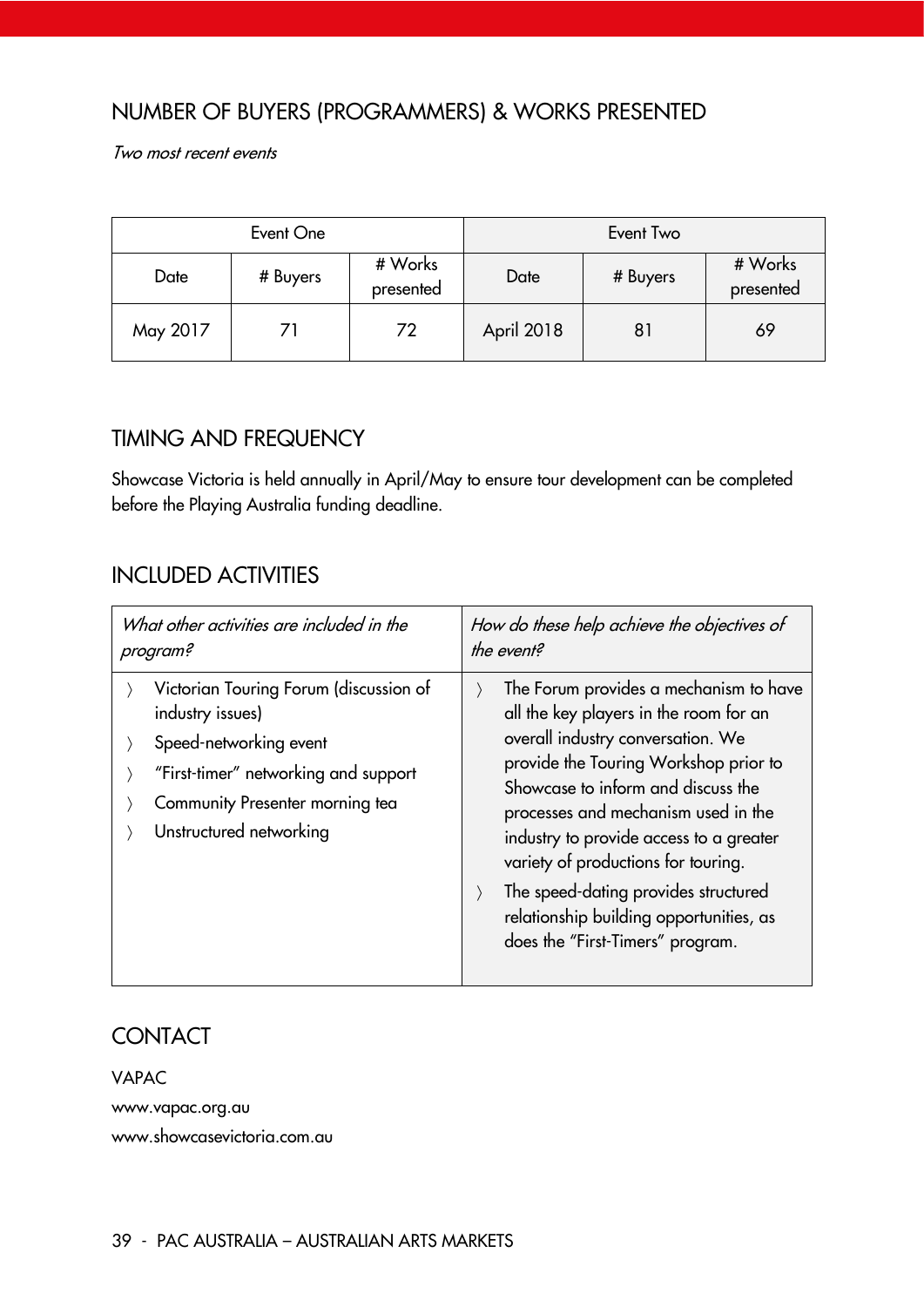# Respondent: SA Showcase (SA Presenters Association)

#### PURPOSE

South Australian Presenters Association (SAPA) presents a yearly showcase, with the aim to present local shows for our member venues.

#### **OBJECTIVES**

Develop networks and partnerships – provide opportunities for sector participants to develop supportive relationships with their colleagues and partnerships with like-minded organisations.

#### WHO IS YOUR MARKET/SHOWCASE PRIMARILY FOR?

SAPA presents shows which are mainly tour ready and fit the criteria of budget and venue configurations for our member venues. We present shows which have appeal to our member venues that they know they can market and sell.

### WHICH ARE PRIMARY/SECONDARY MARKETS?

| International BUYERS (Venues and festivals from outside Australia)           | n/a                   |
|------------------------------------------------------------------------------|-----------------------|
| International SELLERS (Producers/Artists from outside Australia)             | n/a                   |
| National BUYERS (Outside of your home state - Australian venues & festivals) | n/a                   |
| National SELLERS (Outside of your home state - Australian Producers/Artists) | n/a                   |
| State BUYERS (Venues and festivals from your home state)                     | <b>Primary Market</b> |
| State SELLERS (Producers/Artists from your home state)                       | <b>Primary Market</b> |
| Major (capital city) Arts Centres                                            | n/a                   |
| Major (capital city) Festivals                                               | n/a                   |

#### STATE FOCUS

| BUYERS - Arts Centres in a<br>particular State | SELLERS - Producers from a<br>given State seeking to tour<br>WITHIN their state | SELLERS – Producers from a<br>given state seeking to tour<br>OUTSIDE of their state? |
|------------------------------------------------|---------------------------------------------------------------------------------|--------------------------------------------------------------------------------------|
| <b>SA</b>                                      | <b>SA</b>                                                                       |                                                                                      |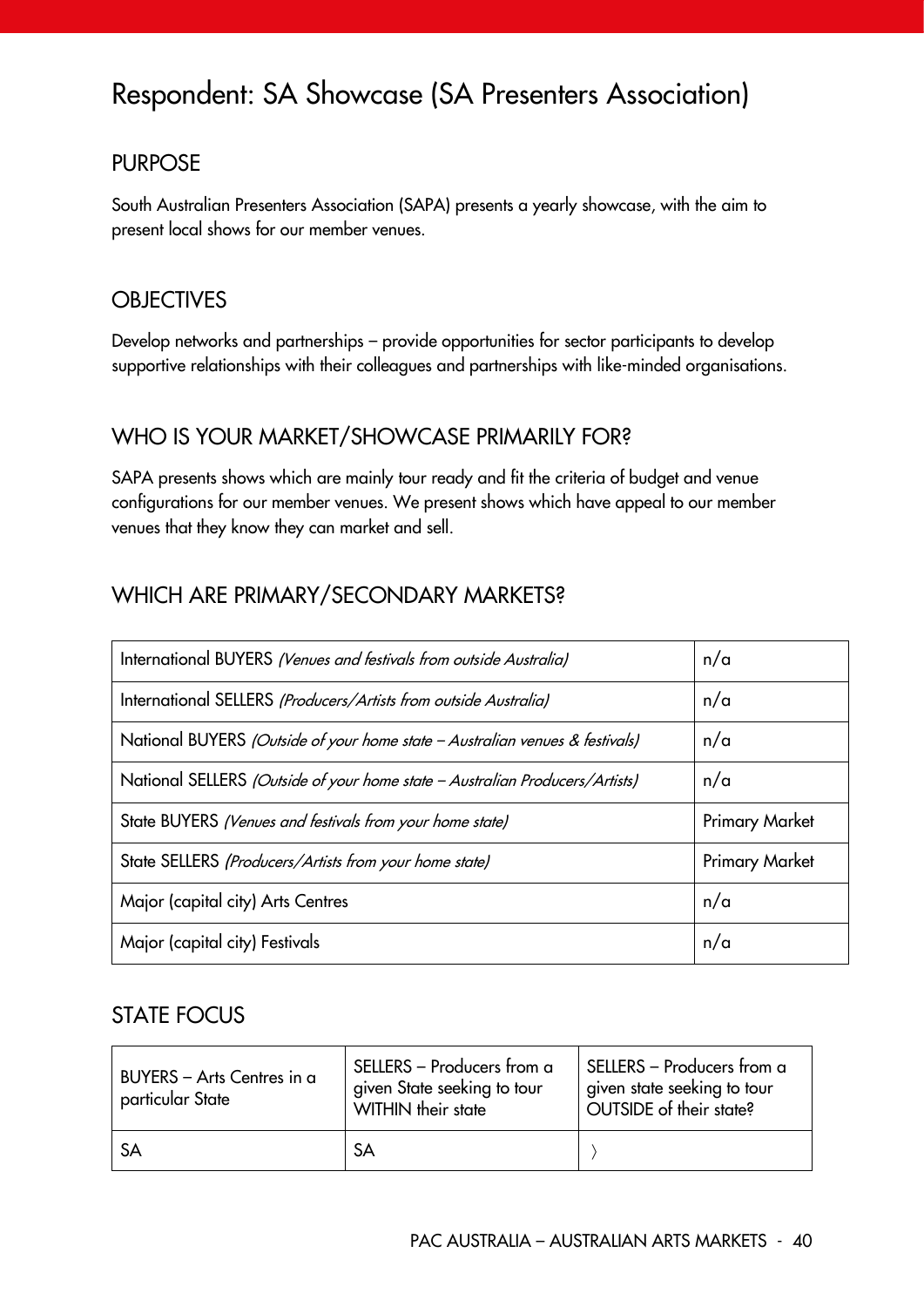### NATURE OF THE WORK PRESENTED SA SHOWCASE

The nature of work presented range from cabaret, music, comedy and magic. These tend to be the main 4 categories with a small percentage of theatrical shows.

## TYPES OF WORK PITCHED/PRESENTED

| <b>Tour Ready</b>             | Mostly   |
|-------------------------------|----------|
| Work in development           | Some     |
| Community engagement projects | A little |
| Contemporary work             | A little |
| Popular/mainstream            | Mostly   |
| Subsidised                    | A little |
| Commercial                    | A little |

## ARTFORMS PITCHED/PRESENTED

| <b>Ballet</b>       |              |
|---------------------|--------------|
| Contemporary dance  |              |
| Physical theatre    | Occasionally |
| Children & families | Often        |
| Circus              | Occasionally |
| Classical music     | Occasionally |
| Contemporary music  | Occasionally |
| New music           | Occasionally |
| World music         |              |
| Opera               | Occasionally |
| Comedy (Stand up)   | Sometimes    |
| Cabaret & Musicals  | Often        |
| Theatre/Drama       | Often        |

# APPLICATION / EOI PROCESS

This is the first time we put out an EOI. Previously we have opened it up to all. But we found this to be very successful. We open the EOI via our social media channels about 4 months prior to the showcase and target Producers via email.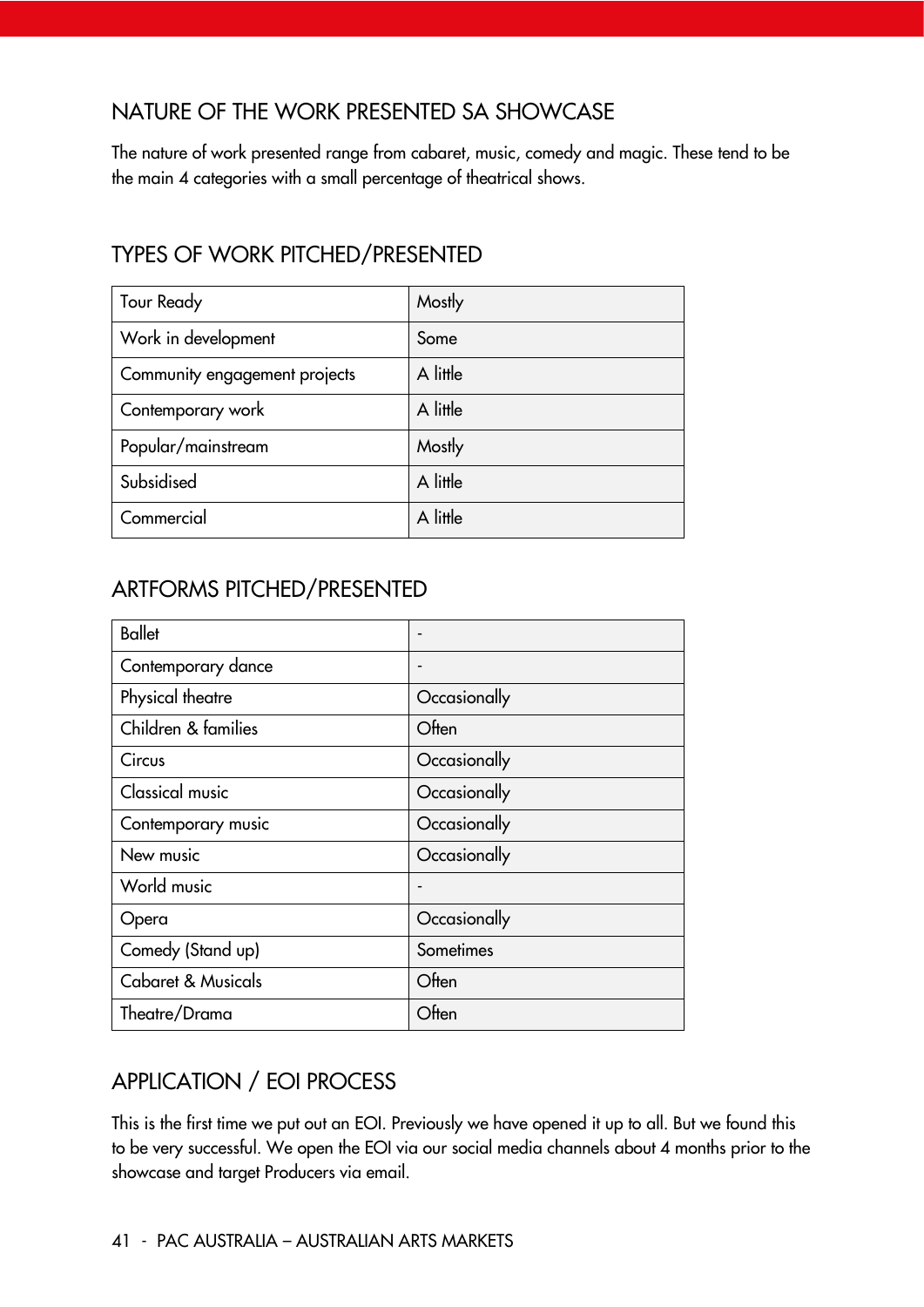### SELECTION CRITERIA

Member venues budget and configurations, marketability and popularity.

### SELECTION PROCESS

The committee is formed from our members venues so we try to balance the work based on our experience.

# NUMBER OF BUYERS (PROGRAMMERS) & WORKS PRESENTED

Two most recent events

|               | Event One |                      |      | Event Two |                      |
|---------------|-----------|----------------------|------|-----------|----------------------|
| Date          | # Buyers  | # Works<br>presented | Date | # Buyers  | # Works<br>presented |
| Not supplied. |           |                      |      |           |                      |

#### TIMING AND FREQUENCY

The SA Showcase is held in June each year.

#### INCLUDED ACTIVITIES

| What other activities are included in the                                                               | How do these help achieve the objectives of |
|---------------------------------------------------------------------------------------------------------|---------------------------------------------|
| program?                                                                                                | the event?                                  |
| We usually include a guest speaker who<br>talks about a current topic relevant to our<br>member venues. | Develop networks and partnerships.          |

# **CONTACT**

SA Presenters Association

www.sapresenters.com.au/pages.showcase.html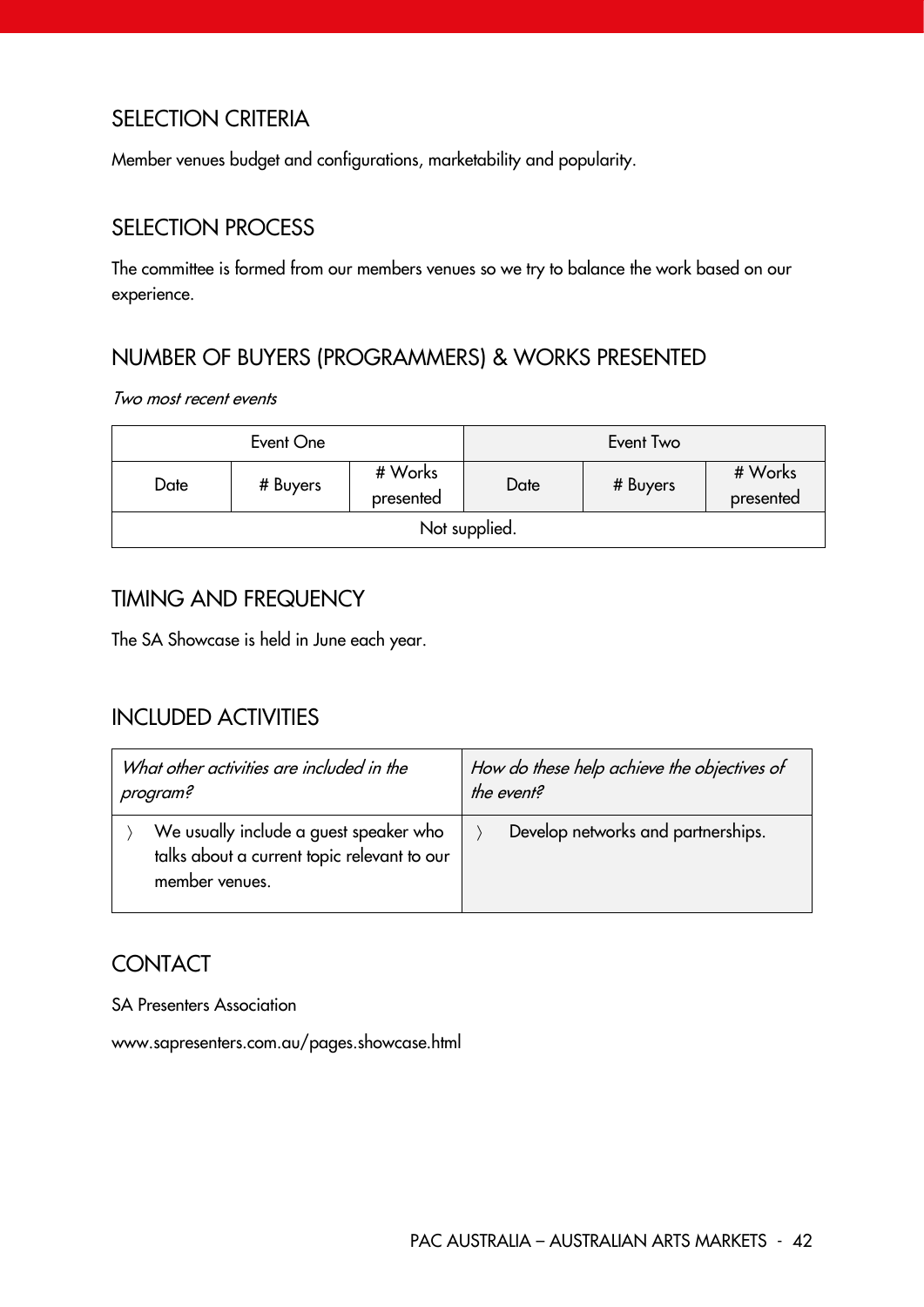# Respondent: NZ Arts Market (PANNZ)

#### PURPOSE

PANNZ market is a strategic event in the national arts calendar critical to the effective distribution of NZ performing arts work. The purpose of the market is to facilitate presentations and touring of NZ performing arts works within New Zealand and to provide opportunities for the sharing, buying and selling of work among artists, companies, presenters and venues.

#### **OBJECTIVES**

- To create a programme that effectively showcases high quality NZ work that has the potential to tour, nationally and international
- To create sustainable and successful networks and circuits, in partnership with venue/presenters
- To provide access for the PANNZ membership, to the most up to date and relevant information resources and advice

#### WHO IS YOUR MARKET/SHOWCASE PRIMARILY FOR?

The PANNZ market is designed for the arts sector – including artists, presenters, funders, partners and invited affiliate guests.

First and foremost it is for artists and presenters of work to engage, collaborate, network, build relationships and discover work, which has a mutual alignment – the outcome being that NZ work is toured and presented in NZ and international venues and festivals.

#### WHICH ARE PRIMARY/SECONDARY MARKETS?

| International BUYERS (Venues and festivals from outside Australia)           | Secondary Market      |
|------------------------------------------------------------------------------|-----------------------|
| International SELLERS (Producers/Artists from outside Australia)             | n/a                   |
| National BUYERS (Outside of your home state - Australian venues & festivals) | <b>Primary Market</b> |
| National SELLERS (Outside of your home state - Australian Producers/Artists) | <b>Primary Market</b> |
| State BUYERS (Venues and festivals from your home state)                     | <b>Primary Market</b> |
| State SELLERS (Producers/Artists from your home state)                       | <b>Primary Market</b> |
| Major (capital city) Arts Centres                                            | <b>Primary Market</b> |
| Major (capital city) Festivals                                               | <b>Primary Market</b> |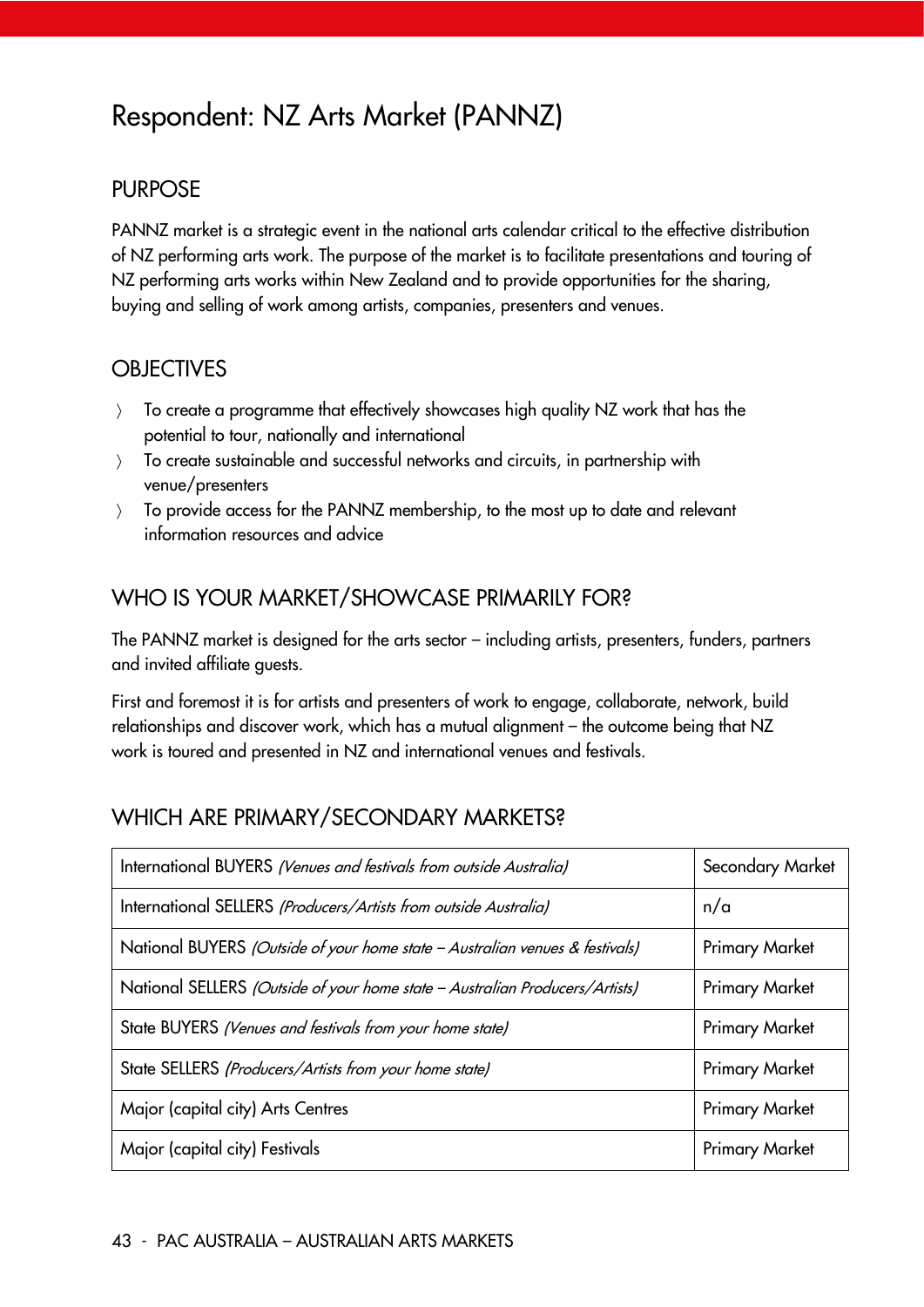#### NATURE OF THE WORK PRESENTED AT PANNZ ARTS MARKET

The NZ Arts Market is open to works being pitched or showcased, from all genres of the performing arts – including music, dance, theatre, circus and comedy. Ranging from small to large scale works and contemporary to mainstream. The types of presenters are also varied from small 100 seater venues, to large arts centres and festivals, to touring agencies. It can include work that can be played in alternative spaces.

### TYPES OF WORK PITCHED/PRESENTED

| <b>Tour Ready</b>             | Mostly   |
|-------------------------------|----------|
| Work in development           | Some     |
| Community engagement projects | A little |
| Contemporary work             | Mostly   |
| Popular/mainstream            | Some     |
| Subsidised                    | Mostly   |
| Commercial                    | A little |

#### ARTFORMS PITCHED/PRESENTED

| <b>Ballet</b>                 | Occasionally |
|-------------------------------|--------------|
| Contemporary dance            | Often        |
| Physical theatre              | Often        |
| Children & families           | Often        |
| Circus                        | Sometimes    |
| <b>Classical music</b>        | Sometimes    |
| Contemporary music            | Often        |
| New music                     | Occasionally |
| World music                   | Occasionally |
| Opera                         | Occasionally |
| Comedy (Stand up)             | Sometimes    |
| <b>Cabaret &amp; Musicals</b> | Often        |
| Theatre/Drama                 | Often        |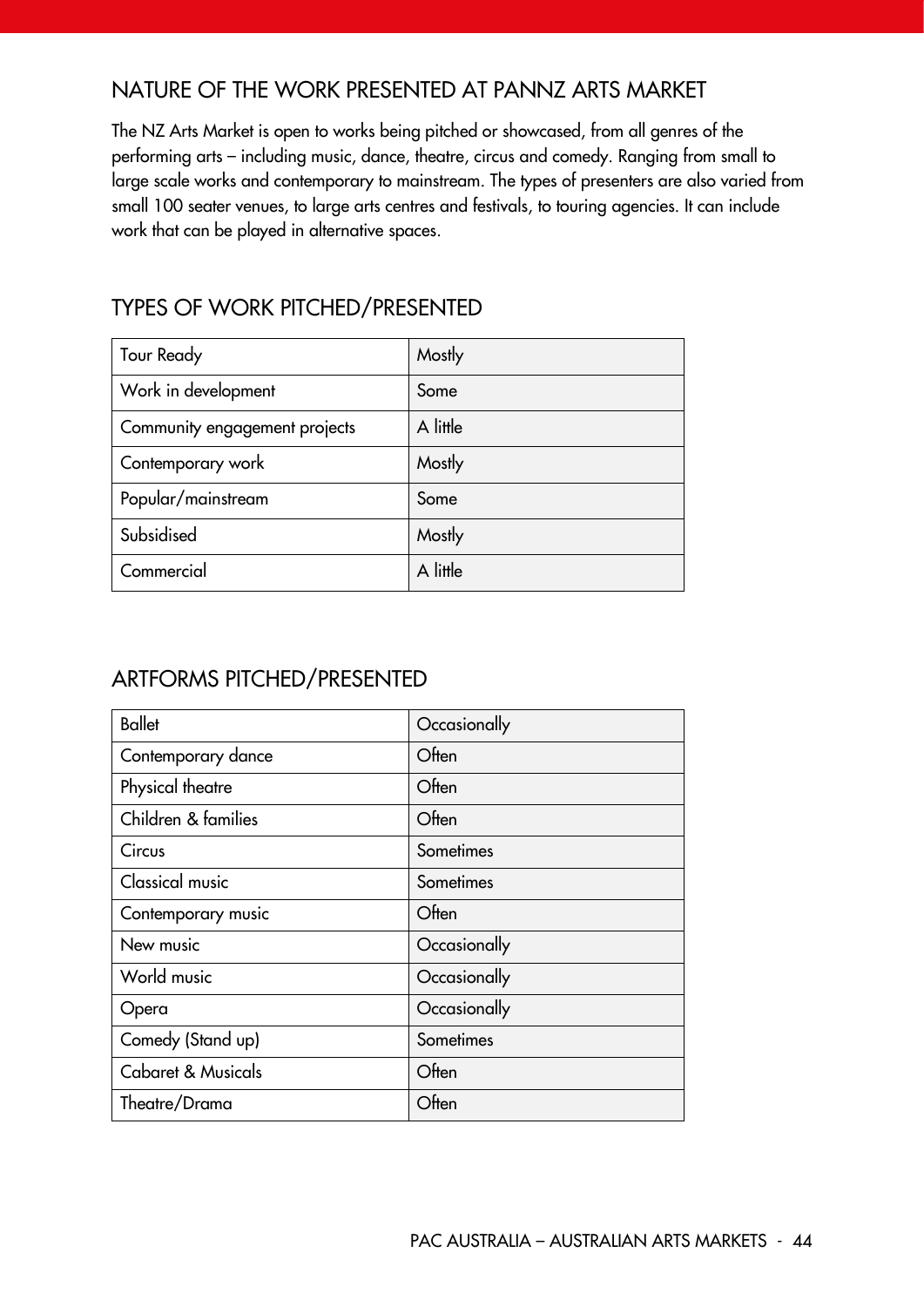## APPLICATION / EOI PROCESS

The NZ Arts Market receives applications for pitches and showcases. There is a criteria which must be met, depending on the category which is applied for – for some categories it must be a concept/idea and others (such as a showcase), it must be tour ready.

The program is selected by a curatorial panel of industry representatives (which covers geographical, venue and festival presenters, producer/artist and first nations).

#### SELECTION CRITERIA

- Work will be appealing to a New Zealand regional theatre of festival audience
- The work is of high quality. "High Quality" is determined by the strength of the idea, viability of process, experience/ability of people involved
- $\angle$  Be tour ready fully produced and ready to tour

#### SELECTION PROCESS

- The program is selected by a curatorial panel of industry representatives (which covers geographical, venue and festival presenters, producer/artist, and first nations).
- As part of the process the balance of work is also a consideration.

#### NUMBER OF BUYERS (PROGRAMMERS) & WORKS PRESENTED

Two most recent events

| Event One         |    |                      | Event Two         |    |                      |
|-------------------|----|----------------------|-------------------|----|----------------------|
| # Buyers<br>Date  |    | # Works<br>presented | # Buyers<br>Date  |    | # Works<br>presented |
| <b>March 2017</b> | 62 | 60                   | <b>March 2018</b> | 77 | 54                   |

#### TIMING AND FREQUENCY

The PANNZ Arts Market is held annually in March to coincide with the two major NZ arts Festivals.

#### CONTACT

Performing Arts Network New Zealand

www.tourmakers.co.nz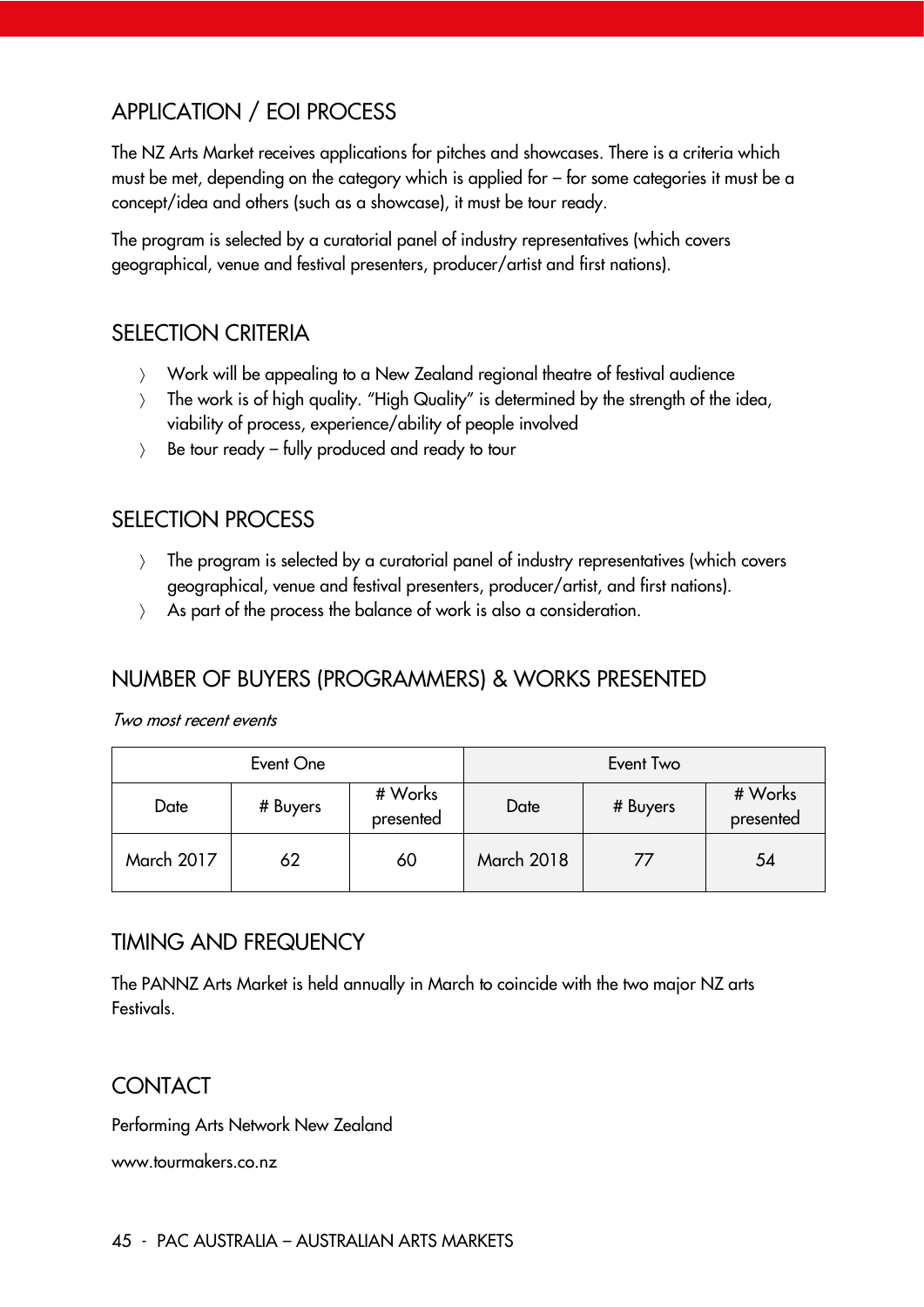# SUMMARY OF ALL MARKETS

Use this section to review markets side-by-side to determine which markets best suit your organisation.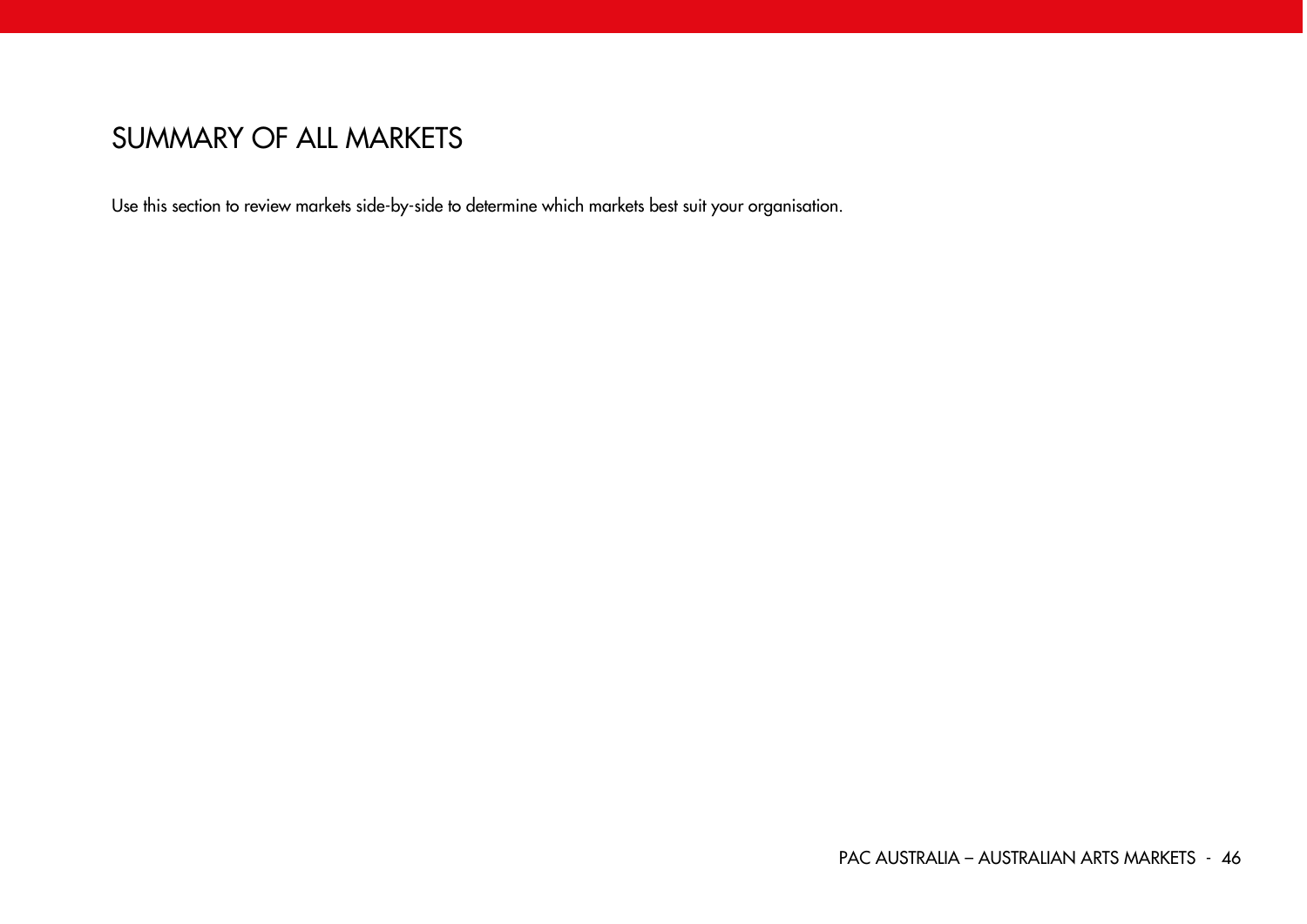# Purpose

## What is the overall purpose of your market/event?

| ORGANISATION / EVENT                                                                             | <b>PURPOSE</b>                                                                                                                                                                                                                                                                                                                                                                                                                                                                                                                                                                                                                                            |
|--------------------------------------------------------------------------------------------------|-----------------------------------------------------------------------------------------------------------------------------------------------------------------------------------------------------------------------------------------------------------------------------------------------------------------------------------------------------------------------------------------------------------------------------------------------------------------------------------------------------------------------------------------------------------------------------------------------------------------------------------------------------------|
| <b>PAC Australia</b><br>Performing Arts Exchange<br>[PAX]                                        | PAX exists to bring together producers and presenters to engage in genuine and robust dialogue leading to dynamic programming choices<br>that support our great performance-makers and offer a broad range of performing arts experiences for audiences throughout Australia.                                                                                                                                                                                                                                                                                                                                                                             |
| Confederation of Australian<br><b>International Arts Festivals</b><br>Major Australian Festivals | The Major Australian Festivals' Commissioning Site is an opportunity for potential co-commissioners (festival directors, programmers, venues<br>and presenters) from Australia and abroad to see a selection of leading Australian companies and artists pitch new works, and to take part<br>in a unique model of collaborative co-commissioning.                                                                                                                                                                                                                                                                                                        |
| Commissioning Site                                                                               | Commissioning Site exists to showcase projects which have been supported by, or are seeking investment from, the Major Festivals Initiative<br>(MFI) fund through the Confederation of Australian International Arts Festivals. Projects are commissioned by two Confederation Member<br>Festivals and a third co-commissioner. Projects which have previously received seed funding or creative development funds through MFI<br>may be presented at Commissioning Site for the purpose of seeking further funding to pre-production. New projects are presented seeking<br>creative development funding or pre-production funding through the MFI fund. |
| Creative Victoria<br><b>APAM</b>                                                                 | The Australian Performing Arts Market (APAM) is an internationally focussed showcase of contemporary Australian performing arts. From<br>2020-24 Creative Victoria will deliver a new model for APAM in Melbourne.                                                                                                                                                                                                                                                                                                                                                                                                                                        |
|                                                                                                  | With the focus of connecting Australian performing arts with national and international presenters, the new-look APAM will see the biennial<br>event, bolstered and complemented by a year-round program of activity and platform events.                                                                                                                                                                                                                                                                                                                                                                                                                 |
|                                                                                                  | A dedicated APAM office will be established to deliver the program and actively broker international partnerships and touring opportunities<br>for Australian artists and companies. The office will work in collaboration with key national events and festivals and the Australian<br>performing arts sector more broadly.                                                                                                                                                                                                                                                                                                                              |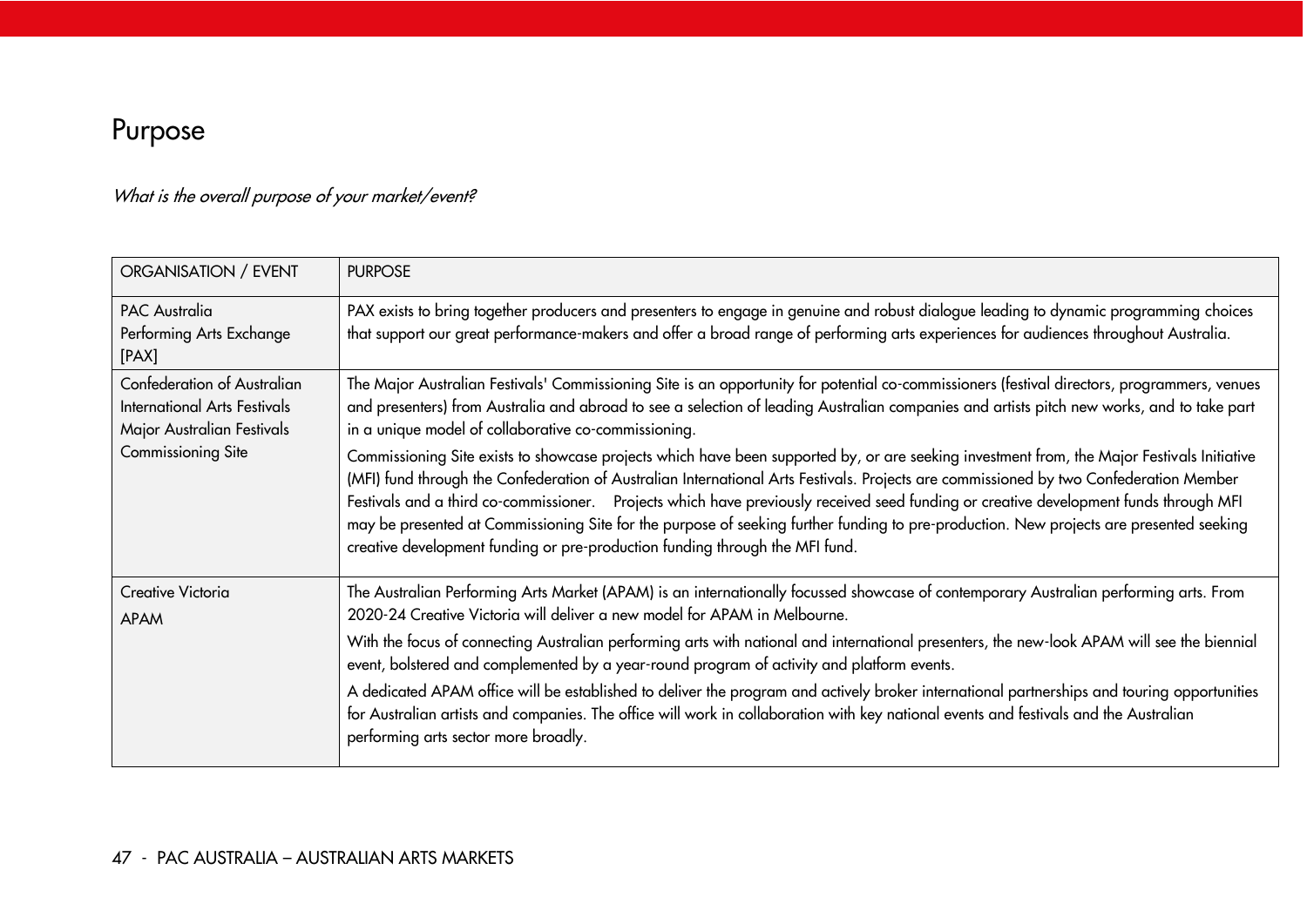| ORGANISATION / EVENT                                                      | <b>PURPOSE</b>                                                                                                                                                                                                                                                                                                                                                                          |
|---------------------------------------------------------------------------|-----------------------------------------------------------------------------------------------------------------------------------------------------------------------------------------------------------------------------------------------------------------------------------------------------------------------------------------------------------------------------------------|
| Arts South Australia<br>ShowBroker National Touring<br><b>Arts Market</b> | ShowBroker National Touring Arts Market is a national, face-to-face, performing arts market, which has a specific focus on transactional<br>outcomes (i.e. tour bookings).                                                                                                                                                                                                              |
| Adelaide Fringe<br>Honey Pot                                              | Adelaide Fringe's Honey Pot is designed to forge relationships between Fringe artists and arts delegates: presenters, programmers and<br>producers of festivals and venues from around the world.                                                                                                                                                                                       |
| Arts on Tour<br>Salon                                                     | SALON is a meeting place for NSW-based artists, producers and presenters to connect and collaborate on the development and presentation<br>of contemporary Australian work. It is designed to be intimate and 'lo-fi', with short pitches from both artists/producers and presenters to<br>facilitate the process of finding collaboration opportunities.                               |
| <b>CircuitWest</b><br><b>WA Showcase</b>                                  | Produced by CircuitWest, WA Showcase is an annual performing arts industry presentation event where presenters and producers from<br>around the nation get to see and hear about the excellent work being made in Western Australia and consider options for presenting shows.                                                                                                          |
| ArTour<br>Queensland Touring Showcase                                     | Queensland Touring Showcase is an important annual event for live performance artists, producers, presenters, venues and key industry<br>players across the Queensland touring network to come together and exchange ideas, discuss new opportunities, plan and collaborate.                                                                                                            |
| <b>VAPAC</b><br>Showcase Victoria                                         | To build relationships principally between Victorian venue managers and producers, which will lead to greater access for all productions<br>available to tour to or within Victoria                                                                                                                                                                                                     |
| <b>SA Presenters Association</b><br><b>SA Showcase</b>                    | South Australian Presenters Association (SAPA) present a yearly showcase. With the aim to present local shows for our member venues.                                                                                                                                                                                                                                                    |
| <b>PANNZ</b><br><b>Arts Market</b>                                        | PANNZ market is a strategic event in the national arts calendar critical to the effective distribution of NZ performing arts work. The purpose<br>of the market is to facilitate presentations and touring of NZ performing arts works within New Zealand, and to provide opportunities for the<br>sharing, buying and selling of work among artists, companies, presenters and venues. |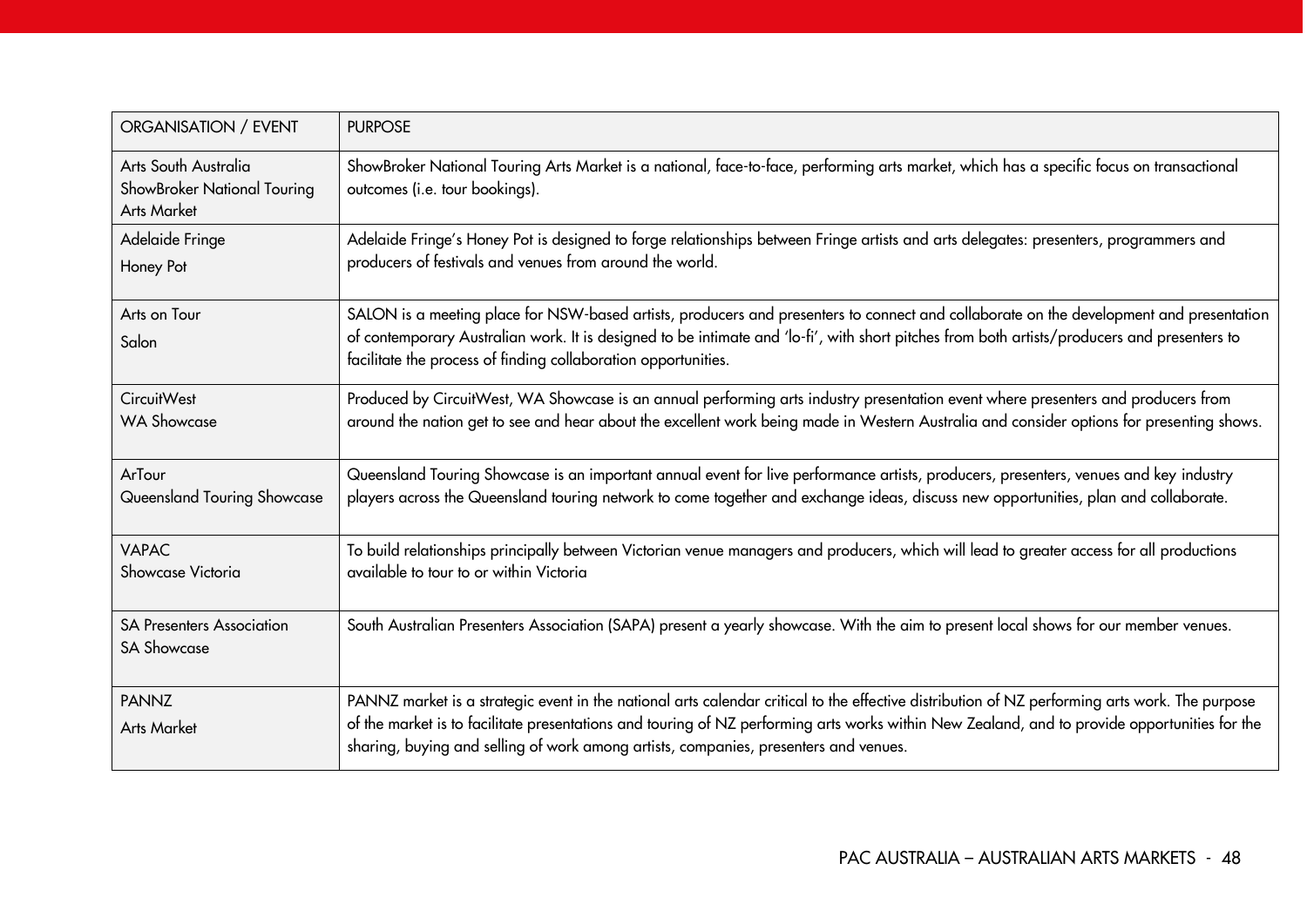# **Objectives**

| ORGANISATION / EVENT                             | <b>OBJECTIVES</b>                                                                                                                                                                                                  |  |  |  |  |
|--------------------------------------------------|--------------------------------------------------------------------------------------------------------------------------------------------------------------------------------------------------------------------|--|--|--|--|
| <b>PAC Australia</b><br>Performing Arts Exchange | • Develop networks and partnerships - provide opportunities for sector participants to develop supportive relationships with their<br>colleagues & partnerships with like-minded organisations.                    |  |  |  |  |
| [PAX]                                            | • Connect tour-ready work to potential buyers (programmers) & collaborators.                                                                                                                                       |  |  |  |  |
|                                                  | Introduce emerging producers/artists, projects in development and project concepts to other interested parties for feedback and the<br>identification of potential partners.                                       |  |  |  |  |
|                                                  | • Deliver professional development opportunities for both presenters and producers that supports sector development.                                                                                               |  |  |  |  |
| Confederation of Australian                      | The primary objectives of the Major Festivals Commissioning Site are:                                                                                                                                              |  |  |  |  |
| <b>International Arts Festivals</b>              | • to seek co-commissioning partners                                                                                                                                                                                |  |  |  |  |
| Major Australian Festivals                       | • to seek presenting partners                                                                                                                                                                                      |  |  |  |  |
| <b>Commissioning Site</b>                        | Secondary objectives include:                                                                                                                                                                                      |  |  |  |  |
|                                                  | • to showcase works available for touring outside of the World Premiere Season                                                                                                                                     |  |  |  |  |
|                                                  | • to promote international awareness of the quality of Australian performing artists and strengthen Australia's reputation as a<br>sophisticated and artistic nation with a confident, outward-focused arts sector |  |  |  |  |
| Creative Victoria                                | • Facilitate selling of Australian work to national and international presenters                                                                                                                                   |  |  |  |  |
| APAM                                             | · Broker relationships between artists, producers, agents and presenters                                                                                                                                           |  |  |  |  |
|                                                  | • Support and promote First Nations artists, producers, presenters and organisations                                                                                                                               |  |  |  |  |
|                                                  | • Match product to market through targeted programming and visiting presenter programs                                                                                                                             |  |  |  |  |
|                                                  | • Support critical dialogue and exchange<br>• Support skills exchange and capability building in market and audience development                                                                                   |  |  |  |  |
|                                                  | · Highlight Australia as a diverse, inclusive and open artistic environment                                                                                                                                        |  |  |  |  |
|                                                  |                                                                                                                                                                                                                    |  |  |  |  |

## What are the specific objectives of your market/event?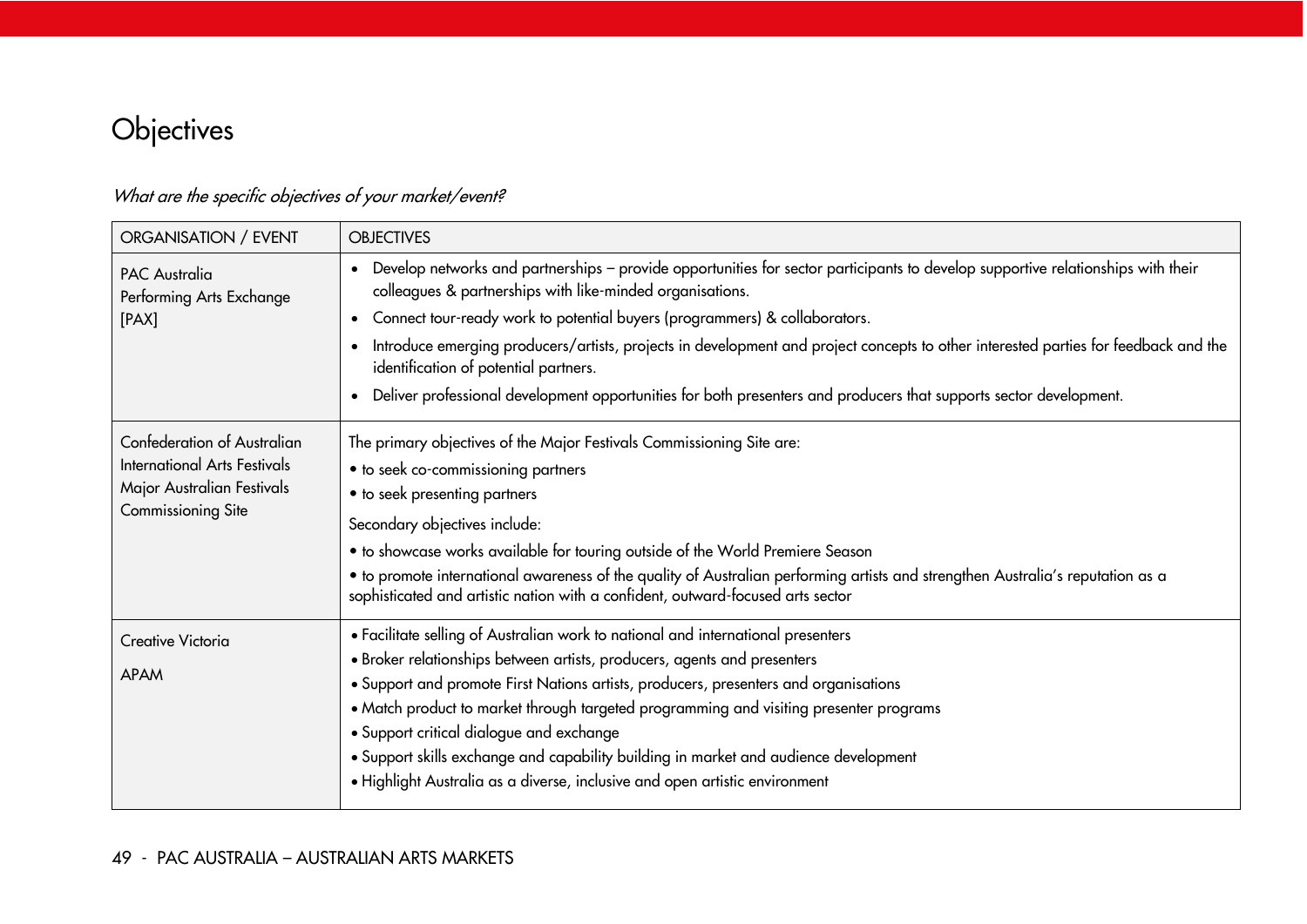| ORGANISATION / EVENT                                                      | <b>OBJECTIVES</b>                                                                                                                                                                                                                                                                                                                                                                                                                                                                                                                                                                                                                                                     |
|---------------------------------------------------------------------------|-----------------------------------------------------------------------------------------------------------------------------------------------------------------------------------------------------------------------------------------------------------------------------------------------------------------------------------------------------------------------------------------------------------------------------------------------------------------------------------------------------------------------------------------------------------------------------------------------------------------------------------------------------------------------|
| Arts South Australia<br>ShowBroker National Touring<br><b>Arts Market</b> | 1. Meet the needs of presenters, producers and tour coordinators in relation to developing and booking tours.<br>2. Encourage participation from a wide range of producers and presenters nationally, including those in regional and remote locations.<br>3. Provide a diverse range of tour-ready productions for presenters to book.<br>4. Provide producers and presenters with timely and appropriate pre-market information and opportunities for post-market follow up,<br>to confirm tour bookings.<br>5. Complement the existing activity of national and State-based markets and showcases.                                                                 |
| Adelaide Fringe<br>Honey Pot                                              | As one of the only Fringes in the world to provide this kind of program, it provides unique opportunities for registered artsist to travel<br>overseas and present their shows, engage new audiences and build international partnerships.<br>Strategies employed to meet our objectives (see above) have included educating artists through professional development opportunities<br>towards showing and selling their work; tailoring each Honey Pot experiences to connect artists with presenters; providing<br>complimentary tickets; and one-on-one networking sessions with artists and producers etc.                                                        |
| Arts on Tour<br>Salon                                                     | To provide an environment for deepening relationships between producers and presenters to facilitate:<br>• More opportunities for metro-regional collaborations in both directions - regionally-made work touring to city venues, as well as vice<br>versa;<br>• Increasing presenters' knowledge and awareness of the diverse work being made to broaden programming choices;<br>• A move away from the transactional, buy/sell approach to the presentation of work and an increase in other models of exchange,<br>including residencies and artist exchanges<br>• More opportunities for presenters and producers to collaborate in the development of new works. |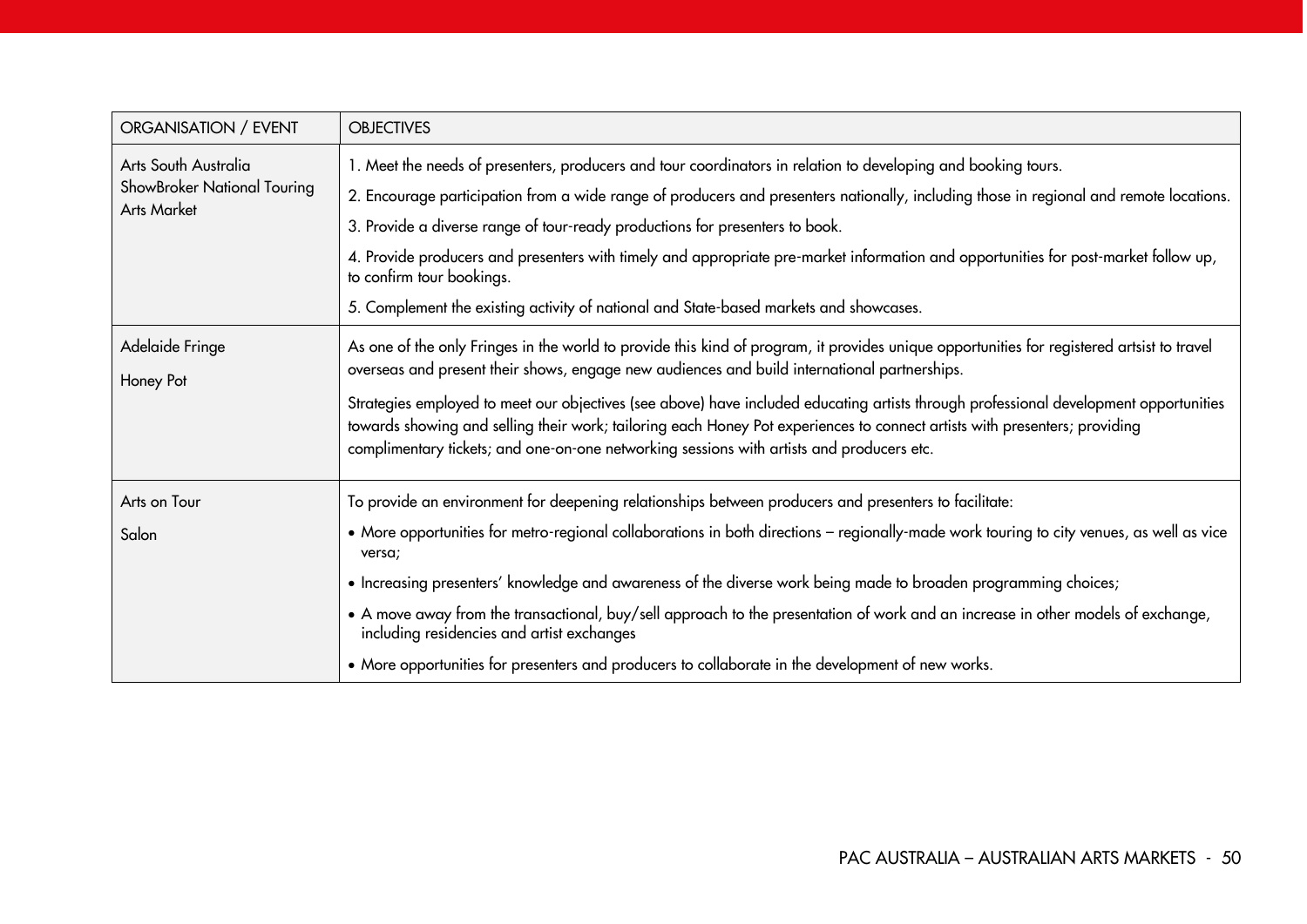| <b>OBJECTIVES</b>                                                                                                                                                                                                                                                                                                                                                                                                                                                                                                                                                                                                                                                                                                                                                      |
|------------------------------------------------------------------------------------------------------------------------------------------------------------------------------------------------------------------------------------------------------------------------------------------------------------------------------------------------------------------------------------------------------------------------------------------------------------------------------------------------------------------------------------------------------------------------------------------------------------------------------------------------------------------------------------------------------------------------------------------------------------------------|
| Connect - Broker relationships and bring people and organisations together where there is potential for mutual benefit.<br>Enable - Through the connection between stakeholders [primarily presenters and producers] enable shared understanding and a<br>culture of collaboration.                                                                                                                                                                                                                                                                                                                                                                                                                                                                                    |
| Develop - Through collaboration and shared understanding, develop creative projects and new ways of working.<br>Connect WA work with state-wide and nationwide presenters                                                                                                                                                                                                                                                                                                                                                                                                                                                                                                                                                                                              |
| · Develop and support touring networks between presenters and producers across Queensland<br>• Opportunity for producers to pitch their work to presenters for consideration in regional venue programs<br>• Provide professional development for producers covering all aspects of touring in current environment<br>• Encourage presenters to share programming expertise and audience development successes<br>• Connect Queensland touring network to other key stakeholders including funding bodies and support agencies<br>• Create an accessible platform for Queensland producers and presenters who are unable to participate in national marketplaces.                                                                                                      |
| Showcase Victoria is structured to provide easy and effective access for venue managers and producers to share their views and build<br>capacity for touring in Victoria. It is a one stop shop for many regional venues in Victoria who do not have the capacity to attend other<br>market places in Australia. Through the Touring Forum which is conducted as part of this two day event we also aim to provide an<br>opportunity for the industry to share and discuss key issues. We encourage new producers to attend before applying to participate, so<br>they can get a better understanding of the process, and the timeframes involved in touring, plus to build the relationships which are so<br>critical to success in offering productions for touring. |
| Develop networks and partnerships - provide opportunities for sector participants to develop supportive relationships with their<br>colleagues, and partnerships with like-minded organisations.                                                                                                                                                                                                                                                                                                                                                                                                                                                                                                                                                                       |
| • To create a programme that effectively showcases high quality NZ work that has the potential to tour, nationally and internationally<br>• To create sustainable and successful networks and circuits, in partnership with venues/presenters<br>• To provide access for the PANNZ membership, to the most up to date and relevant information resources and advice                                                                                                                                                                                                                                                                                                                                                                                                    |
|                                                                                                                                                                                                                                                                                                                                                                                                                                                                                                                                                                                                                                                                                                                                                                        |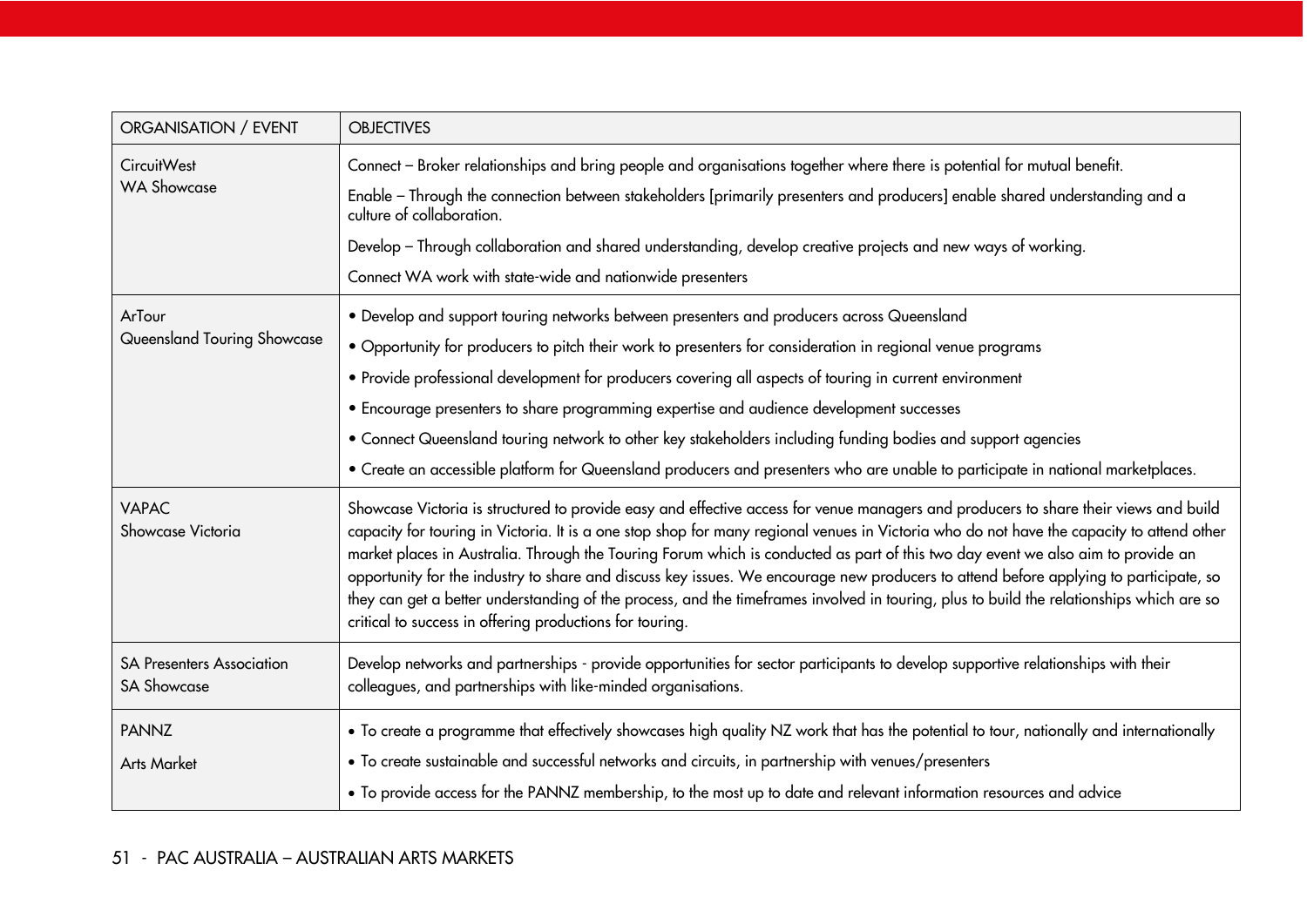# Who is your event for?

## Who is your market/showcase primarily designed for?

| ORGANISATION / EVENT                                                      | WHO IS THE EVENT FOR?                                                                                                                                                                                                                                                                                                                                                                         |
|---------------------------------------------------------------------------|-----------------------------------------------------------------------------------------------------------------------------------------------------------------------------------------------------------------------------------------------------------------------------------------------------------------------------------------------------------------------------------------------|
| <b>PAC Australia</b><br>Performing Arts Exchange<br>[PAX]                 | PAX is for anyone in the performing arts industry that wants to connect with potential partners and enable touring opportunities. This<br>includes new and established producers of small and large-scale work as well as small and large-scale presenters including venue<br>and festival programmers. The market focuses on Australian and New Zealand producers wish to tour in Australia. |
| <b>Confederation of Australian</b>                                        | The Major Festivals Commissioning Site is designed for:                                                                                                                                                                                                                                                                                                                                       |
| International Arts Festivals<br>Major Australian Festivals                | - members of the Confederation of Australian International Arts Festivals Inc<br>- prospective co-commissioners                                                                                                                                                                                                                                                                               |
| Commissioning Site                                                        | prospective presenters                                                                                                                                                                                                                                                                                                                                                                        |
| Creative Victoria<br><b>APAM</b>                                          | In addition to having a biennial industry event, the new APAM will operate all year round to connect Australian performing arts<br>organisations with national and international presenters.<br>A series of tailored programs will be designed around existing festivals and events each year, including networking opportunities,<br>meetings, conference activity and pitch sessions.       |
| Arts South Australia<br>ShowBroker National Touring<br><b>Arts Market</b> | ShowBroker is designed to encourage participation from a wide range of producers and presenters nationally, including: established<br>and emerging companies, producers and independent artists (working across genres and at various scales), and presenters in<br>metropolitan, regional and remote locations.                                                                              |
| Adelaide Fringe                                                           | Honey Pot is designed for both tour-ready Adelaide Fringe registered artists and presenters of venues and festivals from all over the<br>world. Adelaide Fringe targets these delegates representing such innovation to attend the marketpace - principally because of their                                                                                                                  |
| Honey Pot                                                                 | profound benefit to Australian independent artists. These presenters are seeking collaborations with exciting creative teams and are<br>on the lookout for ground-breaking new work, and while they're in the position to program and fund the international works - they<br>are not currently in the position to travel overseas and discover such works.                                    |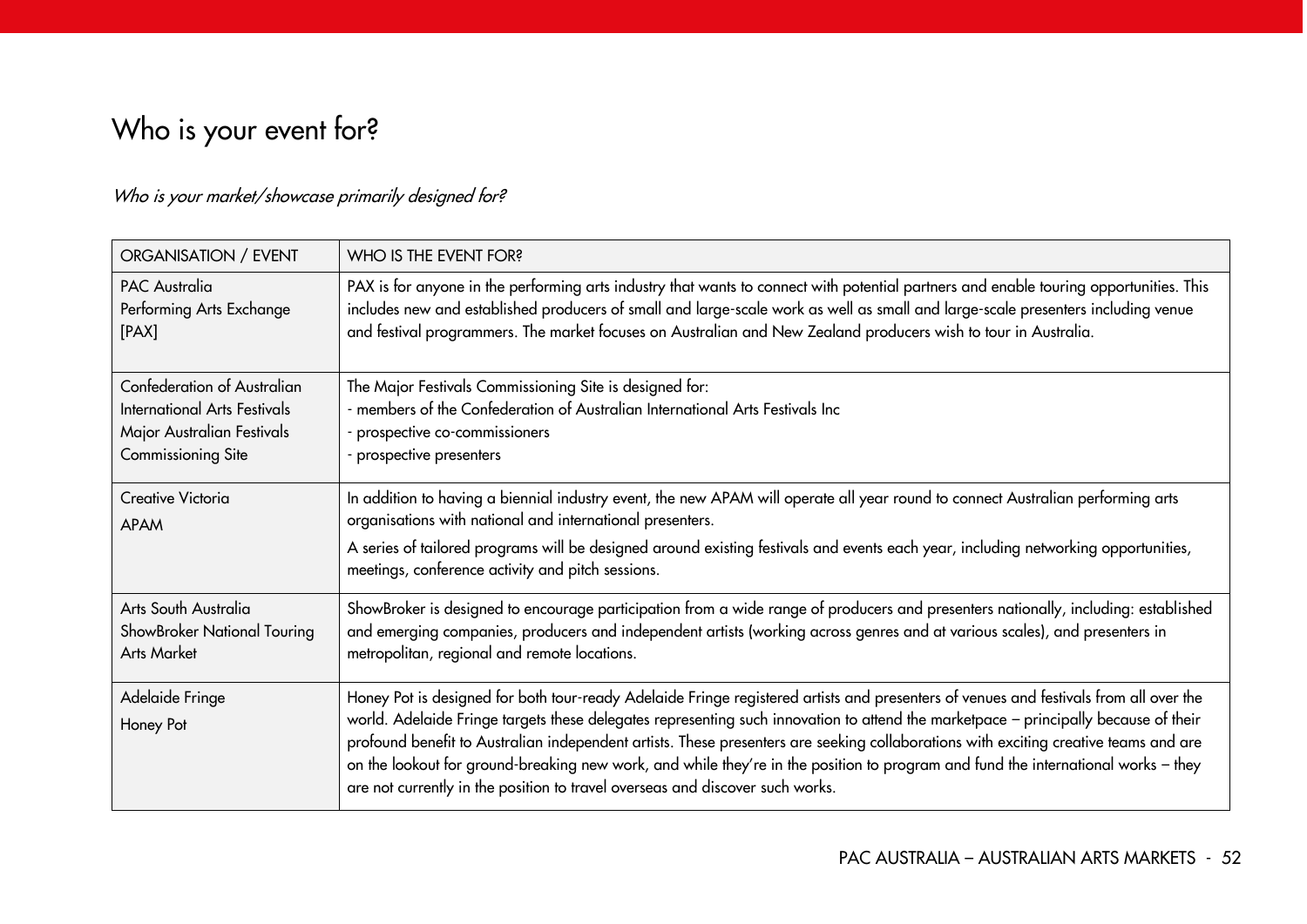| ORGANISATION / EVENT                                   | WHO IS THE EVENT FOR?                                                                                                                                                                                                                                                                                                                     |
|--------------------------------------------------------|-------------------------------------------------------------------------------------------------------------------------------------------------------------------------------------------------------------------------------------------------------------------------------------------------------------------------------------------|
| Arts on Tour<br>Salon                                  | NSW-based artists, producing companies, producers, venue managers and venue programmers from regional and metropolitan<br>NSW.                                                                                                                                                                                                            |
| CircuitWest<br><b>WA Showcase</b>                      | Produced by CircuitWest, WA Showcase is an annual performing arts industry presentation event where presenters and producers<br>from around the state get to see and hear about the excellent work being made in Western Australia and consider options for<br>presenting shows. The Showcase is exclusively for Western Australian work. |
| ArTour<br>Queensland Touring Showcase                  | Qld Showcase is for presenters from managed venues and festivals across Queensland with entrepreneurial programming budgets,<br>and for producers with professional, high quality touring productions of all scales from across Australia (and last year New Zealand)<br>who are interested in touring within Queensland.                 |
| <b>VAPAC</b><br>Showcase Victoria                      | As our event is supported by Creative Victoria, the primary stakeholders we are servicing are Victorian venues and producers, but we<br>do not exclude interstate applications and registrants, particularly if the productions fulfil genres or scale of productions not on offer<br>from our state.                                     |
| <b>SA Presenters Association</b><br><b>SA Showcase</b> | SAPA presents shows which are mainly tour ready and fit the criteria of budget and venue configurations for our member venues. We<br>present shows which have appeal to our member venues that they know they can market and sell.                                                                                                        |
| <b>PANNZ</b>                                           | The PANNZ market is designed for the arts sector – including artists, presenters, funders, partners and invited affiliate guests.                                                                                                                                                                                                         |
| Arts Market                                            | First and foremost it is for artists and presenters of work to engage, collaborate, network, build relationships and discover work,<br>which has a mutual alignment - the outcome being that NZ work is toured and presented in NZ and international venues and<br>festivals.                                                             |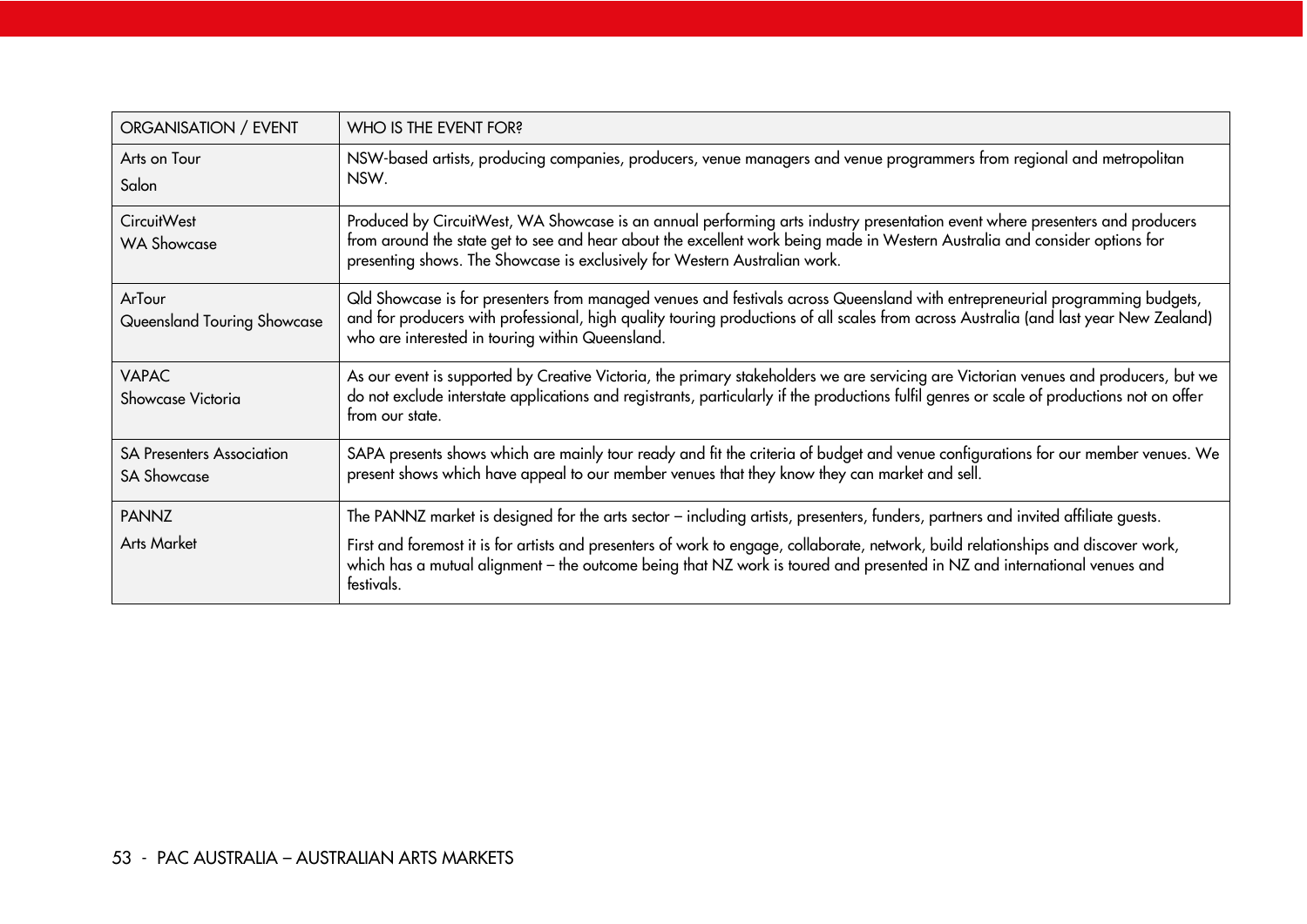# Market Types

## Which are the primary/secondary market types for your event?

| <b>EVENT</b>                                        | International<br><b>BUYERS -</b><br>(Venues and<br>Festivals from<br>outside of<br>Australia) | International<br><b>SELLERS -</b><br>(Producers/Artists<br>from outside of<br>Australia) | National<br><b>BUYERS -</b><br>outside of your<br>home state<br>(Australian<br>Venues and<br>Festivals) | National<br>SELLERS -<br>outside of your<br>home state<br>(Australian<br>artists and<br>producers) | State BUYERS -<br>(Venues and<br>Festivals from<br>your home<br>state) | State SELLERS -<br>(Artists and<br>producers from<br>your home<br>state) | Major<br>(capital city)<br><b>Arts Centres</b> | Major<br>(capital city)<br>Festivals |
|-----------------------------------------------------|-----------------------------------------------------------------------------------------------|------------------------------------------------------------------------------------------|---------------------------------------------------------------------------------------------------------|----------------------------------------------------------------------------------------------------|------------------------------------------------------------------------|--------------------------------------------------------------------------|------------------------------------------------|--------------------------------------|
| Performing Arts<br>Exchange [PAX]                   | n/a                                                                                           | Secondary<br>Market                                                                      | Primary Market                                                                                          | Primary Market                                                                                     | n/a                                                                    | n/a                                                                      | Primary<br>Market                              | Secondary<br>Market                  |
| Major Australian<br>Festivals<br>Commissioning Site | Primary Market                                                                                | n/a                                                                                      | Primary Market                                                                                          | n/a                                                                                                | Primary Market                                                         | n/a                                                                      | Primary<br>Market                              | Primary<br>Market                    |
| APAM 2020-2024                                      | Primary Market                                                                                | Secondary<br>Market                                                                      | Secondary<br>Market                                                                                     | Secondary<br>Market                                                                                | Secondary<br>Market                                                    | Secondary<br>Market                                                      | Secondary<br>Market                            | Secondary<br>Market                  |
| ShowBroker National<br><b>Touring Arts Market</b>   | n/a                                                                                           | n/a                                                                                      | Primary Market                                                                                          | <b>Primary Market</b>                                                                              | Primary Market                                                         | <b>Primary Market</b>                                                    | Primary<br>Market                              | Primary<br>Market                    |
| Honey Pot                                           | Primary Market                                                                                | Secondary<br>Market                                                                      | Primary Market                                                                                          | Primary Market                                                                                     | Primary Market                                                         | Primary Market                                                           | Primary<br>Market                              | Primary<br>Market                    |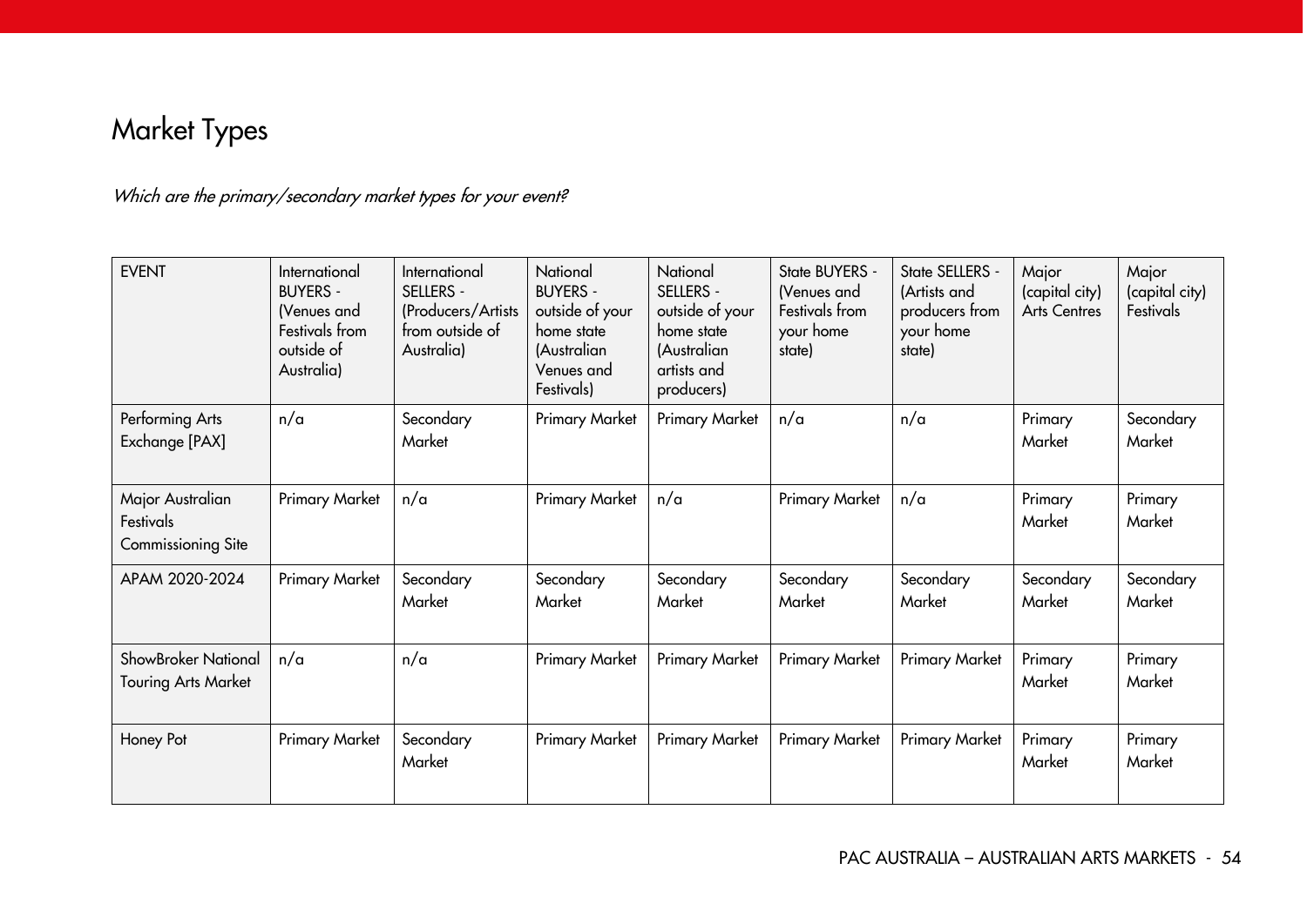| <b>EVENT</b>                   | International<br><b>BUYERS -</b><br>(Venues and<br>Festivals from<br>outside of<br>Australia) | International<br><b>SELLERS -</b><br>(Producers/Artists<br>from outside of<br>Australia) | National<br><b>BUYERS -</b><br>outside of your<br>home state<br>(Australian<br>Venues and<br>Festivals) | National<br>SELLERS -<br>outside of your<br>home state<br>(Australian<br>artists and<br>producers) | State BUYERS -<br>(Venues and<br>Festivals from<br>your home<br>state) | State SELLERS -<br>(Artists and<br>producers from<br>your home<br>state) | Major<br>(capital city)<br><b>Arts Centres</b> | Major<br>(capital city)<br>Festivals |
|--------------------------------|-----------------------------------------------------------------------------------------------|------------------------------------------------------------------------------------------|---------------------------------------------------------------------------------------------------------|----------------------------------------------------------------------------------------------------|------------------------------------------------------------------------|--------------------------------------------------------------------------|------------------------------------------------|--------------------------------------|
| Salon                          | n/a                                                                                           | n/a                                                                                      | n/a                                                                                                     | n/a                                                                                                | Primary Market                                                         | Primary Market                                                           | Secondary<br>Market                            | n/a                                  |
| <b>WA Showcase</b>             | n/a                                                                                           | n/a                                                                                      | Primary Market                                                                                          | n/a                                                                                                | Primary Market                                                         | Primary Market                                                           |                                                | Secondary<br>Market                  |
| Queensland Touring<br>Showcase | n/a                                                                                           | n/a                                                                                      | n/a                                                                                                     | Secondary<br>Market                                                                                | <b>Primary Market</b>                                                  | <b>Primary Market</b>                                                    | Secondary<br>Market                            | Secondary<br>Market                  |
| Showcase Victoria              | n/a                                                                                           | n/a                                                                                      | Secondary<br>Market                                                                                     | Secondary<br>Market                                                                                | Primary Market                                                         | <b>Primary Market</b>                                                    | Secondary<br>Market                            |                                      |
| <b>SA Showcase</b>             | n/a                                                                                           | n/a                                                                                      | n/a                                                                                                     | n/a                                                                                                | Primary Market                                                         | Primary Market                                                           | n/a                                            | n/a                                  |
| PANNZ Arts Market              | Secondary<br>Market                                                                           | n/a                                                                                      | Primary Market                                                                                          | <b>Primary Market</b>                                                                              | <b>Primary Market</b>                                                  | <b>Primary Market</b>                                                    | Primary<br>Market                              | Primary<br>Market                    |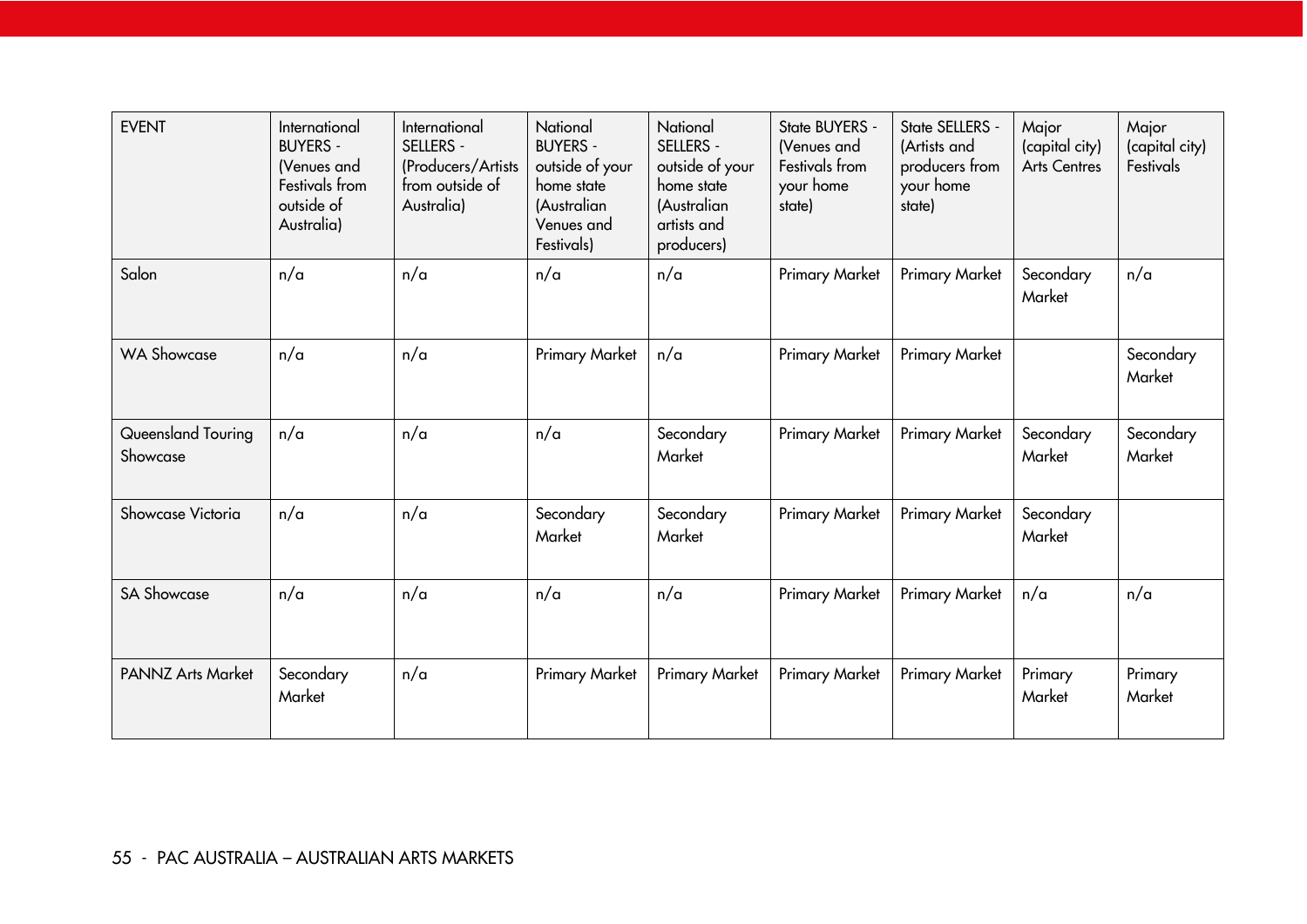# **States**

## Does your event focus on a particular state (Australian markets only)?

| <b>EVENT</b>                                  | BUYERS - Arts Centres in a<br>particular state? | SELLERS - Producers from a<br>given State seeking to tour<br>WITHIN their State? | SELLERS - Producers from a<br>given state seeking to tour<br>OUTSIDE of their state? |  |
|-----------------------------------------------|-------------------------------------------------|----------------------------------------------------------------------------------|--------------------------------------------------------------------------------------|--|
| Performing Arts Exchange [PAX]                | n/a                                             | n/a                                                                              | n/a                                                                                  |  |
| Major Australian Festivals Commissioning Site | n/a                                             | n/a                                                                              | n/a                                                                                  |  |
| APAM 2020-2024                                | n/a                                             | n/a                                                                              | n/a                                                                                  |  |
| ShowBroker National Touring Arts Market       | n/a                                             | n/a                                                                              | n/a                                                                                  |  |
| Honey Pot                                     | n/a                                             | SA                                                                               | n/a                                                                                  |  |
| Salon                                         | <b>NSW</b>                                      | <b>NSW</b>                                                                       | <b>NSW</b>                                                                           |  |
| <b>WA Showcase</b>                            | Open to all                                     | <b>WA</b>                                                                        | n/a                                                                                  |  |
| Queensland Touring Showcase                   | <b>QLD</b>                                      | <b>QLD</b>                                                                       | n/a                                                                                  |  |
| Showcase Victoria                             | <b>VIC</b>                                      | <b>VIC</b>                                                                       | n/a                                                                                  |  |
| <b>SA Showcase</b>                            | SA                                              | SA                                                                               | $\overline{\phantom{a}}$                                                             |  |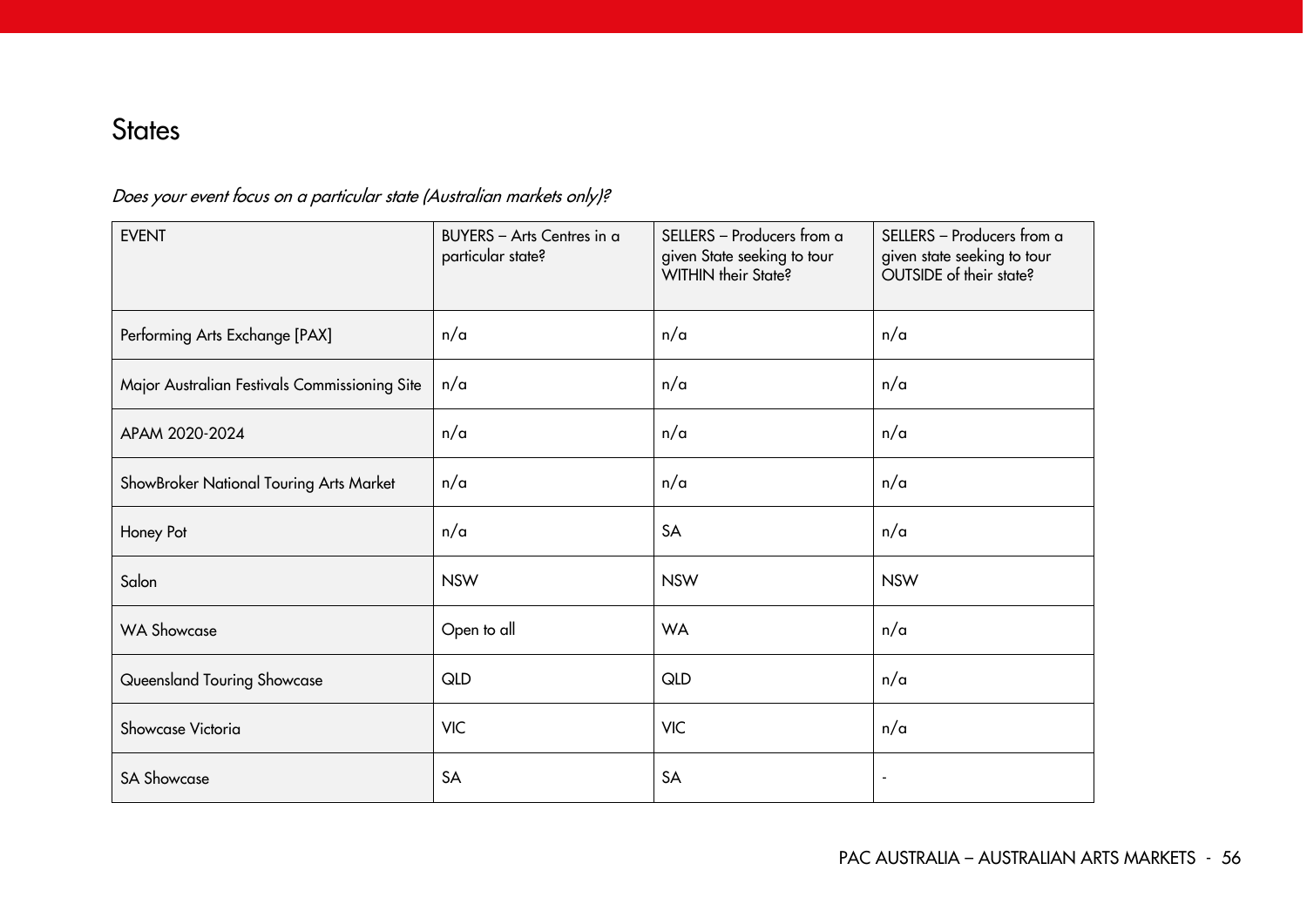# Nature of the work pitched/presented

Provide a short description of the nature and range of the work pitched or presented at your market/showcase.

| ORGANISATION / EVENT                                                                                            | NATURE OF THE WORK                                                                                                                                                                                                                                                                                                                                                                                                                                                                                                                                                                                                                                             |
|-----------------------------------------------------------------------------------------------------------------|----------------------------------------------------------------------------------------------------------------------------------------------------------------------------------------------------------------------------------------------------------------------------------------------------------------------------------------------------------------------------------------------------------------------------------------------------------------------------------------------------------------------------------------------------------------------------------------------------------------------------------------------------------------|
| <b>PAC Australia</b><br>Performing Arts Exchange<br>[PAX]                                                       | The nature of work presented at PAX ranges from the mainstream to contemporary and is open to all artforms. Most of the work<br>pitched is not from the commercial sector and is not large in scale (more than 15 people on the road). Predominantly the work is aimed<br>at presenters with soft seat arts centres from 300-1000 seats although is increasingly focusing on work that can happen in alternative<br>space and involves working with community.                                                                                                                                                                                                 |
| Confederation of Australian<br>International Arts Festivals<br>Major Australian Festivals<br>Commissioning Site | The work presented at the Major Festivals Commissioning Site is new Australian work, predominately performing arts, including<br>theatre, opera, dance, music, circus and physical theatre. The works will have met the criteria for receiving funding through the MFI<br>fund including:<br>i) be new and innovative; and (ii) be distinctively Australian either in content, cast or crew, or by virtue of being driven or derived by<br>Australian partners; (iii) be artistically competitive within the context of international arts festivals and exhibit characteristics of rarity<br>and specialness, demonstrating creative leadership. <sup>2</sup> |
| Creative Victoria<br>APAM 2020-2024                                                                             | Contemporary performing arts of all types and forms ranging from finished work to work in development.                                                                                                                                                                                                                                                                                                                                                                                                                                                                                                                                                         |
| Arts South Australia<br>ShowBroker National Touring<br>Arts Market                                              | The program was selected/curated to ensure a diverse range of high quality, tour-ready work was pitched/showcased to cater for all<br>types of presenters. Following the Market, 91.3% of presenters indicated that the shows pitched matched with their / their venue's<br>needs and interests (Source: ShowBroker Survey)                                                                                                                                                                                                                                                                                                                                    |

 $\overline{a}$ 

 $^{\rm 2}$  Response abridged within the context of the survey question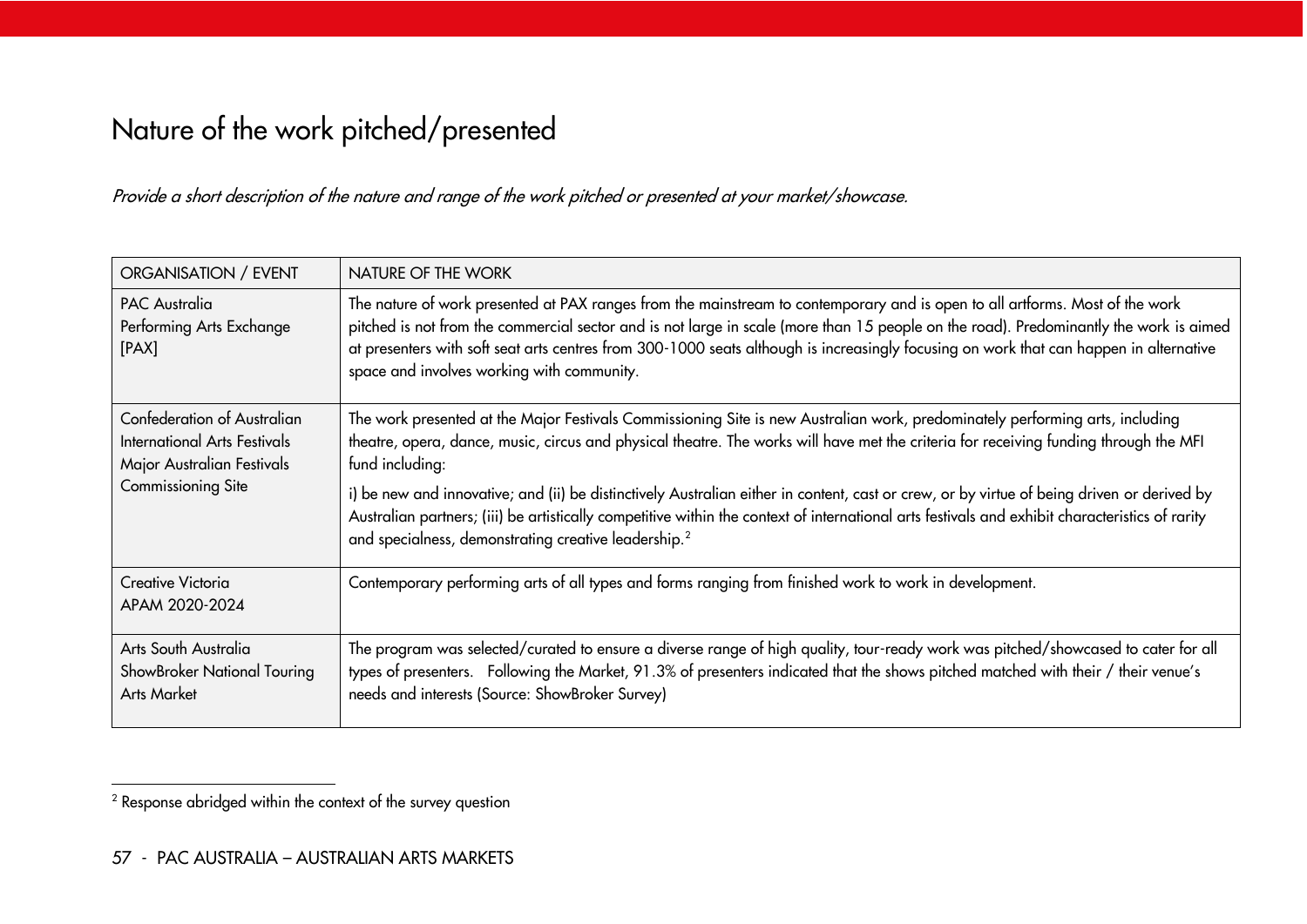| ORGANISATION / EVENT                                   | NATURE OF THE WORK                                                                                                                                                                                                                                                                                                                                                                                                                                                                                                                                                                                                                                                            |
|--------------------------------------------------------|-------------------------------------------------------------------------------------------------------------------------------------------------------------------------------------------------------------------------------------------------------------------------------------------------------------------------------------------------------------------------------------------------------------------------------------------------------------------------------------------------------------------------------------------------------------------------------------------------------------------------------------------------------------------------------|
| Adelaide Fringe<br>Honey Pot                           | Over the last five years, Adelaide Fringe has seen a resurgence in independent and small companies bringing dynamic new works to<br>the Fringe. Artists from all over Australia see Adelaide Fringe - amongst other things - as a testing ground for new works; as a place<br>to premiere tour-ready contemporary productions; and via the Honey Pot marketplace, as a crucial hub to connect with a significant<br>range of presenters. While Honey Pot artists are part of an open-access and non-curated event, by being a part of the market they're<br>able to showcase their work in its entirety - the way it was intended, and in front of a festival-going audience. |
| Arts on Tour<br>Salon                                  | All performing arts genres, with more of a focus on work by independent artists and small to medium companies that presenters don't<br>already know, and who aren't already pitching at other showcases.                                                                                                                                                                                                                                                                                                                                                                                                                                                                      |
| CircuitWest<br><b>WA Showcase</b>                      | There is a diverse range of works presented at WA Showcase from mainstream to contemporary and is open to all genres and sizes of<br>producers. The work that is showcased can also be a process that tours and does not necessarily have to be a traditional performance.<br>The work is a range of pieces from majors to small to mediums and independents.                                                                                                                                                                                                                                                                                                                 |
| ArTour<br>Queensland Touring Showcase                  | Qld Showcase includes all live performing art forms including: Theatre, classical and contemporary dance, comedy, opera, circus &<br>physical theatre, cabaret, immersive art experiences, music and work for children and families. We generally have very limited (if any)<br>contemporary popular music (bands). The work ranges from small touring productions (2-6 people touring parties) for 200 - 400 seat<br>venues, large touring work (6-12 people) for 400 - 1500 seat venues and festival programming.                                                                                                                                                           |
| <b>VAPAC</b><br>Showcase Victoria                      | We endeavour to ensure that a good balance of genres and scales of productions are offered - we do tend to have more smaller works<br>suitable for 3-500 seat theatres than larger scale works from the state major performing arts companies who tend to go to the venues<br>directly, eg MSO, Aust Ballet etc. In 2017 we have consciously tried to increase the range of music touring options available to meet a<br>recognised demand.                                                                                                                                                                                                                                   |
| <b>SA Presenters Association</b><br><b>SA Showcase</b> | The nature of work presented range from cabaret, music, comedy and magic. These tend to be the main 4 categories with small<br>percentage of theatrical shows.                                                                                                                                                                                                                                                                                                                                                                                                                                                                                                                |
| <b>PANNZ</b><br><b>Arts Market</b>                     | The NZ Arts Market is open to works being pitched or showcased, from all genres of the performing arts - including music, dance,<br>theatre, circus and comedy. Ranging from small to large scale works and contemporary to mainstream. The types of presenters are also<br>varied from small 100 seater venues, to large arts centres and festivals, to touring agencies. It can include work that can be played in<br>alternative spaces.                                                                                                                                                                                                                                   |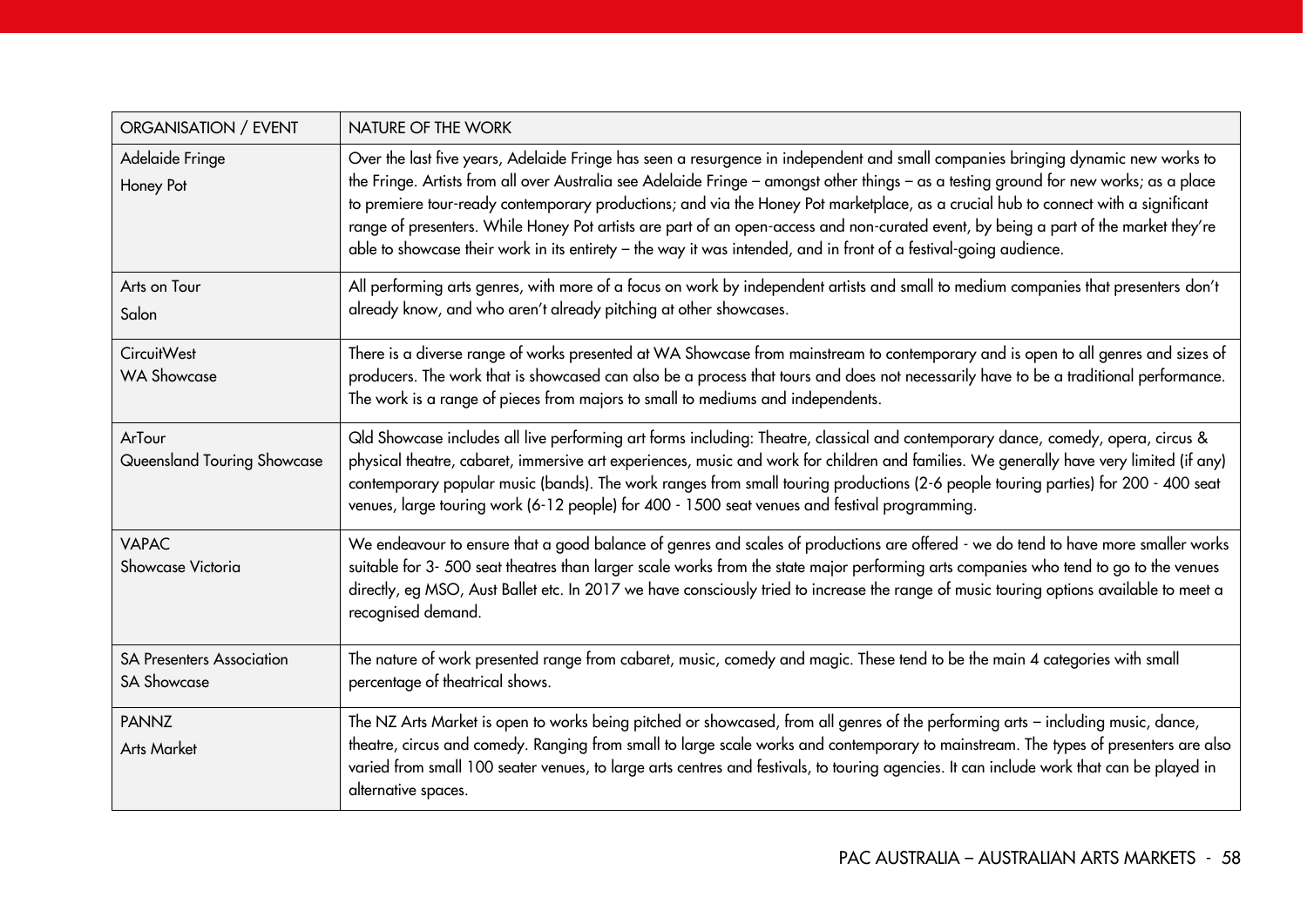# Types of work pitched/presented

To clarify the different types of work pitched or presented at your market/showcase, please indicate which types of work are pitched or presented

| <b>EVENT</b>                                            | Tour Ready | Work in<br>development | Community<br>Engagement<br>Projects | Contemporary<br>Work | Popular /<br>Mainstream | Subsidised | Commercial |
|---------------------------------------------------------|------------|------------------------|-------------------------------------|----------------------|-------------------------|------------|------------|
| Performing Arts Exchange [PAX]                          | Some       | Some                   | Some                                | Some                 | A little                | Mostly     | A little   |
| Major Australian Festivals<br><b>Commissioning Site</b> |            | Mostly                 | Some                                | Mostly               | Mostly                  |            |            |
| APAM 2020-2024                                          | Mostly     | Some                   | Some                                | Mostly               | Some                    | Some       | Some       |
| ShowBroker National Touring Arts<br>Market              | Mostly     |                        | $\overline{\phantom{a}}$            | Mostly               | Some                    | Mostly     | Some       |
| Honey Pot                                               | Some       | Some                   | A little                            | Mostly               | Mostly                  | A little   | Some       |
| Salon                                                   | Mostly     | Mostly                 | Some                                | Mostly               | Mostly                  | Mostly     | A little   |
| <b>WA Showcase</b>                                      | Mostly     | Mostly                 | Some                                | Mostly               | Some                    | Mostly     | Some       |
| Queensland Touring Showcase                             | Mostly     | A little               | Some                                | Mostly               | Mostly                  | Some       | A little   |
| Showcase Victoria                                       | Mostly     | A little               | Some                                | Mostly               | Some                    | A little   | A little   |
| <b>SA Showcase</b>                                      | Mostly     | Some                   | A little                            | A little             | Mostly                  | A little   | A little   |
| <b>PANNZ Arts Market</b>                                | Mostly     | Some                   | A little                            | Mostly               | Some                    | Mostly     | A little   |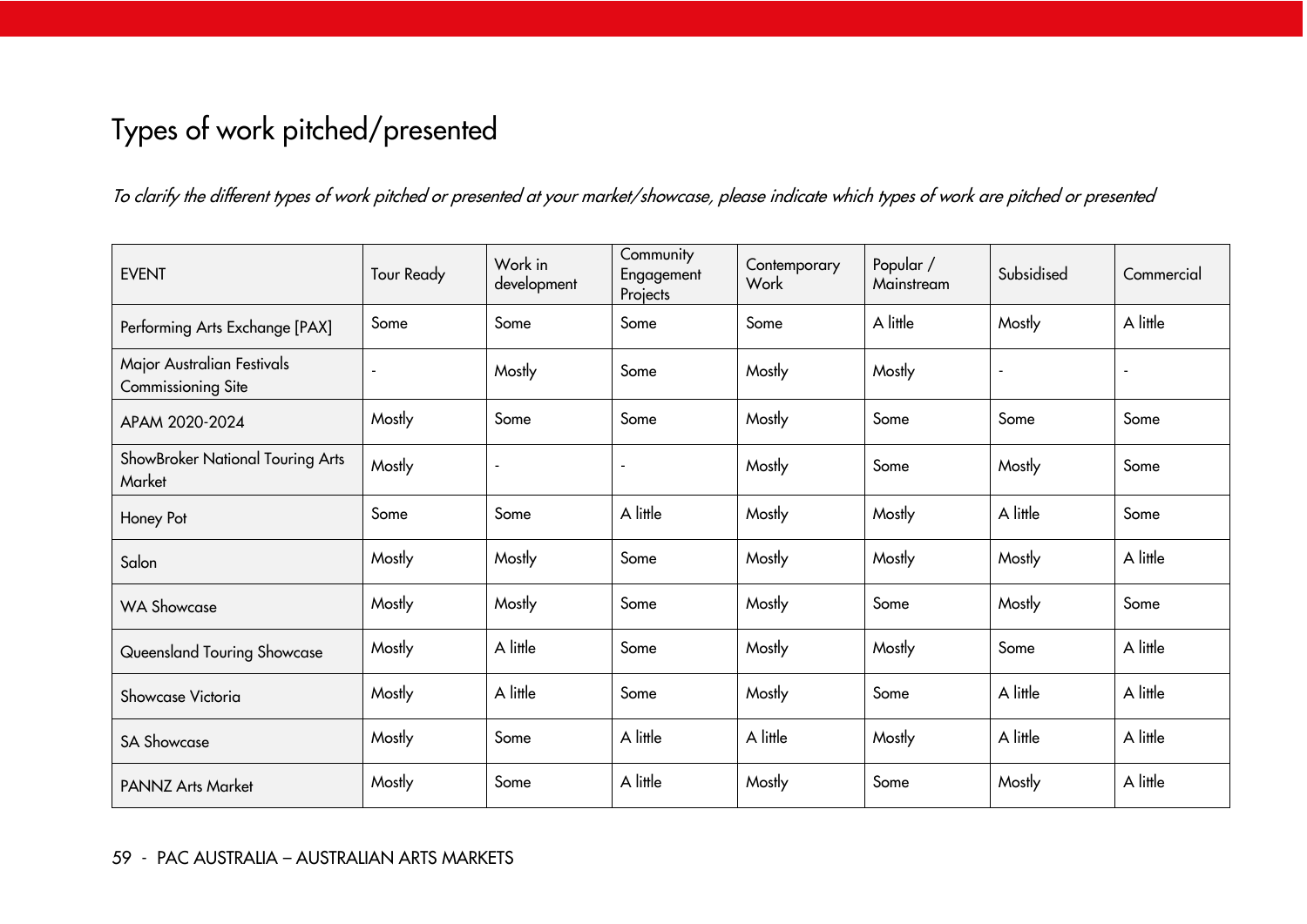# Artforms

Indicate the extent to which each artform is pitched or presented at your market.

|                        | Performing<br>Arts<br>Exchange | Major<br>Australian<br>Festivals | <b>APAM</b>  | ShowBroker               | Honey Pot    | Salon        | <b>WA</b><br>Showcase | Queensland<br>Touring<br>Showcase | Showcase<br>Victoria | SA<br>Showcase           | <b>PANNZ</b><br>Arts<br>Market |
|------------------------|--------------------------------|----------------------------------|--------------|--------------------------|--------------|--------------|-----------------------|-----------------------------------|----------------------|--------------------------|--------------------------------|
| <b>Ballet</b>          | Occasionally                   | Sometimes                        | Occasionally | $\overline{\phantom{a}}$ | Occasionally | Occasionally | Occasionally          | Often                             | Sometimes            | $\overline{\phantom{a}}$ | Occasionally                   |
| Contemporary<br>Dance  | Often                          | Often                            | Often        | Sometimes                | Often        | Often        | Often                 | Often                             | Sometimes            | $\overline{\phantom{a}}$ | Often                          |
| Physical<br>Theatre    | Sometimes                      | Often                            | Often        | Often                    | Often        | Often        | Sometimes             | Often                             | Often                | Occasionally             | Often                          |
| Children &<br>Families | Often                          | Often                            | Often        | Often                    | Often        | Often        | Often                 | Often                             | Often                | Often                    | Often                          |
| Circus                 | Sometimes                      | Often                            | Often        | Occasionally             | Often        | Often        | Sometimes             | Often                             | Often                | Occasionally             | Sometimes                      |
| Theatre/<br>Drama      | Often                          | Often                            | Often        | Often                    | Often        | Often        | Often                 | Often                             | Often                | Often                    | Often                          |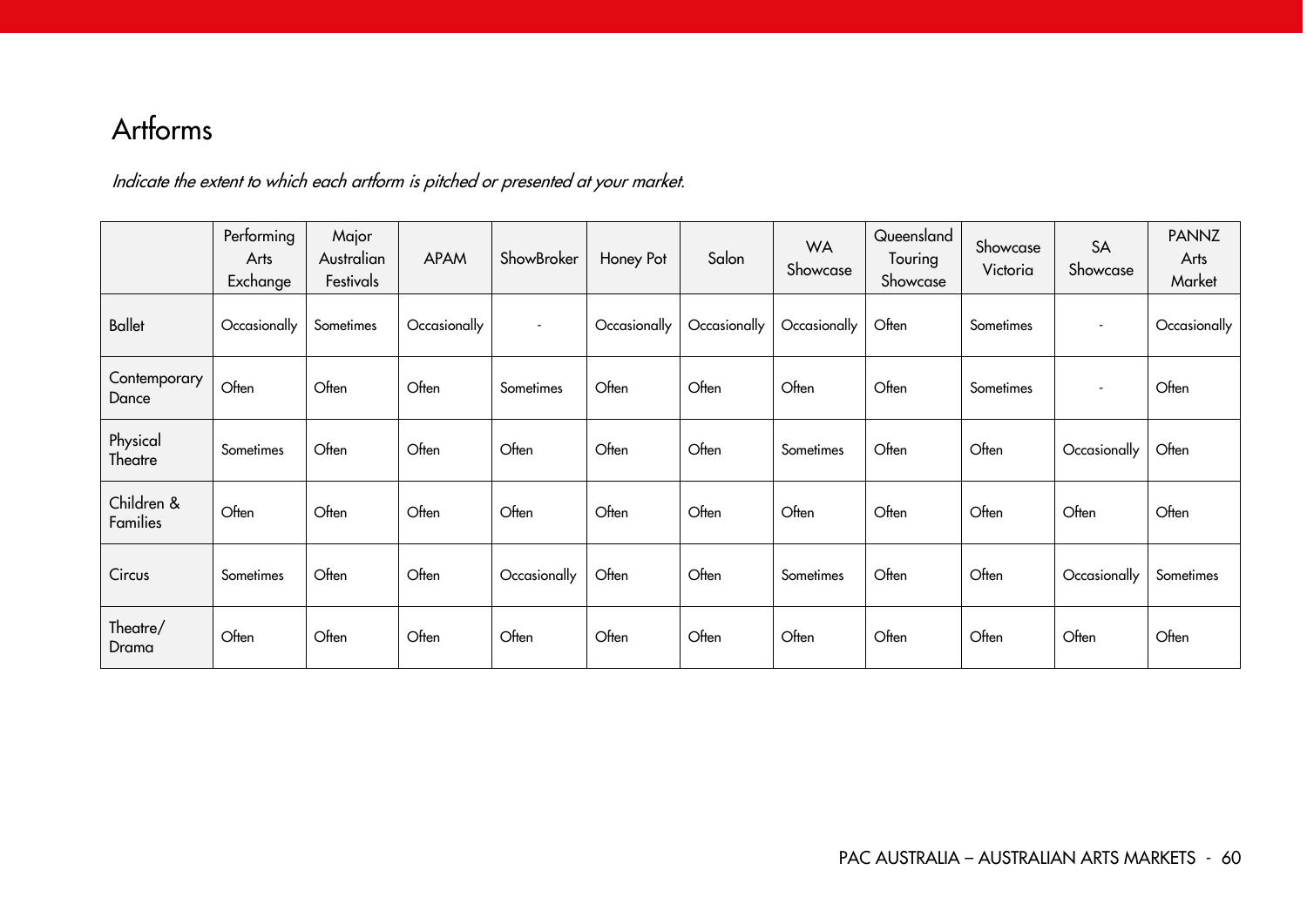|                       | Performing<br>Arts<br>Exchange | Major<br>Australian<br>Festivals | <b>APAM</b>  | ShowBroker               | Honey Pot    | Salon        | <b>WA</b><br>Showcase | Queensland<br>Touring<br>Showcase | Showcase<br>Victoria     | SA<br>Showcase           | <b>PANNZ</b><br>Arts<br>Market |
|-----------------------|--------------------------------|----------------------------------|--------------|--------------------------|--------------|--------------|-----------------------|-----------------------------------|--------------------------|--------------------------|--------------------------------|
| Classical<br>Music    | Occasionally                   | Sometimes                        | Occasionally | $\overline{\phantom{a}}$ | Occasionally | Occasionally | Occasionally          | Sometimes                         | Sometimes                | Occasionally             | Sometimes                      |
| Contemporary<br>Music | Occasionally                   | Sometimes                        | Often        | Often                    | Sometimes    | Occasionally | Sometimes             | Occasionally                      | Sometimes                | Occasionally             | Often                          |
| New Music             | Occasionally                   | Occasionally                     | Sometimes    | Often                    | Occasionally | Sometimes    | Sometimes             | Occasionally                      | $\overline{\phantom{a}}$ | Occasionally             | Occasionally                   |
| <b>World Music</b>    | Occasionally                   | Occasionally                     | Sometimes    | Often                    | Occasionally | Occasionally | Sometimes             | Occasionally                      | Occasionally             | $\overline{\phantom{a}}$ | Occasionally                   |
| Opera                 | Occasionally                   | Sometimes                        | Sometimes    | Occasionally             | Occasionally | Sometimes    | Occasionally          | Occasionally                      | $\overline{\phantom{a}}$ | Occasionally             | Occasionally                   |
| Cabaret &<br>Musicals | Sometimes                      | Occasionally                     | Sometimes    | Sometimes                | Sometimes    | Often        | Sometimes             | Often                             | Sometimes                | Often                    | Often                          |
| Comedy<br>(Stand Up)  | Occasionally                   | $\overline{\phantom{a}}$         | Occasionally | Sometimes                | Sometimes    | Occasionally | Occasionally          | Sometimes                         | Sometimes                | Sometimes                | Sometimes                      |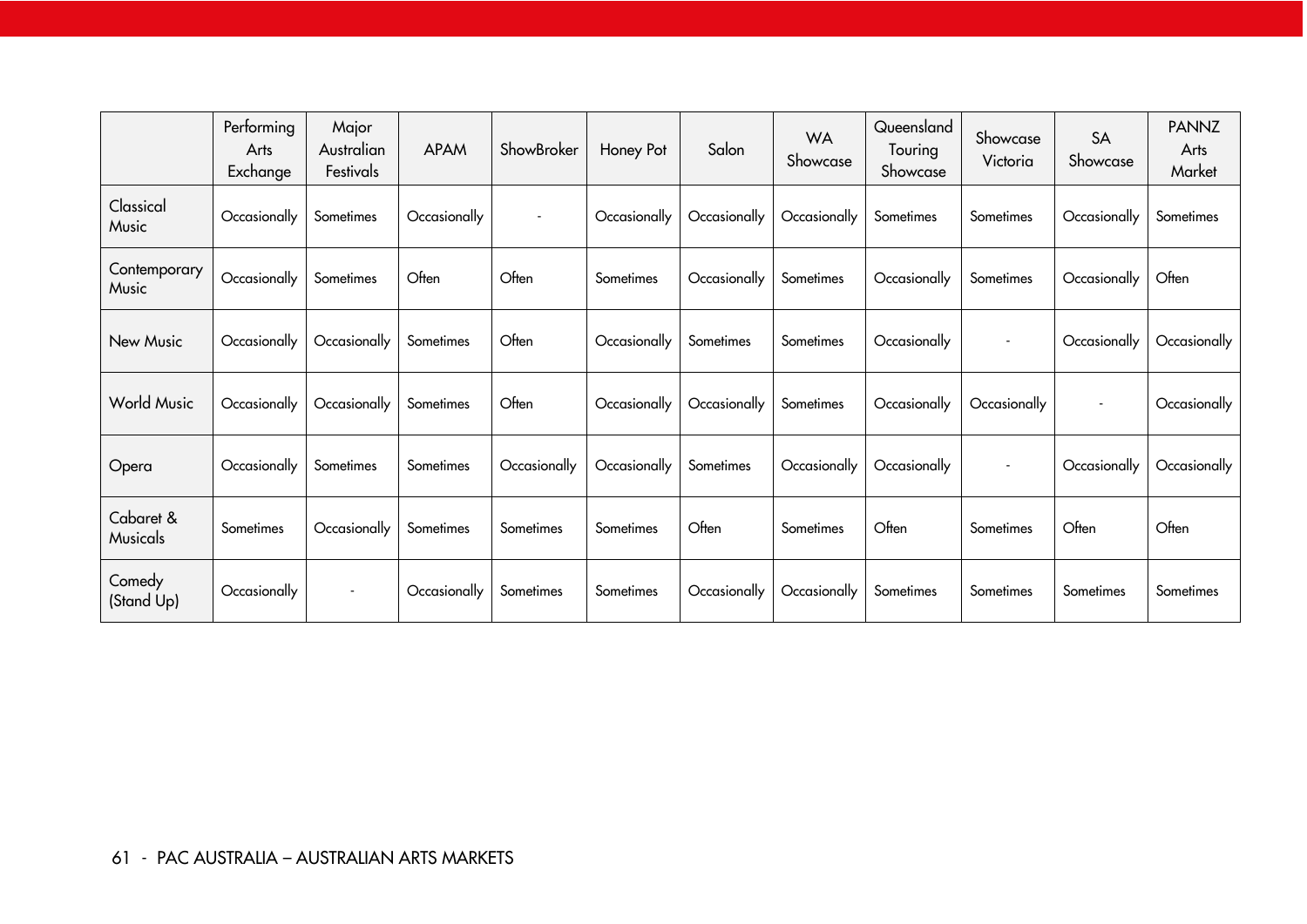# Process

Describe the process for receiving expressions of interest for work to be pitched/presented at your market/showcase.

| ORGANISATION / EVENT                                               | <b>EXPRESSION OF INTEREST PROCESS</b>                                                                                                                                                                                                                                                                                                                                             |
|--------------------------------------------------------------------|-----------------------------------------------------------------------------------------------------------------------------------------------------------------------------------------------------------------------------------------------------------------------------------------------------------------------------------------------------------------------------------|
| <b>PAC Australia</b><br>Performing Arts Exchange [PAX]             | PAX presents a range of works from concepts to fully formed, tour-ready productions. Applications to pitch/present are invited<br>approximately five months prior to the event. The program of works are selected via a curatorial process (also accounting for a<br>balance of artform, location and diversity) - the panel includes presenters, producers and touring agencies. |
| Major Australian Festivals<br><b>Commissioning Site</b>            | All expressions are to be channelled through the producer's home state Festival.                                                                                                                                                                                                                                                                                                  |
| Creative Victoria<br>APAM 2020-2024                                | The APAM office will work with designated platform events to identify tour-ready Australian content. In addition, the office will<br>develop associated market development programs, including pitch sessions, professional development and networking functions<br>and meetings. The EOI process is still to be finalised.                                                       |
| Arts South Australia<br>ShowBroker National Touring Arts<br>Market | In 2017, following a national call via the National Touring Selector (NTS) database, 199 applications were received to participate<br>in ShowBroker. A national Selection Panel, comprised of presenters and producers from around Australia, assessed the<br>applications according to published guiding criteria and selected 39 shows for inclusion in the program.            |
| Adelaide Fringe<br>Honey Pot                                       | Honey Pot is non-curated and artists' self assess their tour readiness. They apply via a form, as part of our AVR online registration<br>system.                                                                                                                                                                                                                                  |
| Arts on Tour<br>Salon                                              | Call out to producers and presenters for expressions of interest to pitch. Producer pitches are assessed by a panel as per the<br>specified criteria.                                                                                                                                                                                                                             |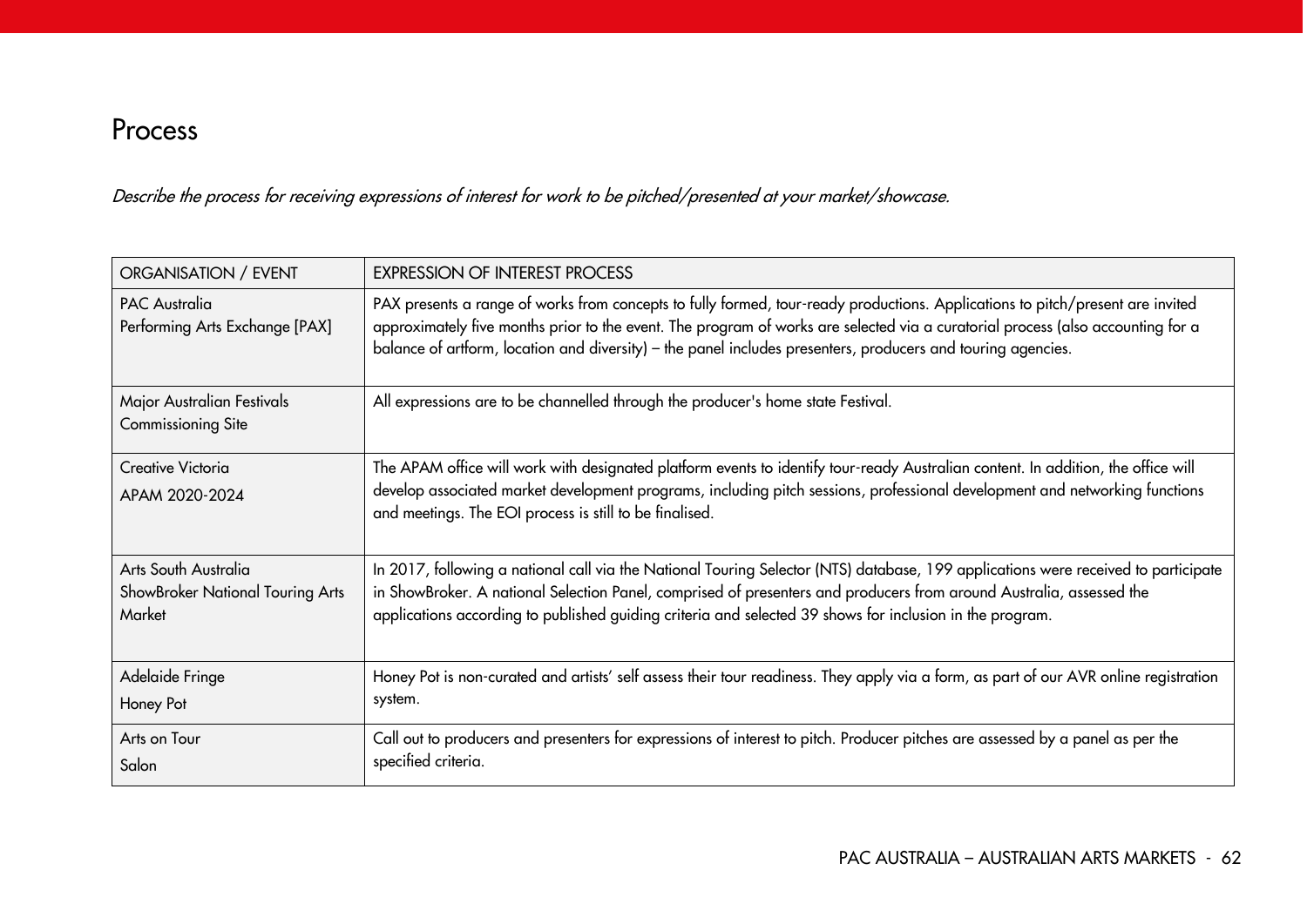| ORGANISATION / EVENT                                   | <b>EXPRESSION OF INTEREST PROCESS</b>                                                                                                                                                                                                                                                                                                                                                                                                                                                                                                                                                                                                      |
|--------------------------------------------------------|--------------------------------------------------------------------------------------------------------------------------------------------------------------------------------------------------------------------------------------------------------------------------------------------------------------------------------------------------------------------------------------------------------------------------------------------------------------------------------------------------------------------------------------------------------------------------------------------------------------------------------------------|
| <b>CircuitWest</b><br><b>WA Showcase</b>               | Work submitted via online form to the CircuitWest ED who then collates the information to present to a curatorial panel. The<br>Showcase accepts work in four formats: HELLO   A 5-minute slot with no tech that is an update or an introduction to an artist,<br>venue or organisation. CALL ME   A 10-minute "pitch" session for experienced companies. This work must be tour ready. GET<br>TOGETHER   15-minute slot of moderated conversation about works that are in development, or inexperienced companies who<br>have tour ready work. MORE THAN WORDS   15 min slot for the performance of an excerpt from your production only. |
| ArTour<br>Queensland Touring Showcase                  | Showcase has an open call out to Producers across Australia for submissions. Producers must list their work on the arTour website<br>(free of charge) and answer Showcase-specific questions. A selection panel of Queensland presenters scores each work based on<br>criteria supplied by arTour and then a moderation meeting is held to determine final program.                                                                                                                                                                                                                                                                        |
| <b>VAPAC</b><br>Showcase Victoria                      | Applications are made via an online form approximately 4 months prior to the event. Applicants are supported through the<br>process via online Q&A sessions and at the Victorian Touring Workshop which is usually held to coincide with the application<br>process.                                                                                                                                                                                                                                                                                                                                                                       |
| <b>SA Presenters Association</b><br><b>SA Showcase</b> | This is the first time we put out a EOI. Previously we have opened it up to all. But we found this to be very successful. We open the<br>EOI via our social media channels about 4 months prior to the showcase and target Producers via email.                                                                                                                                                                                                                                                                                                                                                                                            |
| <b>PANNZ</b><br><b>Arts Market</b>                     | The NZ Arts Market receives applications for pitches and showcases. There is a criteria which must be met, depending on the<br>category which is applied for - for some categories it must be a concept/idea and others (such as a showcase), it must be tour<br>ready. The program is selected by a curatorial panel of industry representatives (which covers geographical, venue and festival<br>presenters, producer/artist and first nations).                                                                                                                                                                                        |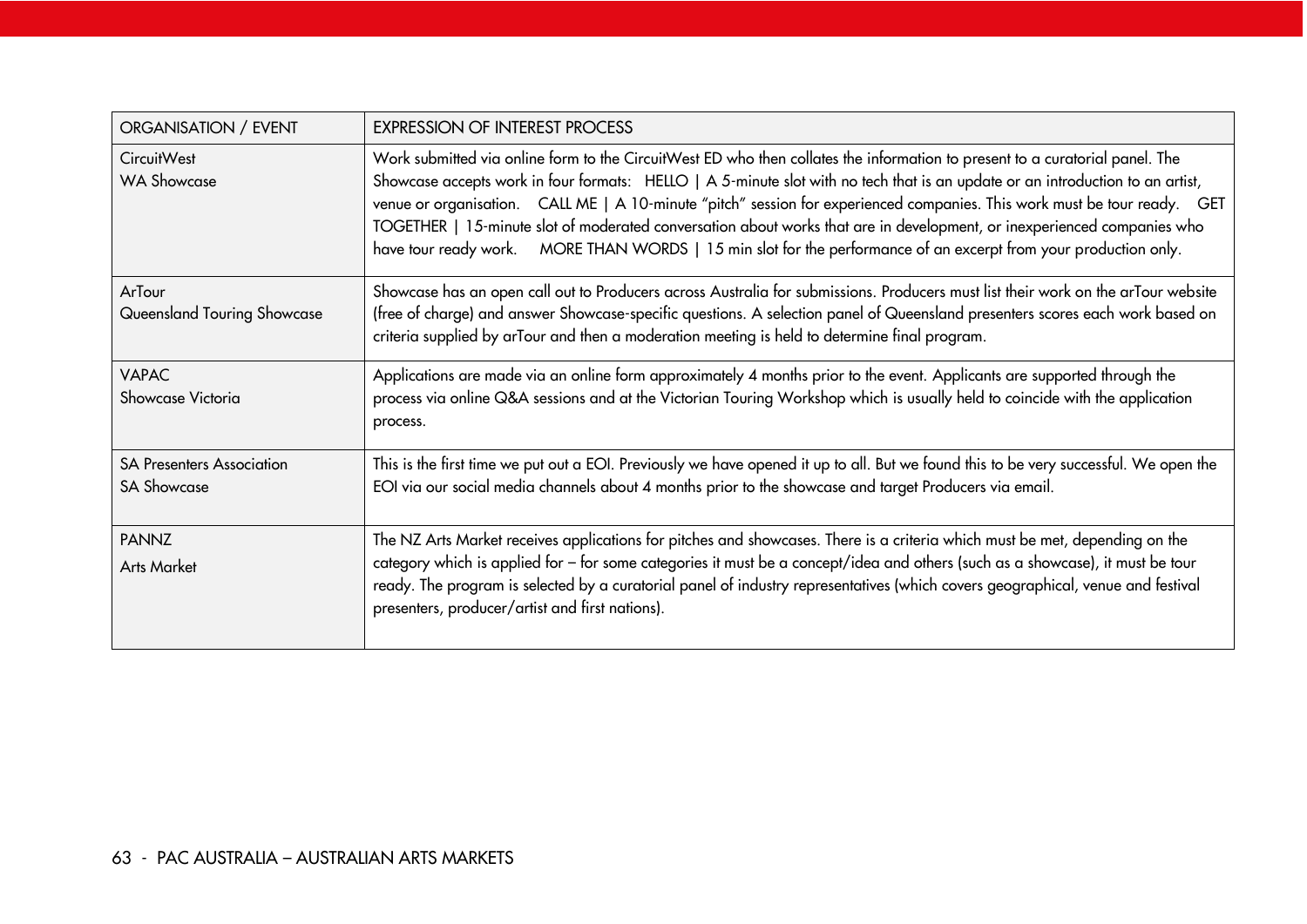# **Criteria**

 $\overline{a}$ 

#### Detail any specific guiding criteria for the selection of work/projects

| ORGANISATION / EVENT                                                                                                                | <b>CRITERIA</b>                                                                                                                                                                                                                                                                                                                                                                                                                                                                                                                                                                                                                                                                                                                                                                                                                                                                                                                                                                                                                                                                                                                                                                                                                                                                                                          |
|-------------------------------------------------------------------------------------------------------------------------------------|--------------------------------------------------------------------------------------------------------------------------------------------------------------------------------------------------------------------------------------------------------------------------------------------------------------------------------------------------------------------------------------------------------------------------------------------------------------------------------------------------------------------------------------------------------------------------------------------------------------------------------------------------------------------------------------------------------------------------------------------------------------------------------------------------------------------------------------------------------------------------------------------------------------------------------------------------------------------------------------------------------------------------------------------------------------------------------------------------------------------------------------------------------------------------------------------------------------------------------------------------------------------------------------------------------------------------|
| <b>PAC Australia</b><br>Performing Arts Exchange<br>[PAX]                                                                           | Artistic excellence: the perceived quality, distinctiveness & significance of the work<br>$\bullet$<br>The potential for a deeper, longer engagement & the capacity for audience development.<br>$\bullet$<br>The appropriateness and readiness of the work for a national market place.                                                                                                                                                                                                                                                                                                                                                                                                                                                                                                                                                                                                                                                                                                                                                                                                                                                                                                                                                                                                                                 |
| Confederation of Australian<br><b>International Arts Festivals</b><br>Major Australian Festivals<br>Commissioning Site <sup>3</sup> | Artistic $-$<br>i) be new and innovative; and<br>(ii) be distinctively Australian either in content, cast or crew, or by virtue of being driven or derived by Australian partners;<br>(iii) be artistically competitive within the context of international arts festivals and exhibit characteristics of rarity and specialness,<br>demonstrating creative leadership.<br>Presentation -<br>(i) have a minimum of three (3) Commissioning Parties committed to the project: a confirmed presentation by the Administering Festival,<br>at least one other Confederation Ordinary Member and one other presentation partner;<br>(ii) have a confirmed commitment by the Commissioning Parties to work in partnership to ensure the potential of the funded project is<br>met;<br>(iii) be a polished finished product at its first festival presentation; and<br>(iv) be a viable touring proposition or have good financial and logistical prospects of being remounted.<br>Financial-<br>(i) not request more than 50% of the total Pre-Production budget expenditure from the MFI fund,<br>(ii) have a minimum financial commitment of 30% in total across the Commissioning Parties towards the total Pre-Production budget<br>expenditure, including commitments of a minimum of 10% from each Confederation member |

 $^{\rm 3}$  Response abridged within the context of the survey question. All inquiries from Producers should be made to their home state Festival in the first instance.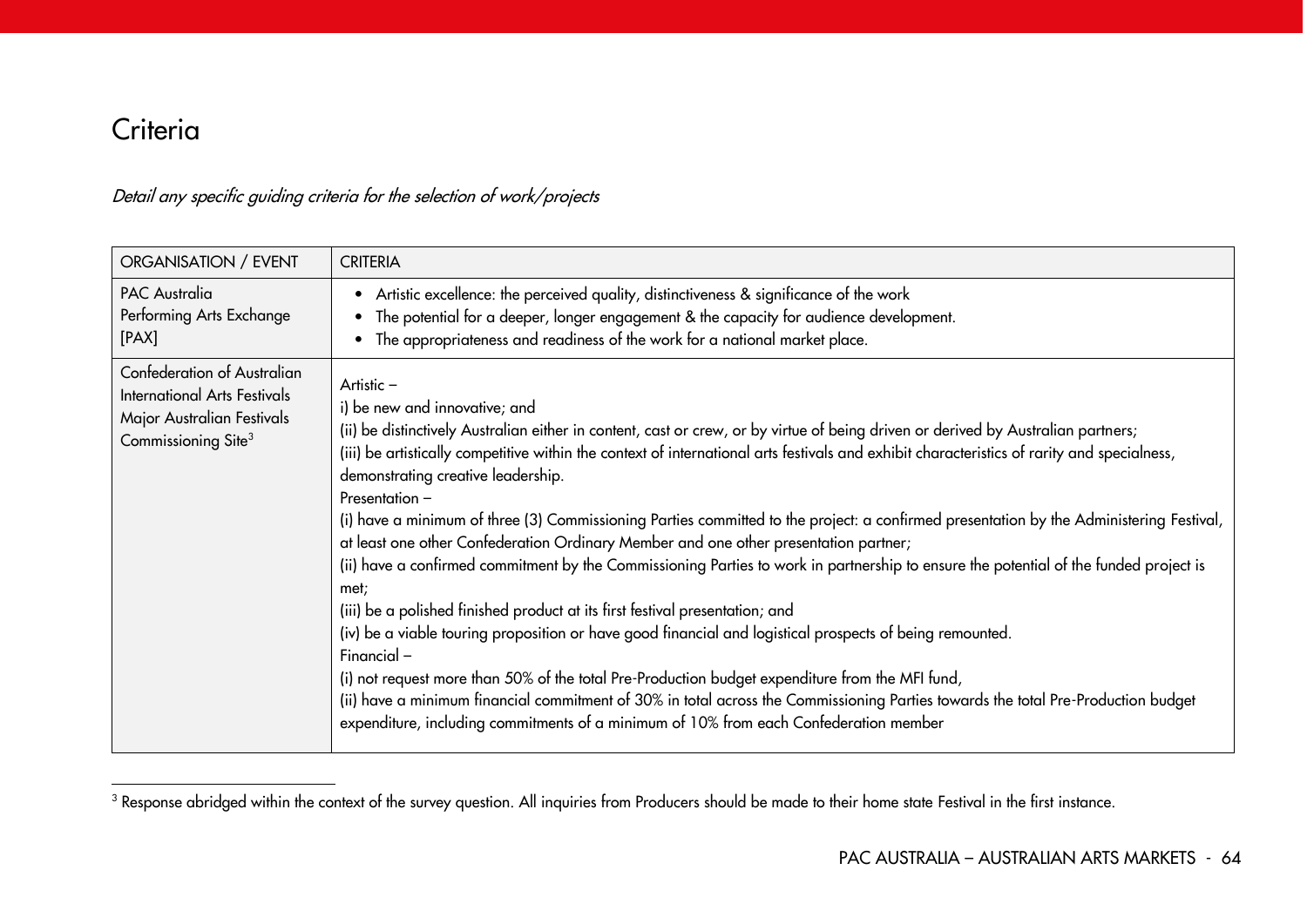| ORGANISATION / EVENT                                                                                                                           | <b>CRITERIA</b>                                                                                                                                                                                                                                                                                                                                                                  |
|------------------------------------------------------------------------------------------------------------------------------------------------|----------------------------------------------------------------------------------------------------------------------------------------------------------------------------------------------------------------------------------------------------------------------------------------------------------------------------------------------------------------------------------|
| Cont'd<br><b>Confederation of Australian</b><br><b>International Arts Festivals</b><br>Major Australian Festivals<br><b>Commissioning Site</b> | (iii) have the remaining 20% of the total Pre-Production budget expenditure confirmed by the Producer and/or Administering Festival<br>from other sources or have agreement with the Commissioning Parties to increase their commission contribution in order to make up the<br>remaining 20%;<br>(iv) Remount costs must be identified clearly within the pre-production budget |
| Creative Victoria                                                                                                                              | • Artistic excellence; the perceived quality, distinctiveness & significance of the work                                                                                                                                                                                                                                                                                         |
| APAM 2020-2024                                                                                                                                 | • Deeper, longer engagement and the capacity for audience development                                                                                                                                                                                                                                                                                                            |
| Arts South Australia                                                                                                                           | Quality                                                                                                                                                                                                                                                                                                                                                                          |
| ShowBroker National Touring                                                                                                                    | • Is this production of high quality and artistic merit?<br>• Does the producer have previous tour &/or production experience?                                                                                                                                                                                                                                                   |
| <b>Arts Market</b>                                                                                                                             | Feasibility                                                                                                                                                                                                                                                                                                                                                                      |
|                                                                                                                                                | • How 'tour ready' is this production?                                                                                                                                                                                                                                                                                                                                           |
|                                                                                                                                                | . Will this tour happen anyway without this market (commerciality)?                                                                                                                                                                                                                                                                                                              |
|                                                                                                                                                | . Will it appeal to regional and remote presenters and audiences?                                                                                                                                                                                                                                                                                                                |
|                                                                                                                                                | Diversity                                                                                                                                                                                                                                                                                                                                                                        |
|                                                                                                                                                | • What's the place of origin? (regionalism &/or at least one show from each state)                                                                                                                                                                                                                                                                                               |
|                                                                                                                                                | . What level of diversity is there representing Australia? (e.g. Culture, language, ethnicity, age, mixed ability, etc)<br>• Is there a fair spread of work across genre & artform?                                                                                                                                                                                              |
|                                                                                                                                                | . What is the scale of this work and affordability for presenters?                                                                                                                                                                                                                                                                                                               |
|                                                                                                                                                | . What's the mix of 'new' Producer/artist applicants to more established players?                                                                                                                                                                                                                                                                                                |
|                                                                                                                                                | Presenter Interest                                                                                                                                                                                                                                                                                                                                                               |
|                                                                                                                                                | • Is there previous or current tour interest shown by presenters at other forums in either this production or the producer?                                                                                                                                                                                                                                                      |
|                                                                                                                                                |                                                                                                                                                                                                                                                                                                                                                                                  |
|                                                                                                                                                |                                                                                                                                                                                                                                                                                                                                                                                  |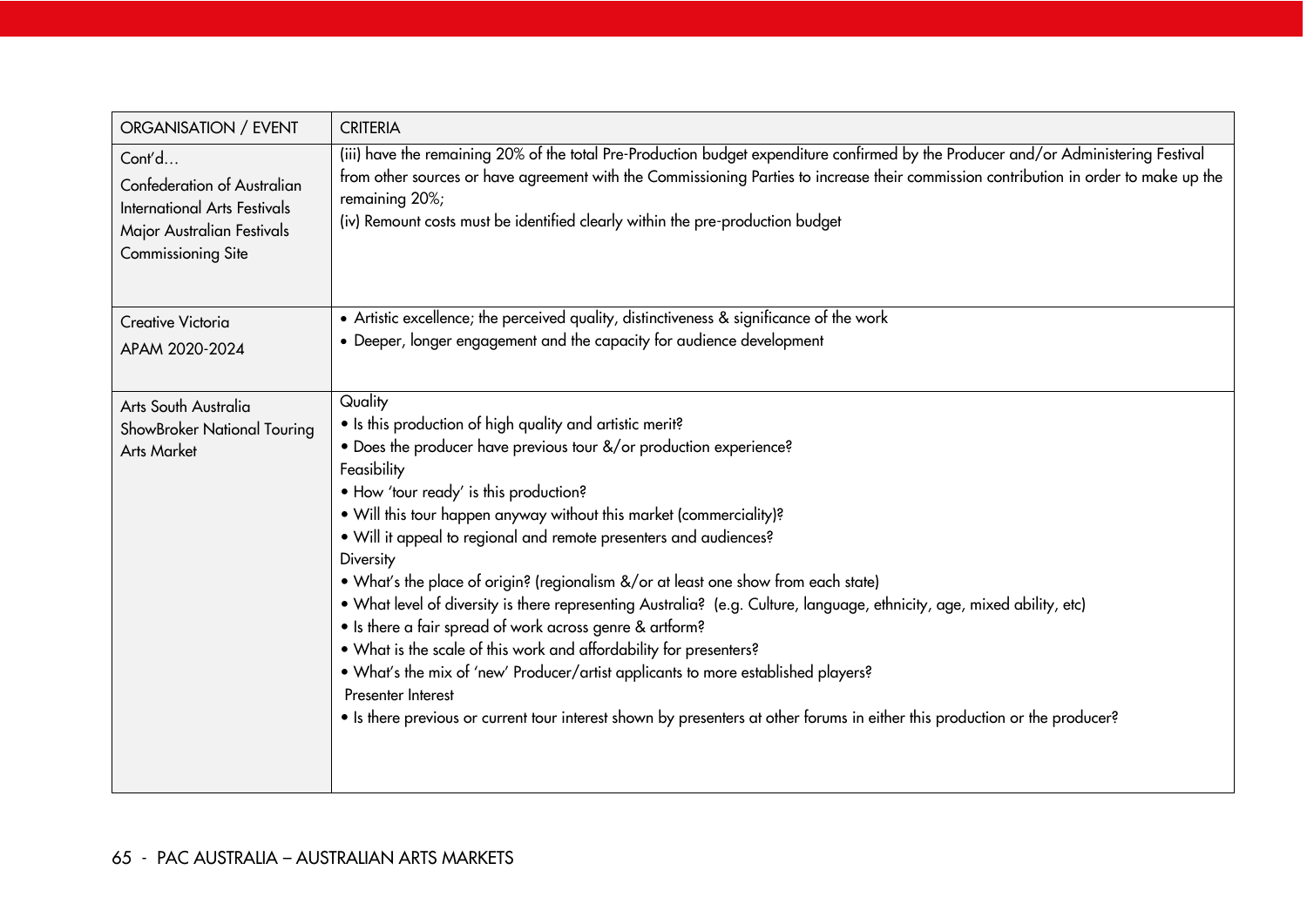| ORGANISATION / EVENT                  | <b>CRITERIA</b>                                                                                                                                                                                                                                                                                                                                                                                                                                                                                |
|---------------------------------------|------------------------------------------------------------------------------------------------------------------------------------------------------------------------------------------------------------------------------------------------------------------------------------------------------------------------------------------------------------------------------------------------------------------------------------------------------------------------------------------------|
| Adelaide Fringe<br>Honey Pot          | $n/a$ – Honey Pot is non-curated.                                                                                                                                                                                                                                                                                                                                                                                                                                                              |
| Arts on Tour<br>Salon                 | • Artistic quality<br>• Community and audience engagement opportunities and long-term legacy<br>• Experience of the makers and viability of the project<br>• Potential impact of the opportunity for the project/artists<br>• Whether the project is being pitched elsewhere (identification of need)<br>· Ensuring there is a balance of work presented in terms of scale, genre, cultural and gender diversity and audience appeal, as well<br>as diversity of form and stage of development |
| CircuitWest<br><b>WA Showcase</b>     | The panel looks at EOI's in relation to its quality, diversity and feasibility of the submission.                                                                                                                                                                                                                                                                                                                                                                                              |
| ArTour<br>Queensland Touring Showcase | Selection criteria are aligned with Arts Queensland's Playing Queensland Fund:<br>Rigour / Quality - The production is well conceived and put together and the production/producer is among the best of its type in<br>Australia<br>Distinctiveness - The production is interesting and different to other shows.<br>Appeal - The production will have strong appeal to audiences<br>Value - The production is reasonably priced and represents a sound programming investment                 |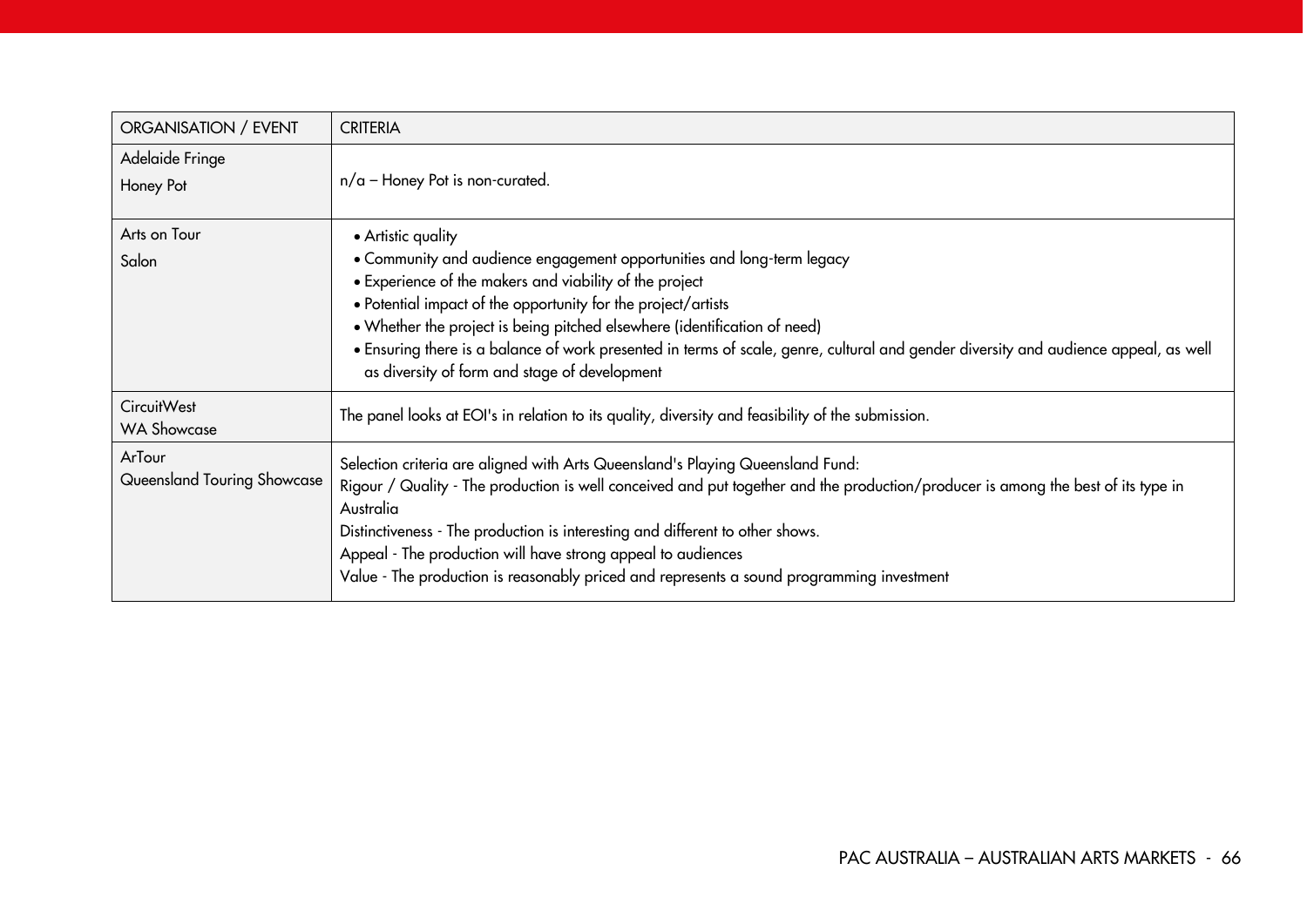| ORGANISATION / EVENT                                   | <b>CRITERIA</b>                                                                                                                                                                                                                                                                                                                                                                                                                                                                                                                                                                                                                                                                                                                                                                                                                                                                                                                                                                                                                                                                                                                                                                                                                                                                                                  |
|--------------------------------------------------------|------------------------------------------------------------------------------------------------------------------------------------------------------------------------------------------------------------------------------------------------------------------------------------------------------------------------------------------------------------------------------------------------------------------------------------------------------------------------------------------------------------------------------------------------------------------------------------------------------------------------------------------------------------------------------------------------------------------------------------------------------------------------------------------------------------------------------------------------------------------------------------------------------------------------------------------------------------------------------------------------------------------------------------------------------------------------------------------------------------------------------------------------------------------------------------------------------------------------------------------------------------------------------------------------------------------|
| <b>VAPAC</b><br>Showcase Victoria                      | Applications are assessed with reference to the following guidelines:<br>Artistic Quality and Innovation:<br>Is the work of high artistic calibre?<br>Is the work particularly innovative in terms of form, content or genre?<br>$\bullet$<br>Does the application involve a new Australian work?<br>Viability:<br>Does the application include a complete and relevant technical plan or does the panel feel the applicant has the capacity to<br>develop one?<br>Does the panel feel the project budget would be appropriate and is in accordance with standard conditions?<br>$\bullet$<br>Diversity and Accessibility:<br>Does the application involve artists/arts professionals, and/or appeal to audiences from culturally diverse backgrounds?<br>Does the application involve artists/arts professionals, and/or contribute to the development of audiences, who are of mixed<br>abilities?<br>Audience Appeal and Community Engagement:<br>Does the application include a complete and relevant marketing plan & materials or does the panel feel the applicant has the<br>$\bullet$<br>capacity to develop one?<br>Has the application clearly identified relevant audiences and target markets?<br>$\bullet$<br>Does the application contribute to the development of new and/or existing audiences? |
| <b>SA Presenters Association</b><br><b>SA Showcase</b> | Member venues - Budget and configurations  Marketability & popularity                                                                                                                                                                                                                                                                                                                                                                                                                                                                                                                                                                                                                                                                                                                                                                                                                                                                                                                                                                                                                                                                                                                                                                                                                                            |
| <b>PANNZ</b><br><b>Arts Market</b>                     | Work will be appealing to a New Zealand regional theatre or festival audience<br>$\bullet$<br>The work is of high quality. "High Quality" is determined by the strength of the idea, viability of process, experience/ability of<br>$\bullet$<br>people involved<br>Be tour ready - fully produced and ready to tour                                                                                                                                                                                                                                                                                                                                                                                                                                                                                                                                                                                                                                                                                                                                                                                                                                                                                                                                                                                             |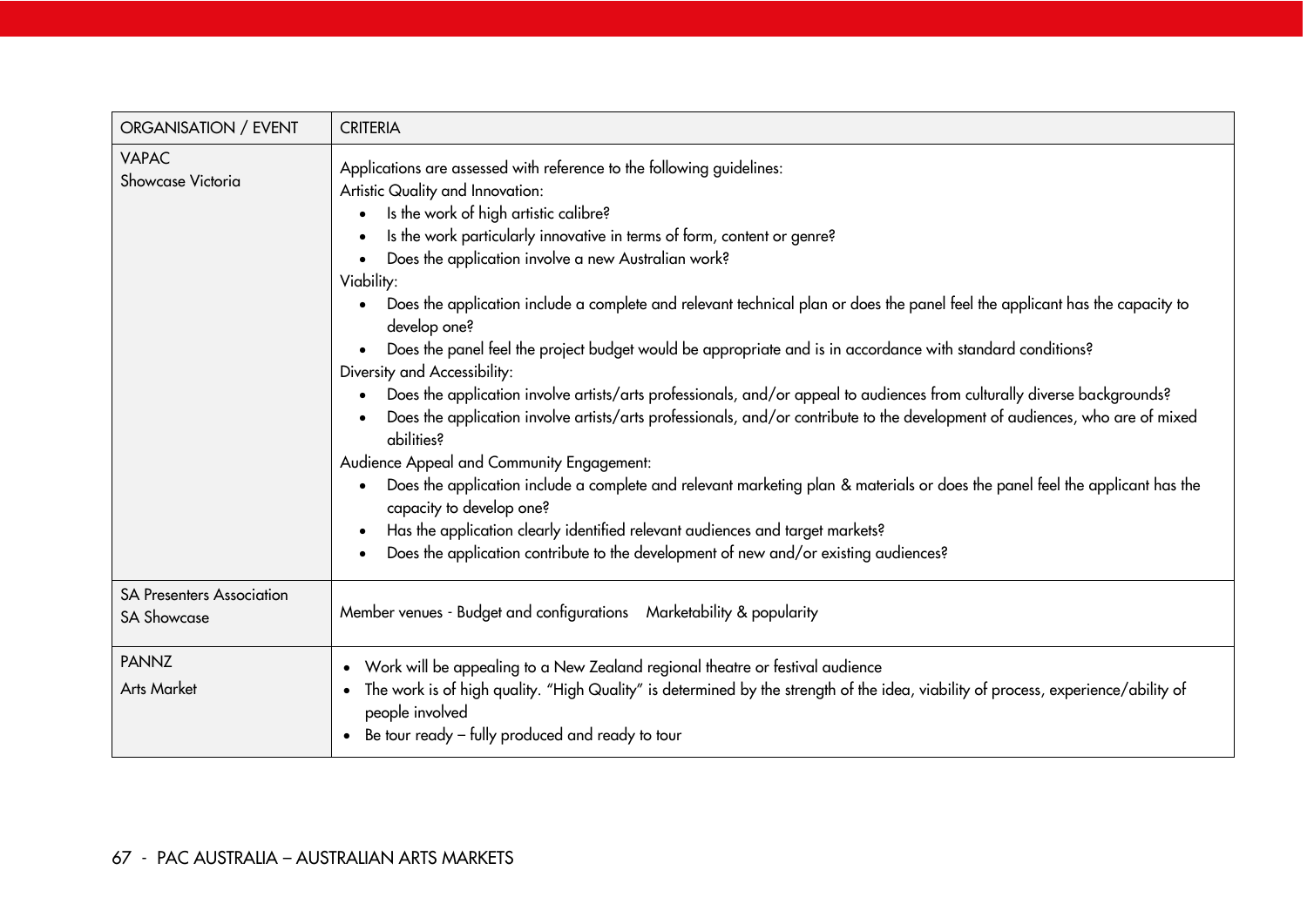# Selection Process

Detail the final selection process for the work that is actually pitched/presented at your market/event

| ORGANISATION / EVENT                                                                                                   | <b>FINAL SELECTION PROCESS</b>                                                                                                                                                                                                                                                                                                                                                                                                                |
|------------------------------------------------------------------------------------------------------------------------|-----------------------------------------------------------------------------------------------------------------------------------------------------------------------------------------------------------------------------------------------------------------------------------------------------------------------------------------------------------------------------------------------------------------------------------------------|
| <b>PAC Australia</b><br>Performing Arts Exchange<br>[PAX]                                                              | The PAX curatorial panel is comprised of producers, presenters and tour coordinators. The balance of work pitched needs to be<br>balanced with the needs of the members of the Association. Final decisions are based on logistics, availability, technical<br>requirements of the presentation, balance of artform. While the selection is highly directed by the curatorial committee is ultimately<br>decided by PAC Australia management. |
| Confederation of Australian<br>International Arts Festivals<br>Major Australian Festivals<br><b>Commissioning Site</b> | Confederation members meet to decide on projects which will receive funding.                                                                                                                                                                                                                                                                                                                                                                  |
| Creative Victoria<br>APAM 2020-2024                                                                                    | The final selection process is still to be finalised.                                                                                                                                                                                                                                                                                                                                                                                         |
| Arts South Australia<br>ShowBroker National Touring<br><b>Arts Market</b>                                              | A list of members of the Selection Panel is available on request. The Selection Panel assessed and voted on applications via the<br>NTS and met to discuss their recommendations and endorse the program. The program was curated to ensure a diverse range of<br>pitches and performances that met the objectives of Showbroker and PATA's requirements. The ShowBroker Delivery Group<br>endorsed the final program.                        |
| Adelaide Fringe<br>Honey Pot                                                                                           | $n/a$ – Honey Pot is non-curated.                                                                                                                                                                                                                                                                                                                                                                                                             |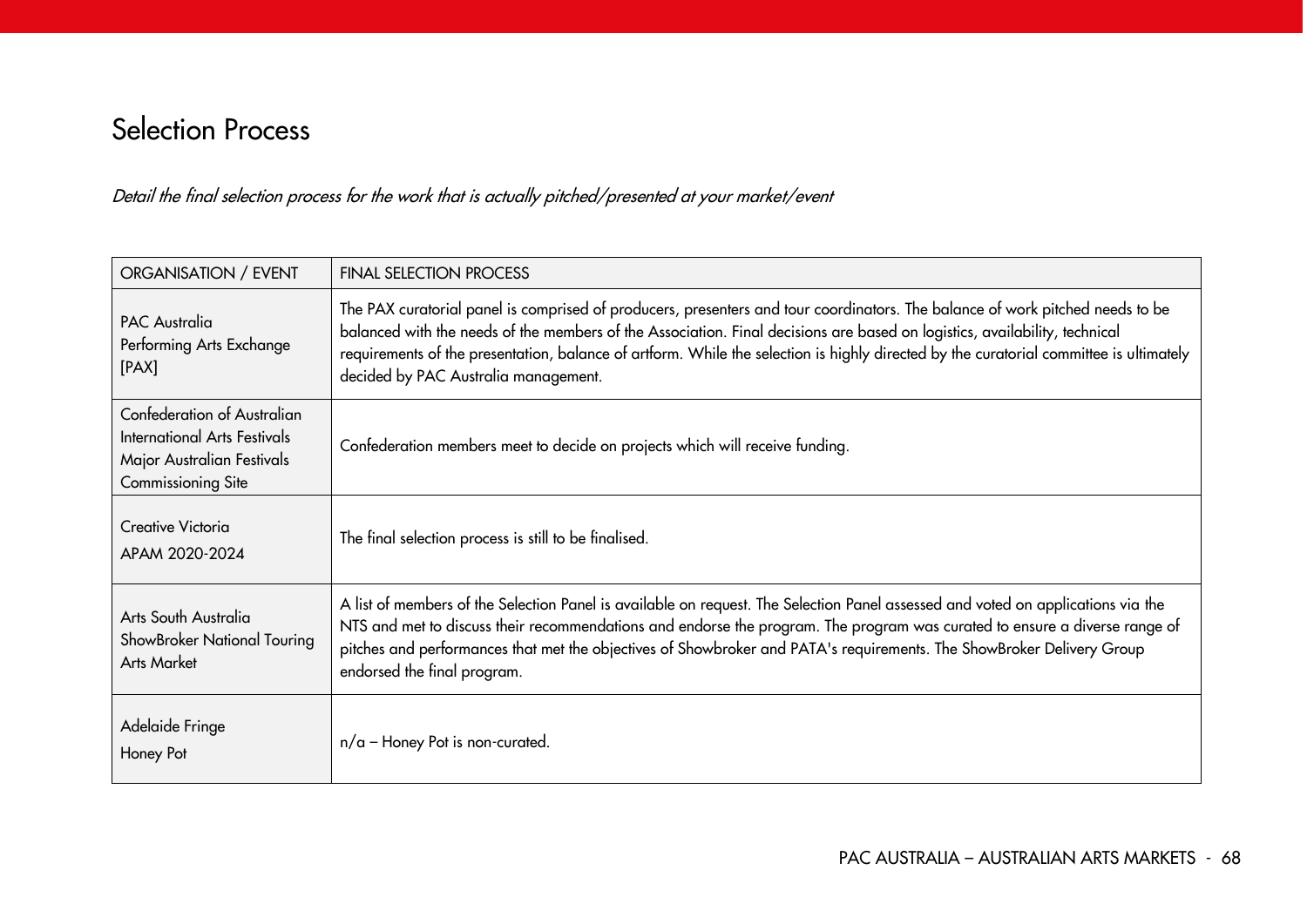| ORGANISATION / EVENT              | <b>FINAL SELECTION PROCESS</b>                                                                                                                                                                                                                                                                                                                                                                                                                                                                                                         |
|-----------------------------------|----------------------------------------------------------------------------------------------------------------------------------------------------------------------------------------------------------------------------------------------------------------------------------------------------------------------------------------------------------------------------------------------------------------------------------------------------------------------------------------------------------------------------------------|
| Arts on Tour                      | Assessment panel of NSW-based producers and presenters to review each application and the overall balance of works being                                                                                                                                                                                                                                                                                                                                                                                                               |
| Salon                             | pitched.                                                                                                                                                                                                                                                                                                                                                                                                                                                                                                                               |
| <b>CircuitWest</b>                | All submissions presented to the curatorial panel which is made of venues and producers. The work is then scored and ranked and                                                                                                                                                                                                                                                                                                                                                                                                        |
| <b>WA Showcase</b>                | then this ranking is discussed at a meeting of the curatorial panel and final decisions made on what will be pitched                                                                                                                                                                                                                                                                                                                                                                                                                   |
| ArTour                            | The moderation meeting between arTour and the selection panel sets the final list of productions offered a place in the program.                                                                                                                                                                                                                                                                                                                                                                                                       |
| Queensland Touring Showcase       | Changes to this are at arTour's discretion but we rarely add any productions to the program that haven't been vetted by the panel.                                                                                                                                                                                                                                                                                                                                                                                                     |
| <b>VAPAC</b><br>Showcase Victoria | Applications are assessed by a Selection Panel made up of different industry representatives (including diverse member venues,<br>community presenters and tour coordinators) each year. The Selection Panel ensures a strong balance of genres, scale of<br>productions and cultural diversity. Successful applicants are allocated pitches, live excerpts, expo stalls or installations depending<br>on what format panel members feel will best represent the work. The program itself is then curated by the Showcase Victoria EP. |
| <b>SA Presenters Association</b>  | As mentioned above this was the first year we used the EOI. The committee is formed from our member venues so we try to                                                                                                                                                                                                                                                                                                                                                                                                                |
| <b>SA Showcase</b>                | balance the work based on our experience.                                                                                                                                                                                                                                                                                                                                                                                                                                                                                              |
| <b>PANNZ</b>                      | The program is selected by a curatorial panel of industry representatives (which covers geographical, venue and festival                                                                                                                                                                                                                                                                                                                                                                                                               |
| <b>Arts Market</b>                | presenters, producer/artist, and first nations). As part of the process the balance of work is also a consideration                                                                                                                                                                                                                                                                                                                                                                                                                    |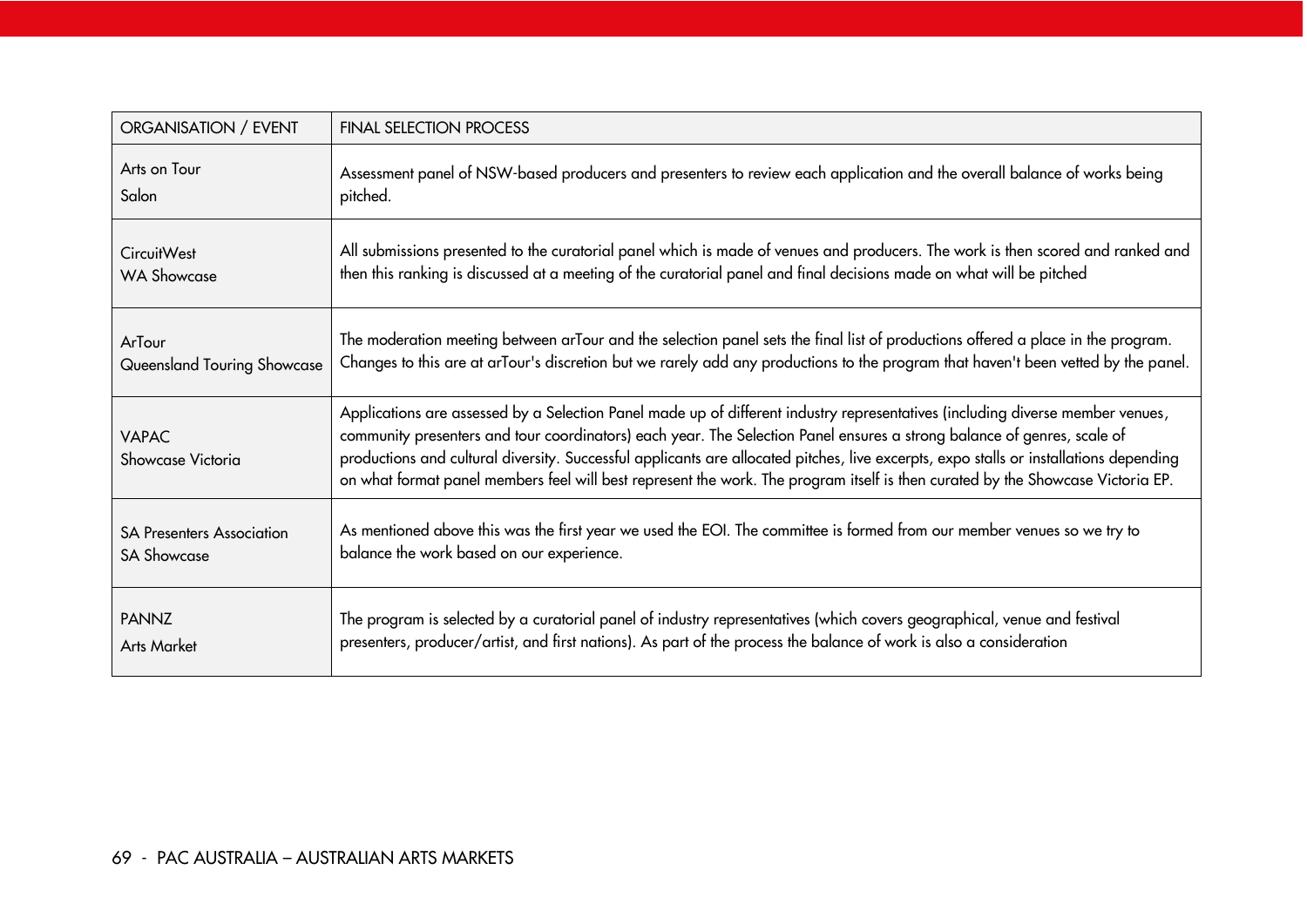# Number of Buyers (Programmers)

#### How many buyers at your last two events

| <b>EVENT</b>                                  | <b>EVENT 1</b>       |                         | <b>EVENT 2</b>       |                  |
|-----------------------------------------------|----------------------|-------------------------|----------------------|------------------|
|                                               | <b>DATE</b>          | <b>NUMBER OF BUYERS</b> | <b>DATE</b>          | NUMBER OF BUYERS |
| Performing Arts Exchange [PAX]                | August 2016          | 111                     | August 2017          | 135              |
| Major Australian Festivals Commissioning Site |                      |                         |                      | ٠                |
| APAM 2020-2024                                | February 2016        | 197                     | February 2018        | <b>TBC</b>       |
| ShowBroker National Touring Arts Market       | 27 Feb - 1 Mar 2017  | 69                      | <b>NA</b>            | <b>NA</b>        |
| Honey Pot                                     | 14 Feb - 16 Mar 2017 | 178                     | 16 Feb - 18 Mar 2018 | 203              |
| Salon                                         | Nov 2017             | 15                      |                      | ۰                |
| <b>WA Showcase</b>                            | May 2017             | 46                      | May 2018             | 37               |
| Queensland Touring Showcase                   | March 2016           | 36                      | March 2017           | 38               |
| Showcase Victoria                             | May 2017             | 71                      | April 2018           | 81               |
| <b>SA Showcase</b>                            |                      | $\blacksquare$          |                      | $\blacksquare$   |
| NZ Arts Market                                | March 2017           | 62                      | <b>March 2018</b>    | 77               |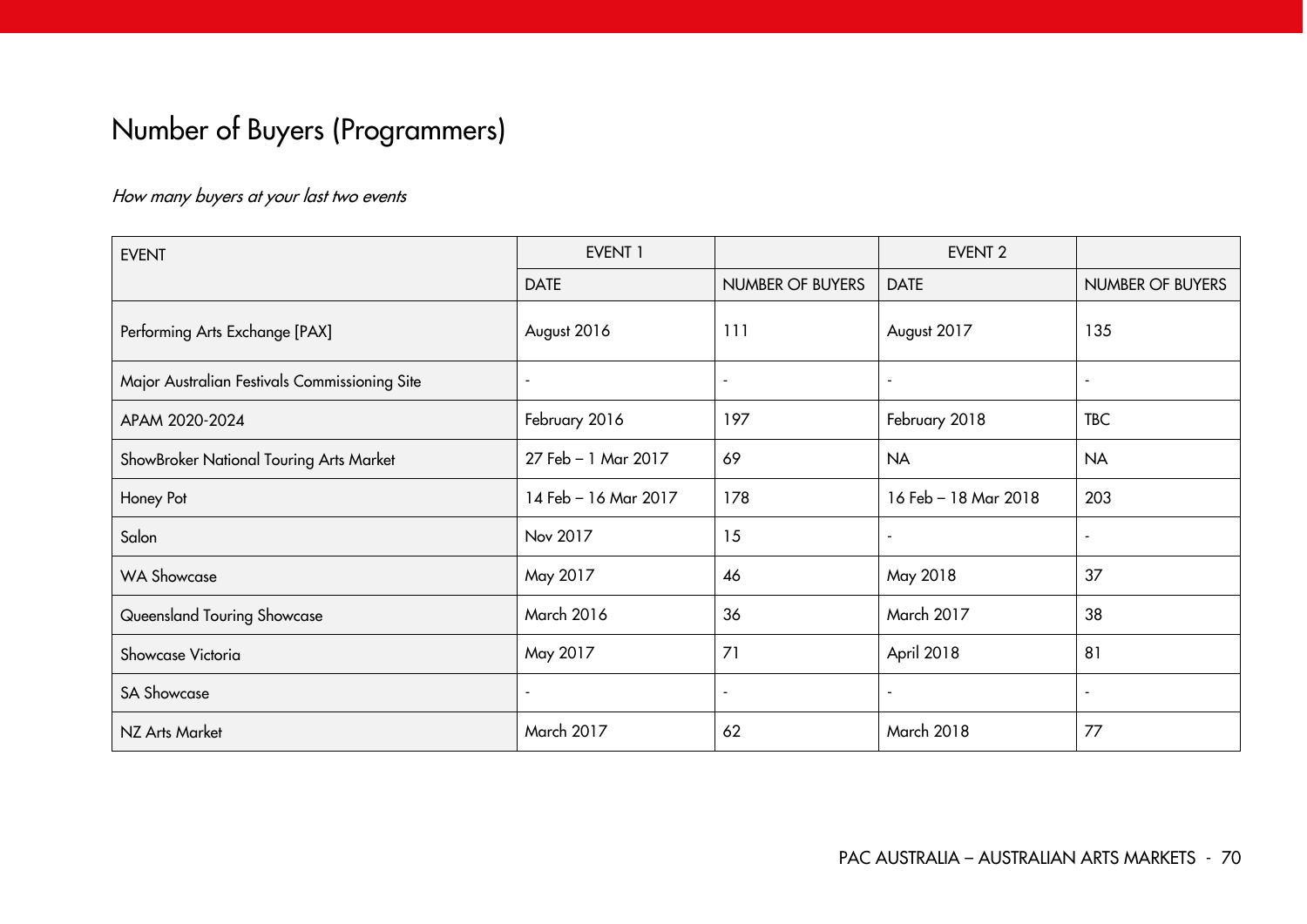# Number of Works

## How many works were pitched at your last two events

| ORGANISATION / EVENT                          | EVENT 1                  |                          | <b>EVENT 2</b>    |                          |
|-----------------------------------------------|--------------------------|--------------------------|-------------------|--------------------------|
|                                               | <b>DATE</b>              | NUMBER OF WORKS          | <b>DATE</b>       | NUMBER OF WORKS          |
| Performing Arts Exchange [PAX]                | August 2016              | 60                       | August 2017       | 68                       |
| Major Australian Festivals Commissioning Site | January 2015             | 10                       | May 2016          | 21                       |
| APAM 2020-2024                                | February 2016            | 43                       | February 2018     | 46                       |
| ShowBroker National Touring Arts Market       | 27 Feb - 1 Mar 2017      | 39                       | <b>NA</b>         | <b>NA</b>                |
| Honey Pot                                     | 2017                     | 500                      | 2018              | 300                      |
| Salon                                         | Nov 2017                 | 10                       |                   |                          |
| <b>WA Showcase</b>                            | May 2017                 | 28                       | May 2018          | 38                       |
| Queensland Touring Showcase                   | March 2016               | 33                       | March 2017        | 40                       |
| Showcase Victoria                             | May 2017                 | 72                       | April 2018        | 69                       |
| <b>SA Showcase</b>                            | $\overline{\phantom{a}}$ | $\overline{\phantom{a}}$ | $\blacksquare$    | $\overline{\phantom{a}}$ |
| NZ Arts Market                                | March 2017               | 60                       | <b>March 2018</b> | 54                       |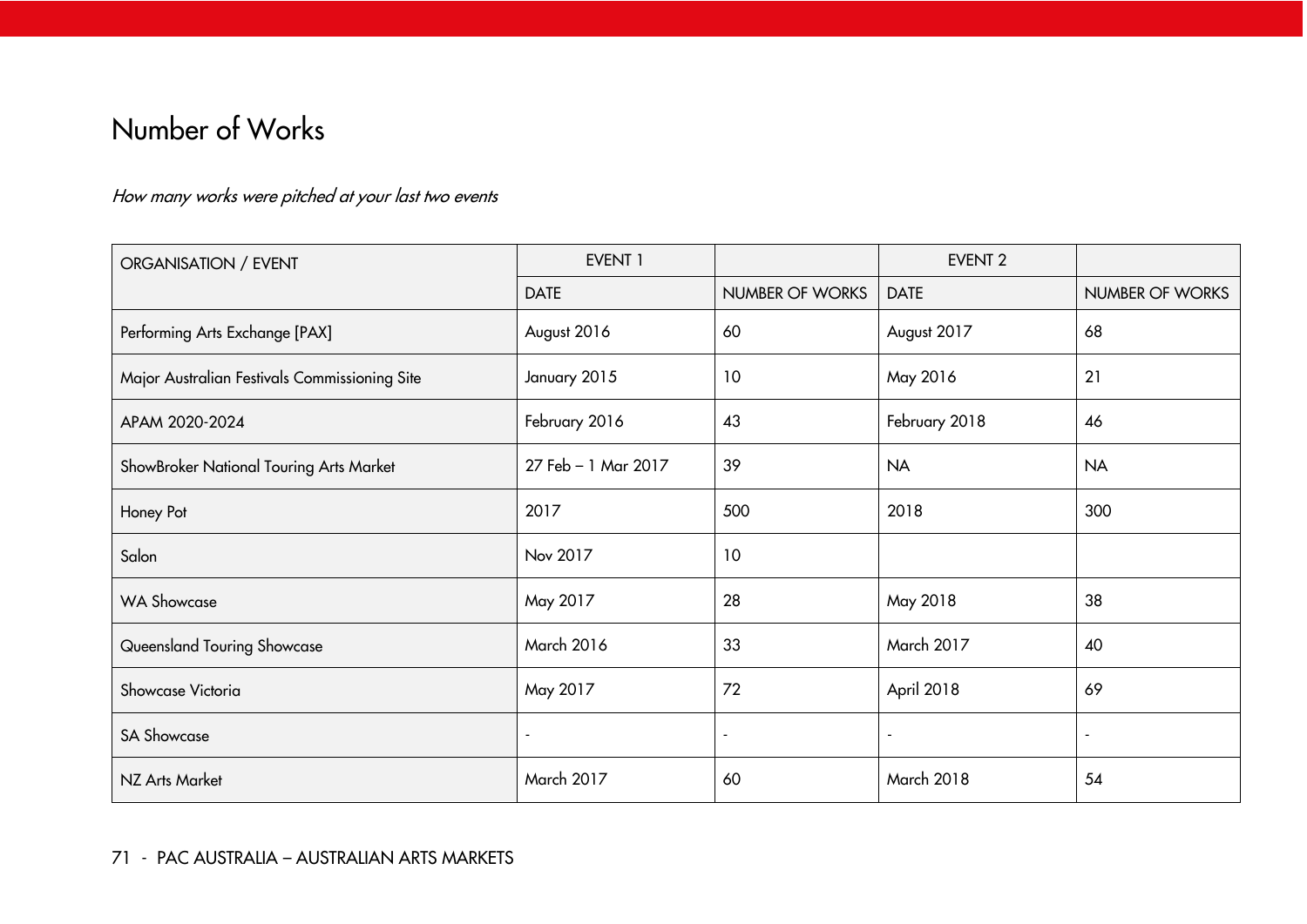## When

In which month is your market usually held, is there a rationale for this timing and how often if your event held?

| ORGANISATION / EVENT                                                                                                   | <b>MONTH</b>           | <b>TIMING RATIONALE</b>                                                                                                                                                                                                                                                                                                                                                                                                                          | <b>HOW OFTEN</b>                                                                                          |
|------------------------------------------------------------------------------------------------------------------------|------------------------|--------------------------------------------------------------------------------------------------------------------------------------------------------------------------------------------------------------------------------------------------------------------------------------------------------------------------------------------------------------------------------------------------------------------------------------------------|-----------------------------------------------------------------------------------------------------------|
| <b>PAC Australia</b><br>Performing Arts Exchange [PAX]                                                                 | August or<br>September | Preferred timing for our members and aligns with our annual conference                                                                                                                                                                                                                                                                                                                                                                           | Annually                                                                                                  |
| Confederation of Australian<br><b>International Arts Festivals</b><br>Major Australian Festivals<br>Commissioning Site |                        | Commissioning Site may be held at different times and may line up with one of the<br>state Festivals                                                                                                                                                                                                                                                                                                                                             | Every 12-18 months                                                                                        |
| Creative Victoria<br>APAM 2020-2024                                                                                    | <b>TBA</b>             | The new APAM office will operate all year round to connect Australian performing<br>arts organisations with national and international presenters, brokering<br>relationships between artists and companies, and programmers, producers and<br>presenters - before, during and after key events.                                                                                                                                                 | Year round with platform<br>events designated each<br>year and a major<br>gathering every second<br>year. |
| Arts South Australia<br>ShowBroker National Touring Arts<br>Market                                                     | February               | The Showbroker Market was presented in February 2017, at the height of the<br>Fringe and leading into the Festival of Arts, to enable delegates to experience a<br>varied and extensive range of Australian work in a short period of time -<br>alongside festival audiences and industry peers.  The Market was also timed to<br>enable presenter interest to be determined in time for applications to the June<br>round of Playing Australia. | The inaugural<br>ShowBroker Market was<br>held in 2017                                                    |
| Adelaide Fringe<br>Honey Pot                                                                                           | March                  | Honey Pot coincides with Adelaide Fringe                                                                                                                                                                                                                                                                                                                                                                                                         | Annually                                                                                                  |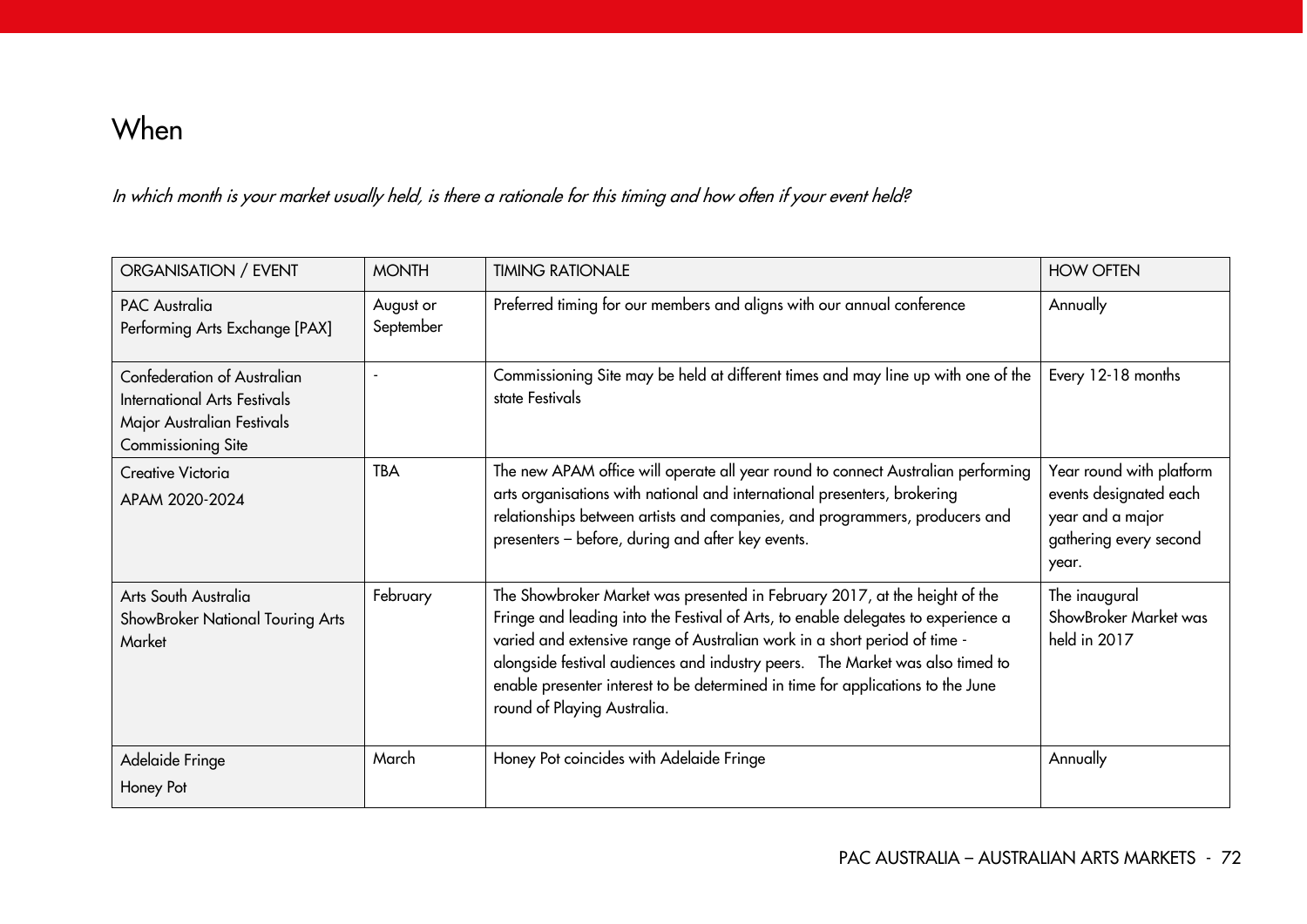| ORGANISATION / EVENT                                   | <b>MONTH</b>                             | <b>TIMING RATIONALE</b>                                                                                                                                                                                                                              | <b>HOW OFTEN</b>  |
|--------------------------------------------------------|------------------------------------------|------------------------------------------------------------------------------------------------------------------------------------------------------------------------------------------------------------------------------------------------------|-------------------|
| Arts on Tour<br>Salon                                  | Not supplied                             | This isn't set yet. In 2018 we'll do 2 events - one in Sydney in June and one in<br>regional NSW to coincide with Artstate in November                                                                                                               | To be determined. |
| <b>CircuitWest</b><br><b>WA Showcase</b>               | May                                      | It was avoiding the national showcase but now clashes with some state based.<br>Also avoids a number of major events in WA.                                                                                                                          | Annually          |
| ArTour<br>Queensland Touring Showcase                  | March<br>Moving to<br>October in<br>2018 | Our timing has been inherited from previous incarnations of arTour because it<br>aligns with NARPACA's Managers Conference and helps ensure a good<br>representation from presenters. There's a desire to move our dates to another time<br>of year. | Annually          |
| <b>VAPAC</b><br>Showcase Victoria                      | April/May                                | We need the tour development to be completed before the Playing Australia<br>funding deadline.                                                                                                                                                       | Annually          |
| <b>SA Presenters Association</b><br><b>SA Showcase</b> | June                                     | No particular reason, but seems to fit in well with presenters who a programming<br>and are looking to fill in their year.                                                                                                                           | Annually          |
| <b>PANNZ</b><br><b>Arts Market</b>                     | March                                    | Historical and also to tie in with the two major NZ Arts Festivals at this time                                                                                                                                                                      | Annually          |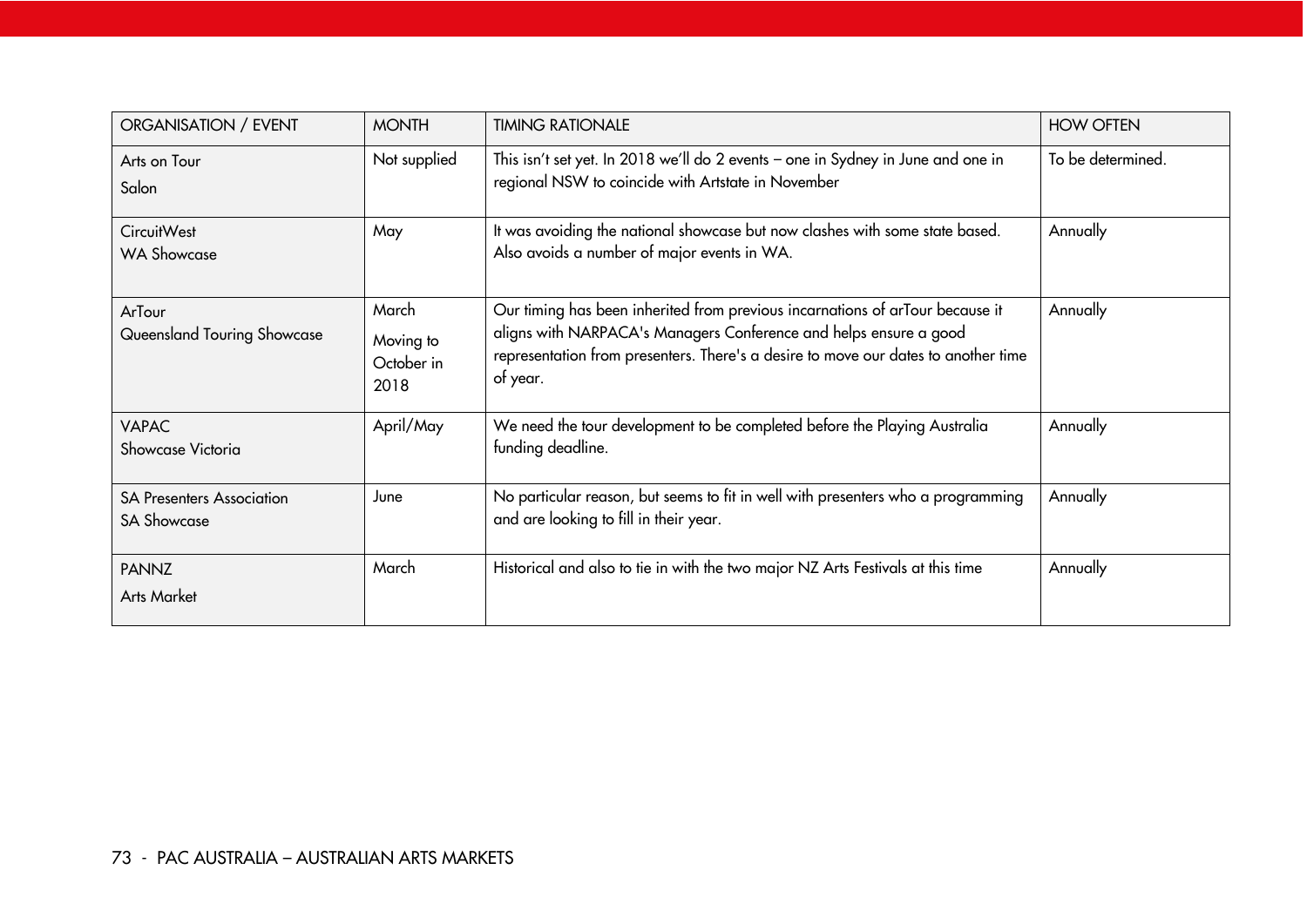## **Other Activities**

Other than pitches/presentations of tour-ready work or work in development, what other activities are included in your event?

| ORGANISATION / EVENT                                                                                               | <b>ACTIVITIES</b>                                                                                                                                                                                                                                                                                                                                                                                                                                                                                                                                                                                                                         |
|--------------------------------------------------------------------------------------------------------------------|-------------------------------------------------------------------------------------------------------------------------------------------------------------------------------------------------------------------------------------------------------------------------------------------------------------------------------------------------------------------------------------------------------------------------------------------------------------------------------------------------------------------------------------------------------------------------------------------------------------------------------------------|
| <b>PAC Australia</b><br>Performing Arts Exchange [PAX]<br>Confederation of Australian International Arts Festivals | Encounter sessions<br>Pre-event professional development<br>Industry panels<br>Annual national performing arts conference<br>Networking activities                                                                                                                                                                                                                                                                                                                                                                                                                                                                                        |
| Major Australian Festivals Commissioning Site                                                                      |                                                                                                                                                                                                                                                                                                                                                                                                                                                                                                                                                                                                                                           |
| Creative Victoria<br>APAM 2020-2024                                                                                | The APAM office will:<br>Develop the annual program of platform events<br>Attract national and international programmers, producers and presenters and co-ordinate their<br>attendance and activities<br>Embed First Nations programming and leadership in the new APAM model<br>$\bullet$<br>Broker relationships between artists and companies, and programmers, producers and presenters -<br>before, during and after key events<br>Manage an online presence, including creating and maintaining a database of national and<br>internationship programmers, producers and presenters, and Australia performing artists and companies |
| Arts South Australia<br>ShowBroker National Touring Arts Market                                                    | Round Table Discussion sessions, facilitated by national industry leaders<br>Networking Cocktail Function<br>Evening Program of eligible Adelaide Fringe shows and selected Adelaide Festival performances and special<br>events                                                                                                                                                                                                                                                                                                                                                                                                          |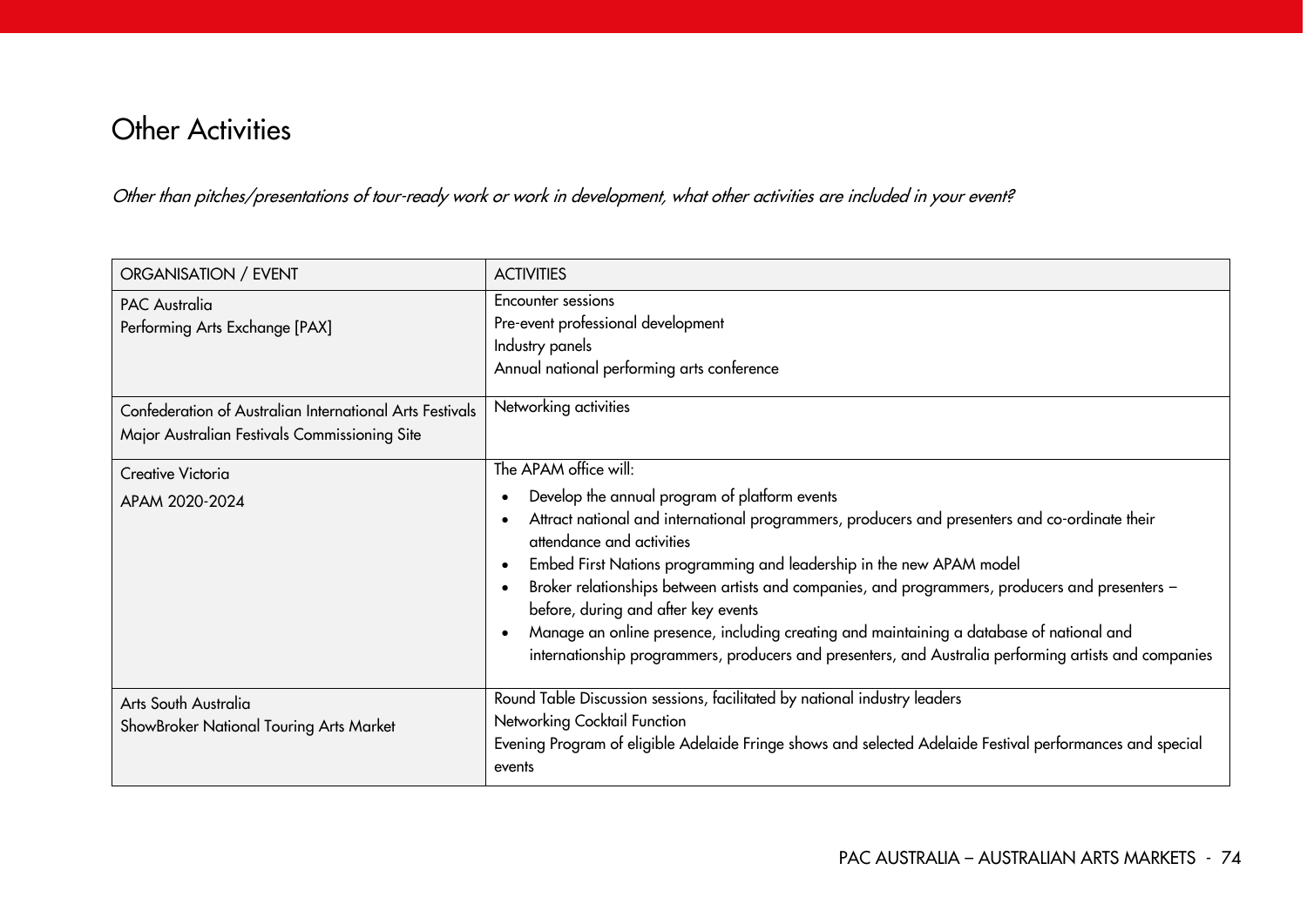| ORGANISATION / EVENT                                   | <b>ACTIVITIES</b>                                                                                                                                                                                                                                                                                                                                                                                                                                                                                         |
|--------------------------------------------------------|-----------------------------------------------------------------------------------------------------------------------------------------------------------------------------------------------------------------------------------------------------------------------------------------------------------------------------------------------------------------------------------------------------------------------------------------------------------------------------------------------------------|
| Adelaide Fringe<br>Honey Pot                           | Professional Development panels; weekly 'hives' (a facilitated speed dating session enabling presenters to meet<br>artists); weekly delegate only brunches; Creative Surgeries (30 minute one-on-one session between surgeons<br>(delegates) and patients (artists); a special delegate day out to the beach and winery region                                                                                                                                                                            |
| Arts on Tour<br>Salon                                  | Facilitated conversations and informal networking time                                                                                                                                                                                                                                                                                                                                                                                                                                                    |
| <b>CircuitWest</b><br><b>WA Showcase</b>               | Professional Development and Workshops                                                                                                                                                                                                                                                                                                                                                                                                                                                                    |
| ArTour<br>Queensland Touring Showcase                  | Conversation circles - small group discussions about new work or projects with significant engagement<br>opportunities.<br>Professional development sessions - primarily for Producers covering touring-related topics.<br>Touring Conversations - larger topics involving producer and presenters which encourage collaboration and<br>new initiatives<br>Networking time - unstructured periods within the program for conversation to happen but not necessarily<br>coinciding with a lunch/tea break. |
| <b>VAPAC</b><br>Showcase Victoria                      | Victorian Touring Forum (discussion of industry issues)<br>Speed-networking event<br>"First-timer" networking and support<br>Community Presenter morning tea<br>Unstructured networking                                                                                                                                                                                                                                                                                                                   |
| <b>SA Presenters Association</b><br><b>SA Showcase</b> | We usually have a guest speaker who talks about a current topic relevant to our member venues.                                                                                                                                                                                                                                                                                                                                                                                                            |
| <b>PANNZ</b><br><b>Arts Markets</b>                    | Forums and workshops                                                                                                                                                                                                                                                                                                                                                                                                                                                                                      |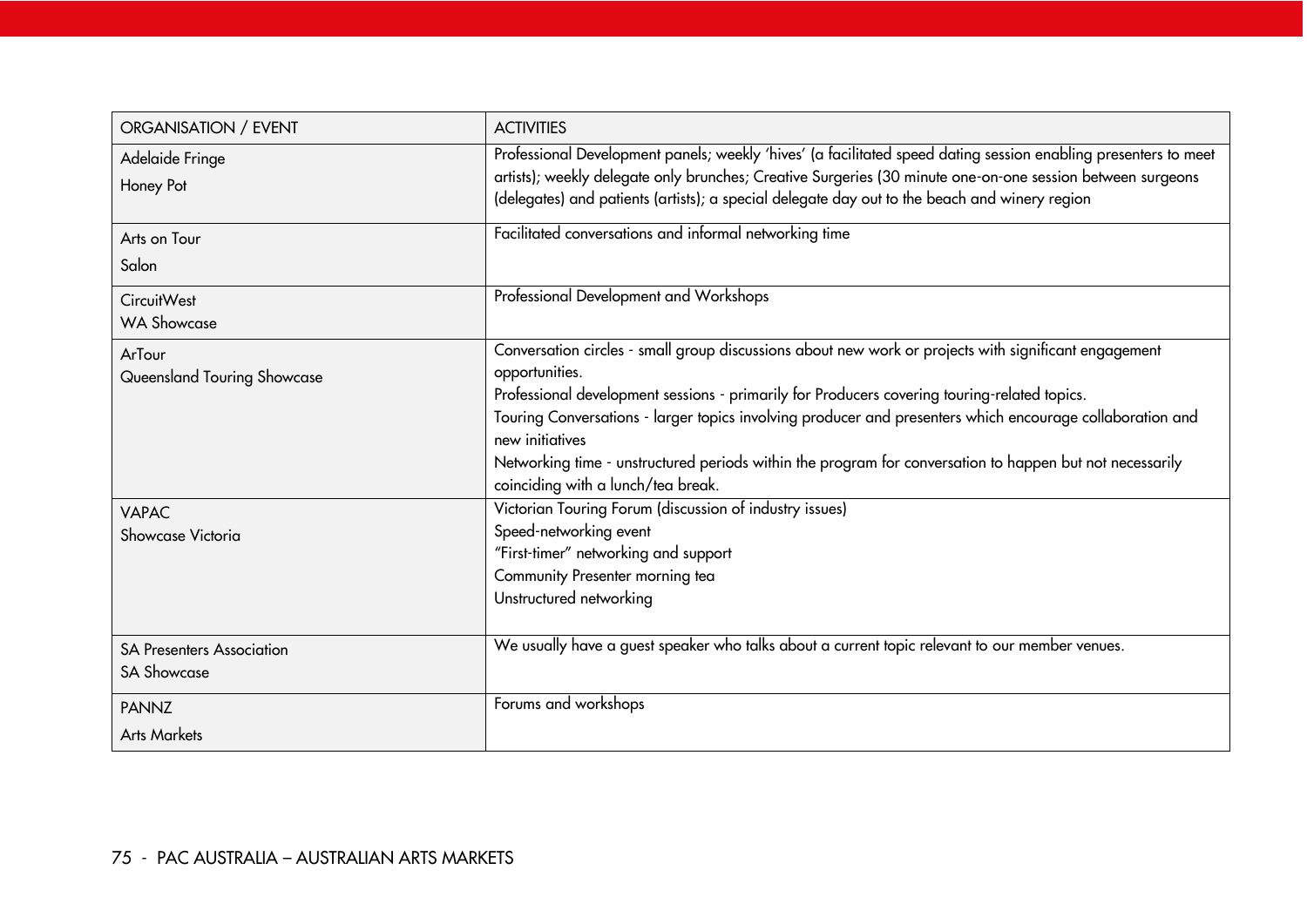# Other Activities - Event Objectives

How do the previously specified additional event activities help achieve the objectives of your event?

| ORGANISATION / EVENT                                                        | <b>ACTIVITIES</b>                                                                                                                                                                                                                                                                                                                                                                                                                                                                                                                                                                                                                                                             |
|-----------------------------------------------------------------------------|-------------------------------------------------------------------------------------------------------------------------------------------------------------------------------------------------------------------------------------------------------------------------------------------------------------------------------------------------------------------------------------------------------------------------------------------------------------------------------------------------------------------------------------------------------------------------------------------------------------------------------------------------------------------------------|
| <b>PAC Australia</b><br>Performing Arts Exchange [PAX]                      | Developing a shared understanding of practice between presenters and producers helps build trust and<br>relationships<br>Provides a space for emerging work and producers<br>Develops touring skills and knowledge<br>Directly delivers on our PD objectives                                                                                                                                                                                                                                                                                                                                                                                                                  |
| Major Festivals Initiative<br>Major Australian Festivals Commissioning Site |                                                                                                                                                                                                                                                                                                                                                                                                                                                                                                                                                                                                                                                                               |
| Creative Victoria<br>APAM 2020-2024                                         | A mobile, flexible marketplace which is active and online all year round and integrated with the Australian performing<br>arts calendar is dedicated to:<br>Facilitate selling of Australian work to national and international presenters<br>Broker relationships between artists, producers, agents and presenters<br>Match product to market through targeted programming and visiting presenter programs<br>Support critical dialogue and exchange<br>Support skills exchange and capability building in market and audience development<br>Highlight Australia as a diverse, inclusive and open artistic environment<br>Nurture relationships in the Asia Pacific region |
| Arts South Australia<br>ShowBroker National Touring Arts Market             | The facilitated Discussion Sessions covered topics of particular relevance to producers and presenters engaged in<br>touring, and particularly focused on emerging issues and areas for development (e.g. contemporary/live music,<br>Indigenous performance). The Evening Program gave delegates opportunities to experience full-length performances of<br>tour-ready work in the Fringe program.                                                                                                                                                                                                                                                                           |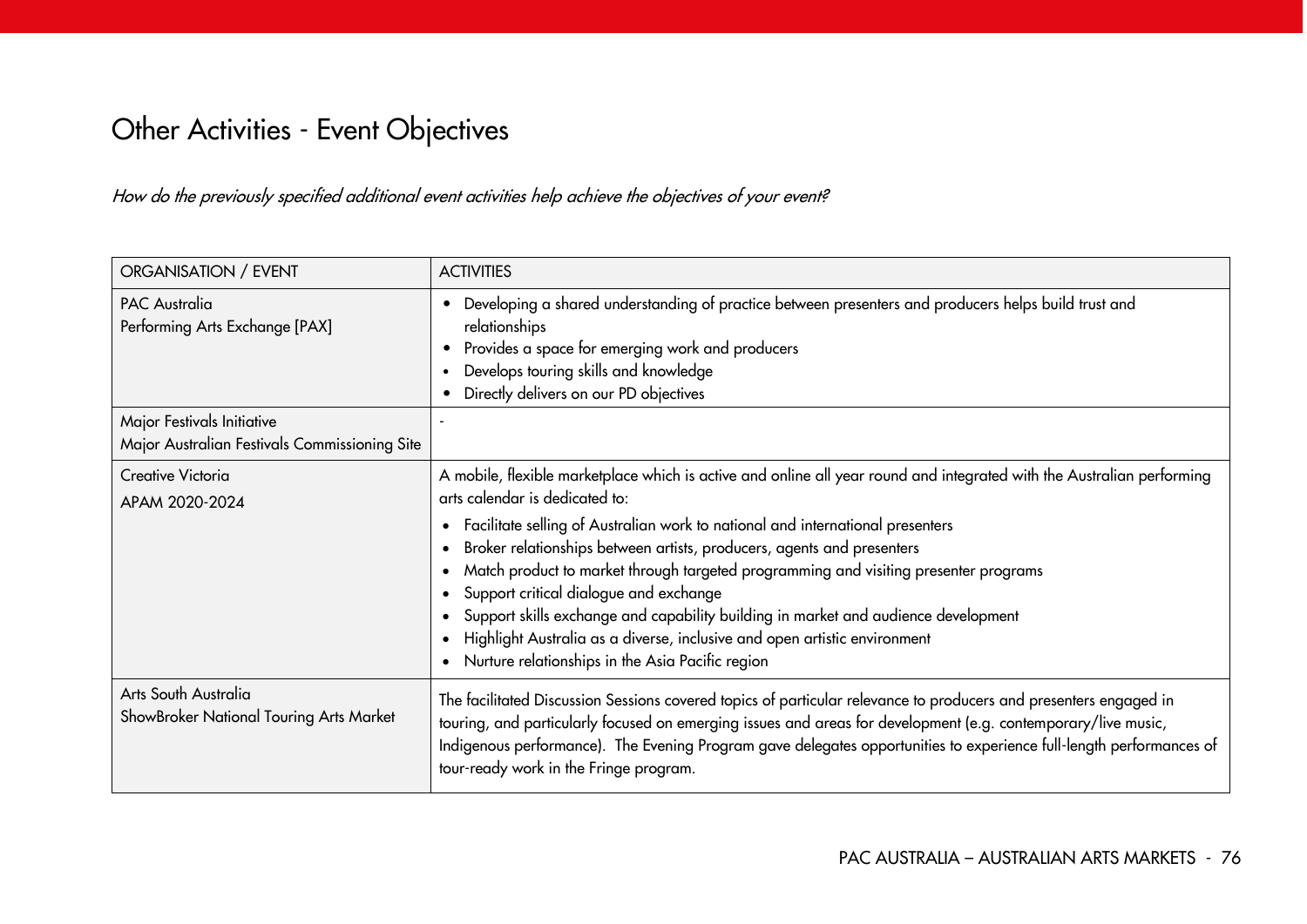| ORGANISATION / EVENT                                   | <b>ACTIVITIES</b>                                                                                                                                                                                                                                                                                                                                                                                                          |
|--------------------------------------------------------|----------------------------------------------------------------------------------------------------------------------------------------------------------------------------------------------------------------------------------------------------------------------------------------------------------------------------------------------------------------------------------------------------------------------------|
| Adelaide Fringe<br>Honey Pot                           | It gives artists and presenters a rare face-to-face opportunity to come together and forge and develop relationships. It's<br>also an outstanding showcasing opportunity for presenters to see work in its entirety and in front of a general, festival-<br>going audience, all the while taking meetings, networking and running a range of professional development sessions.                                            |
| Arts on Tour<br>Salon                                  | Finding connections and deepening relationships to identify opportunities for collaboration.                                                                                                                                                                                                                                                                                                                               |
| <b>CircuitWest</b><br><b>WA Showcase</b>               | Provides avenues for development and collaboration and enables a fuller performing arts ecology in WA.                                                                                                                                                                                                                                                                                                                     |
| ArTour<br>Queensland Touring Showcase                  | These activities try to find balance between the transactional needs of presenters and producers to build tours and the<br>relational needs of strengthening our touring network in Queensland. We try to achieve some mutual understanding of<br>the pressures faced by various stakeholders whilst remaining constructive and positive.                                                                                  |
| <b>VAPAC</b><br>Showcase Victoria                      | The Forum provides a mechanism to have all the key players in the room for an overall industry conversation. We<br>provide Touring Workshop prior to Showcase to inform and discuss the processes and mechanism used in the industry<br>to provide access to a greater variety of productions for touring.<br>The speed-dating provides structured relationship-building opportunities, as does the "First-timers" program |
| <b>SA Presenters Association</b><br><b>SA Showcase</b> | Develop networks and partnerships.                                                                                                                                                                                                                                                                                                                                                                                         |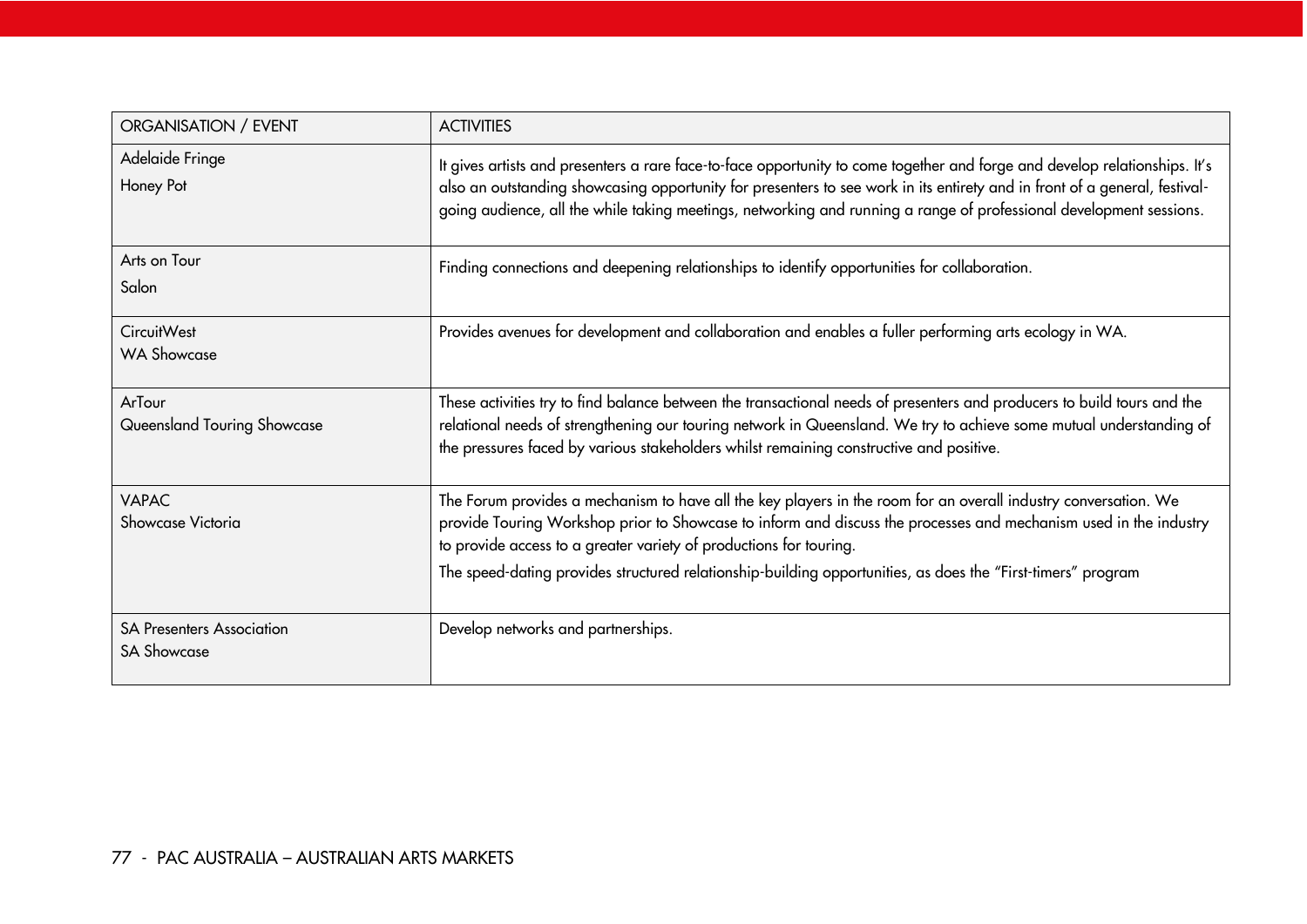## Appendix One - Respondent: APAM 2014-18

Brisbane Powerhouse

#### PURPOSE

The general aids of the APAM Project are to:

- Provide Australian performing artists and companies with opportunities to generate international and national market development outcomes through showcasing work to targeted presenters and agents.
- Support the exchange of ideas, dialogues, skills building, partnerships, collaborations and networks between local and international peers.

#### **OBJECTIVES**

- Deliver the 2018 edition of APAM that is visionary and innovative in approach, responsive to sector needs and focussed on targeted market development activities that generate touring, partnerships, skill and artistic development outcomes for Australian artists and companies.
- Provide pathways for lasting networks for all APAM delegates and artists within a relevant and dynamic industry event.
- > Deliver APAM as a platform to connect and collaborate with representatives of the local, national and global arts community.
- Create a significant international gathering that engenders dialogue and understanding of the place of Australia performing arts in a regional and global context.
- Position the market as the major industry event for the performing arts and in Asia
- Position APAM within the context of a program that explores international contemporary performance within an Australian and global context and the place of Australia and the Asian region in a global context.
- Position the market as an active and continuous player in Australian arts export and support and facilitate collaborations, nationally and internationally
- Build deep, enduring and successful partnerships with all key stakeholders including State and Territory arts funding and development agencies, Department of Foreign Affairs and Trade, Austrade and other national and international agencies and organisations focused on export, exchange and cultural development.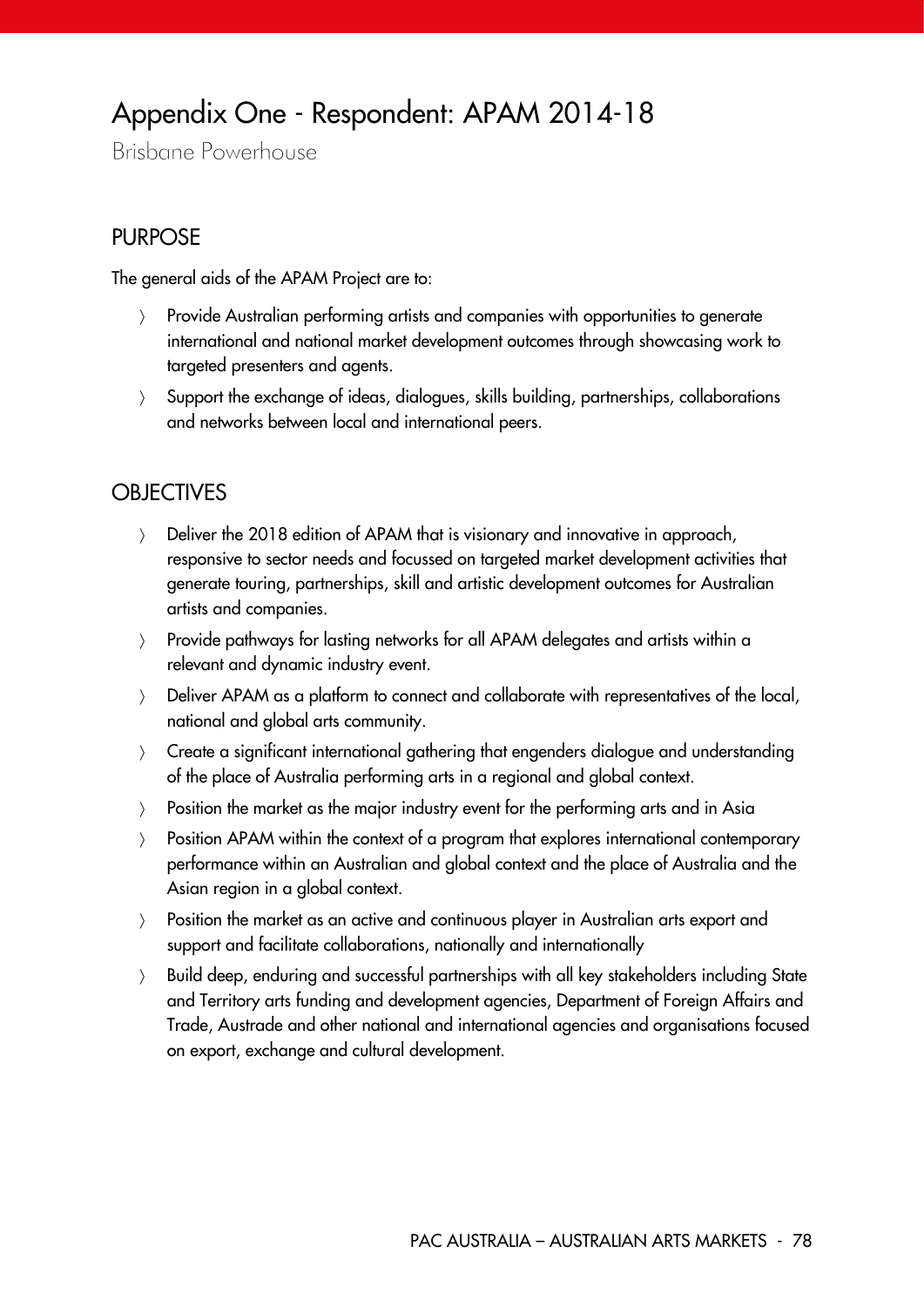#### WHO IS YOUR MARKET/SHOWCASE PRIMARILY FOR?

- A. International presenters, buyers and agents, who will increase viability, creative opportunity and generate income for Australian artists and companies
- B. National presenters, buyers and agents
- C. Australian performing artists and companies
- D. Federal and State arts agencies and funding bodies, peak organisations and supporting networks.

## WHICH ARE PRIMARY/SECONDARY MARKETS?

| International BUYERS (Venues and festivals from outside Australia)           | <b>Primary Market</b> |
|------------------------------------------------------------------------------|-----------------------|
| International SELLERS (Producers/Artists from outside Australia)             | Secondary Market      |
| National BUYERS (Outside of your home state - Australian venues & festivals) | <b>Primary Market</b> |
| National SELLERS (Outside of your home state - Australian Producers/Artists) | <b>Primary Market</b> |
| State BUYERS (Venues and festivals from your home state)                     | <b>Primary Market</b> |
| State SELLERS (Producers/Artists from your home state)                       | <b>Primary Market</b> |
| Major (capital city) Arts Centres                                            | <b>Primary Market</b> |
| Major (capital city) Festivals                                               | <b>Primary Market</b> |

### NATURE OF THE WORK PRESENTED APAM 2014-2018

The nature of the work presented at APAM is contemporary performing arts and is open to all art forms and scale including works that fit into 300-1000 seat arts centres, major festivals, outdoor site specific works as well as intimate performances for audiences of 4 people. All works must be no more than two years old or alternatively works in development.

### TYPES OF WORK PITCHED/PRESENTED

| <b>Tour Ready</b>             | Mostly |
|-------------------------------|--------|
| Work in development           | Some   |
| Community engagement projects | Some   |
| Contemporary work             | Mostly |
| Popular/mainstream            | Some   |
| Subsidised                    | Some   |
| Commercial                    | Some   |